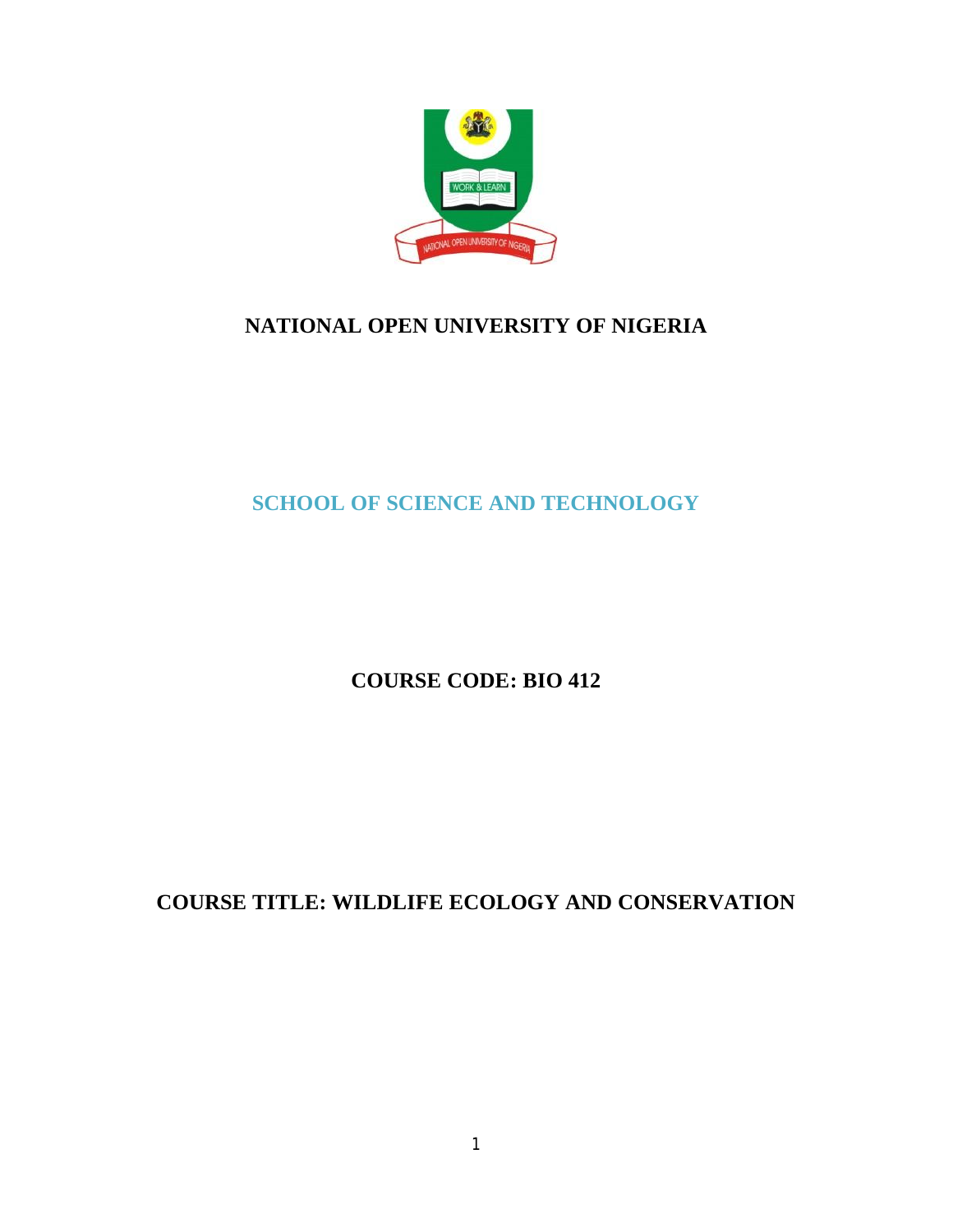### **BIO 412 WILDLIFE ECOLOGY AND CONSERVATION (3 UNITS)**

### **Module 1**

### **Unit 1**

**1.0 Introduction:** General principles of ecosystems management

### **2.0 Objectives**

### **3.0 Main content**

- 3.1. Principles of sustainable management of the ecosystems
- 3.2 Ecosystems
- 3.3 Tropical Rainforest
- 3.3.1 Forest plants
- 3.3.2 Animal that lives in the rainforest
- 4.0 Conclusion
- 5.0 Summary
- 6.0 Tutor Marked Assignment (TMA)
- 7.0 References/Further reading.

### **Module 1**

### **Unit 1**: **General principles of ecosystem Management**

### **1.0 Introduction:**

The aim of wildlife management is to maintain and improve wildlife and control animal population by managing the habitat. The management is concerned primarily with production of quality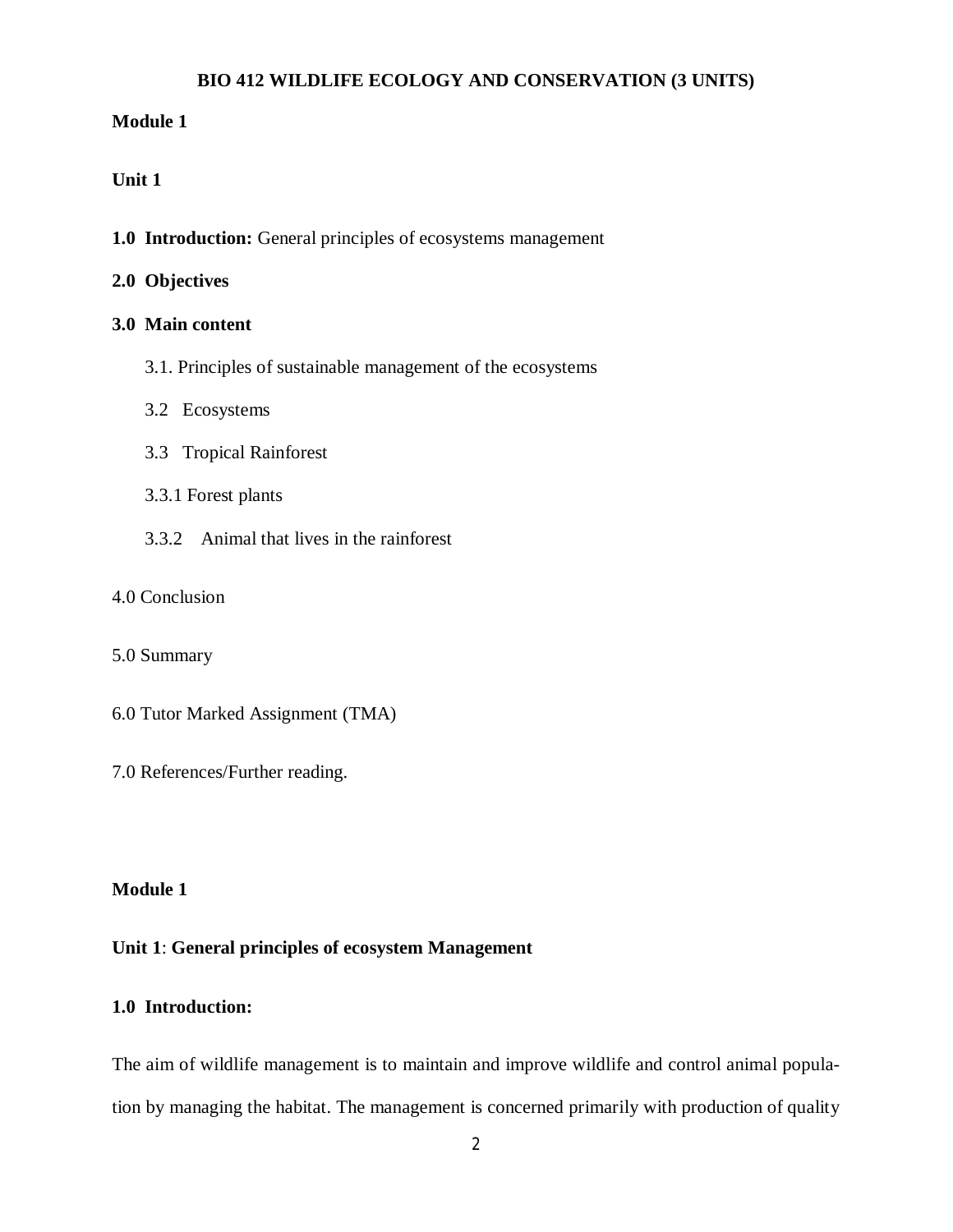and quantity on a sustained yield basis, but at times control measures are undertaken to preserve a species or to hold its population within bounds. Game management is the term applied to the production and harvesting of animal for sport. However, wildlife management is a broader term applying to all species of wild animal life, including birds, furbearers and fish. Wildlife depends on the vegetation for its existence. The type of plant formation and its stage in ecological succession determine the species and number of animals which can occupy a habitat. Such species as mouse, elk, black- tailed deer, fox, lynx and beaver are most often found in the early deciduous tree and shrub phases of natural succession. In the sub-climax and climax stages, these animals occur mainly along the forest's edge, where the mature climax forest joins parkland, alpine, grassland, or smaller openings, such as rivers, lakes, swamps, fields, and recently logged areas. These species make only intermittent use of the dense climax forest, remaining there during rest and breeding periods, and retreating there for protection against their enemies. The interrelationship of the plant and animal communities must be closely coordinated for their respective management. The interaction in the ecosystem must also be highlights.

For example, ecology is the study of organism in relation to the surroundings in which they lives. These surroundings are called the environment of the organism. This environment is made up of many different components, including other living organisms and their effects, and purely physical features such as the climate and soil type. The ability of organisms to exist and live in the environment determines its success or failure. Wildlife ecology and conservation is to prevent individual species of wild animals, or sometimes whole communities from becoming extinct either regionally or globally. Conservation strategy must be set to objectives (the why and what the conservation) and identify for conservation action those priority species and areas that will allow the most effective use of available resources (the where of conservation). Nigeria is blessed with a rich and unique array of ecosystems and great variety of wildlife, but the conservation of these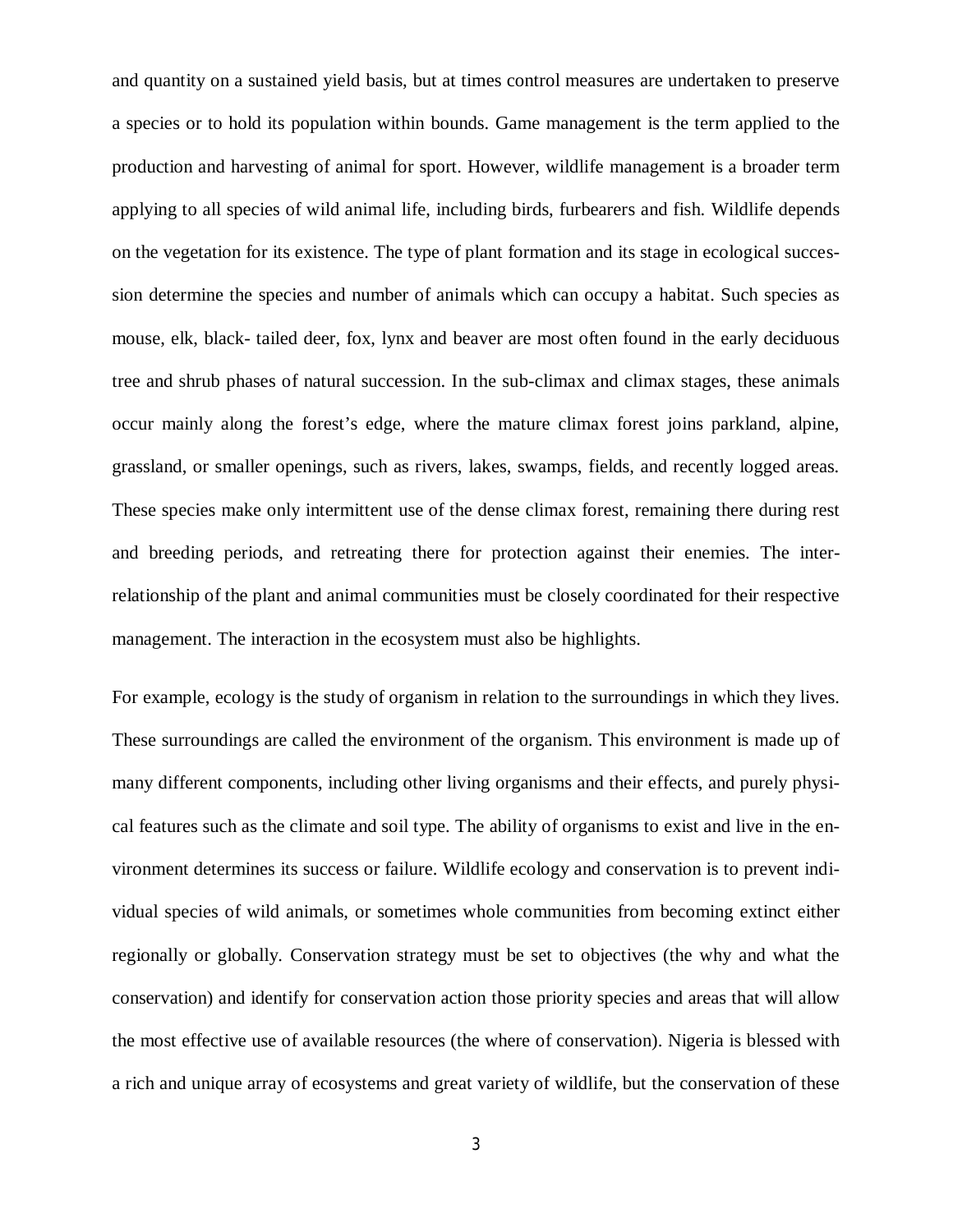resources remains precarious. Up to the mid 70s, the Federal and State Governments have made some effort to establish a number of wildlife conservation or protected areas in the country. These include some 31 game reserves, 4 or 5 game sanctuaries and 7 National Parks. The game reserves and sanctuaries, directly owned and managed by the State Governments have specifics objectives to protect endangered species, promote sustainable harvest, and promote conservation education and tourism. The National Parks and Strict Nature reserves, developed and managed by the Federal Government under the exclusive legislative list, are to enhance the protection of endangered species, promote scientific research, encourage educational knowledge and promote ecotourism. However, the prevailing reality is that with the exception of the National Parks, most other protected areas exist only on books. The game reserves and the game sanctuaries lack any protection, day to day management or managers and some game reserves exist only on paper. They have been illegally de-reserved and turned into fuel wood exploitation sites, farms or grazing sites for domestic animals. The legislation and control of wildlife resources outside of protected areas, including those on private lands also fall under the jurisdiction of State authorities. Up to the late 70s this responsibility was carried out well through careful administrative controls such as the issuance of hunting licenses and disposal permits by state Forestry services. Wildlife conservation and management practice effectively ceased to exist from the mid 80s.The game reserves that survived in to the 90s did so because of the moral and financial interventions provided by Non-Governmental Organizations (NGO) like the Nigerian Conservation Foundation (NCF) and Savannah Conservation (formerly Yankari Initiative).The question now, what are recent developments in laws, regulations and policies that influence wildlife conservation.

### **2.0 Objectives:**

At the end of this course, students must be familiar with the role of conservation and enhancement in the context of ecological process, effects of forest ecosystems and management practices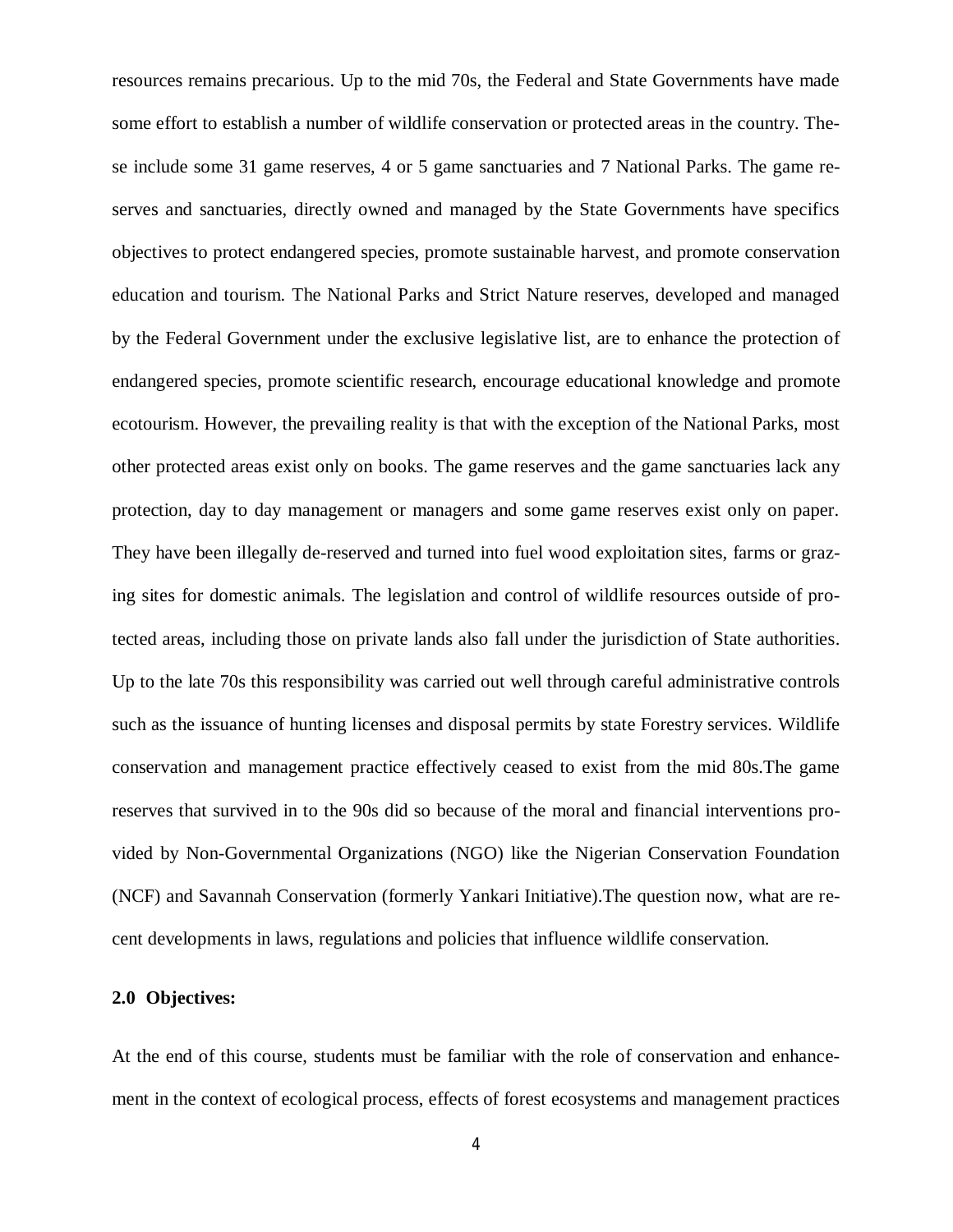involved in conservation of wildlife so as to minimize the conflicts between wildlife and forestry.

### **3.0 Main content**

### **3.1 Principles of Sustainable management of the ecosystems:**

Ecosystem management is a process that aims to conserve major ecological services and restore natural resources while meeting the social-economic political and cultural needs of current and future generations. Therefore, the issue of sustainable development must be taken seriously in pursuit of ecosystem management. Sustainable development implies development which, while protecting the environment, allows a type and level of economic activity that can be sustained into the future with minimum damage to people or the ecosystem. Sustainable development advocates leaving to future generations a stock of natural resources no less than that inherited by previous generations. This means preventing irreversible changes to environmental assets which have no substitutes, preventing the loss of the ozone layer and living spaces, and damage to the essential functions of ecosystems such as primary forests and wetlands. It means accounting for services provided by natural environments, which are not for free goods but must be included in costing economic activities. Nigeria identified marine and coastal environment and freshwater resources as one of its most pressing environmental issues as its project under New Partnership for Africa's Development (NEPAD). Since the discovery of oil in 1958, Nigeria has been suffering its negative environmental consequences of development. The growth of oil industry combined with a rising population and a lack of environmental regulations, led to substantial damage to Nigeria environment, particularly in the creeks and rivers of the Niger Delta. Soil erosion and desertification are serious environmental issues in Nigeria. One of the most visible problems of oil spills has been the loss of mangrove vegetation, once a source of fuel wood for the people and a habitat for the array of biodiversity. The oil spills also had an adverse effect on marine life,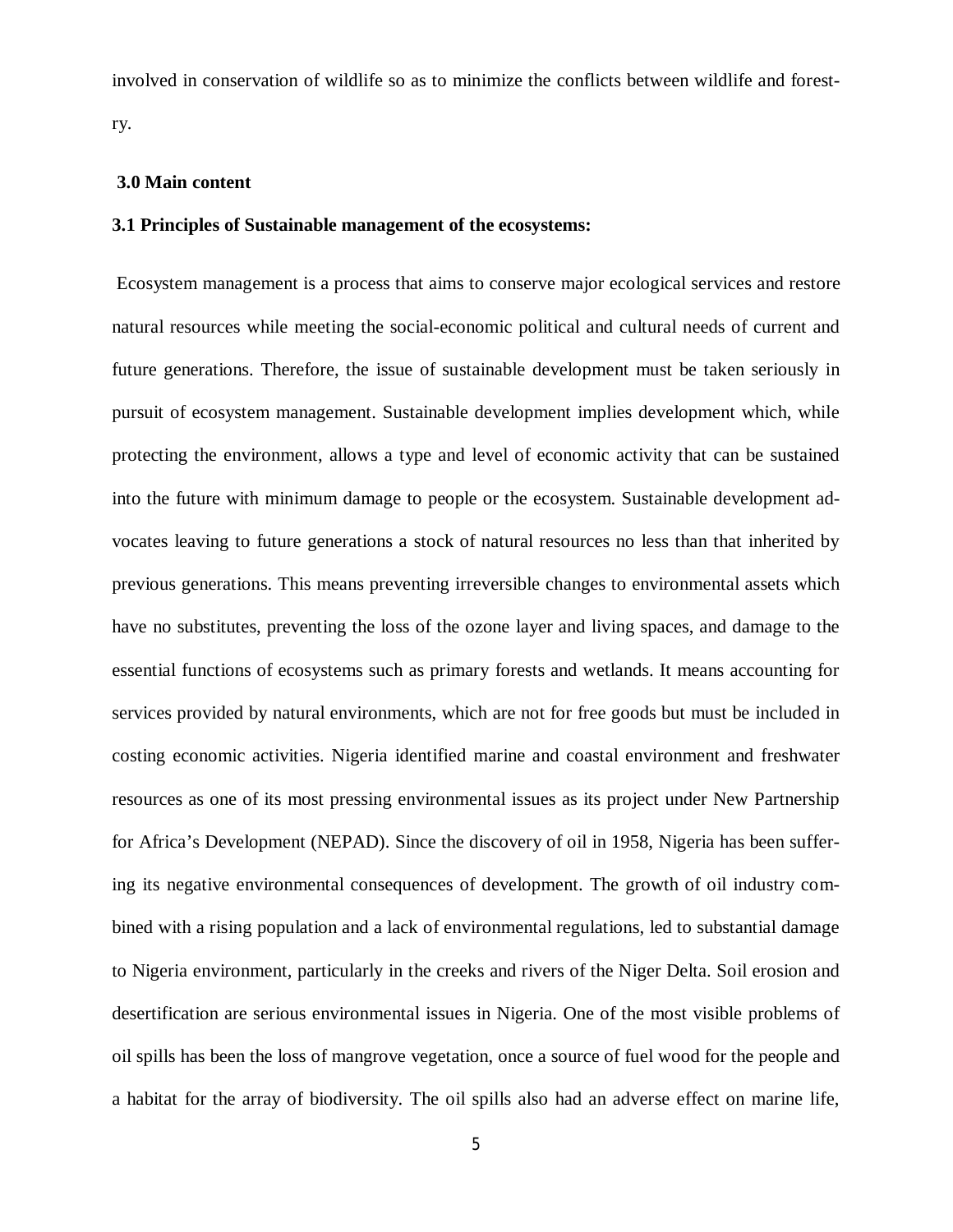which has become contaminated, in turn having negative consequences for human health from consuming contaminated sea food. Nigeria has lost many of its prime ecosystems, habitats and wild genetic resources, and needs substantial rehabilitation and restoration work carried out before it ever achieves its goals of sustainable development in wildlife and other natural resources.

#### **3.2 Ecosystems:**

The word ecosystem is relative term apply to a whole community of organisms and its environment as one unit. Many years ago, ecologist realized that the community could not be separated from the particular environment in which it lived. The physical features of the habitat plus the climatic influences determine which species form the basic structure of the community. Ecosystem consists of the community of organisms plus the associated physical environment. The main features of the abiotic environment; are climate, soil and water status (land, freshwater aquatic or marine); other features include geology, topography and depth below sea level, or the altitude above it. The biotic are mainly the organisms within a community e.g; primary producers, herbivores, consumers and the decomposers. The different types of ecosystems are; terrestrial ecosystems where soils were very important part of the inter-relationships between climate and communities. Soil are composed of mineral particles, including sand and clay, and organic matter, including plant litter and insect droppings. Soil usually has a layered structure caused by the build-up of organic matter on the surface and the effects of water movements which leach the soil and deposit nutrients, humus and clay particles within it. Animal such as worms and termites are important in soil as they mix up the different horizons. In soils where worms are absent the horizons are very pronounced (podzols). Soils are affected by climate (rainfall and temperature) and, to some extent, by the vegetation growing on them. As a result soils are distributed on latitudinal pattern corresponding approximately to vegetation zones. The wetlands and aquatic ecosystems the climate is a less important environmental factor than it is for terrestrial ecosystems.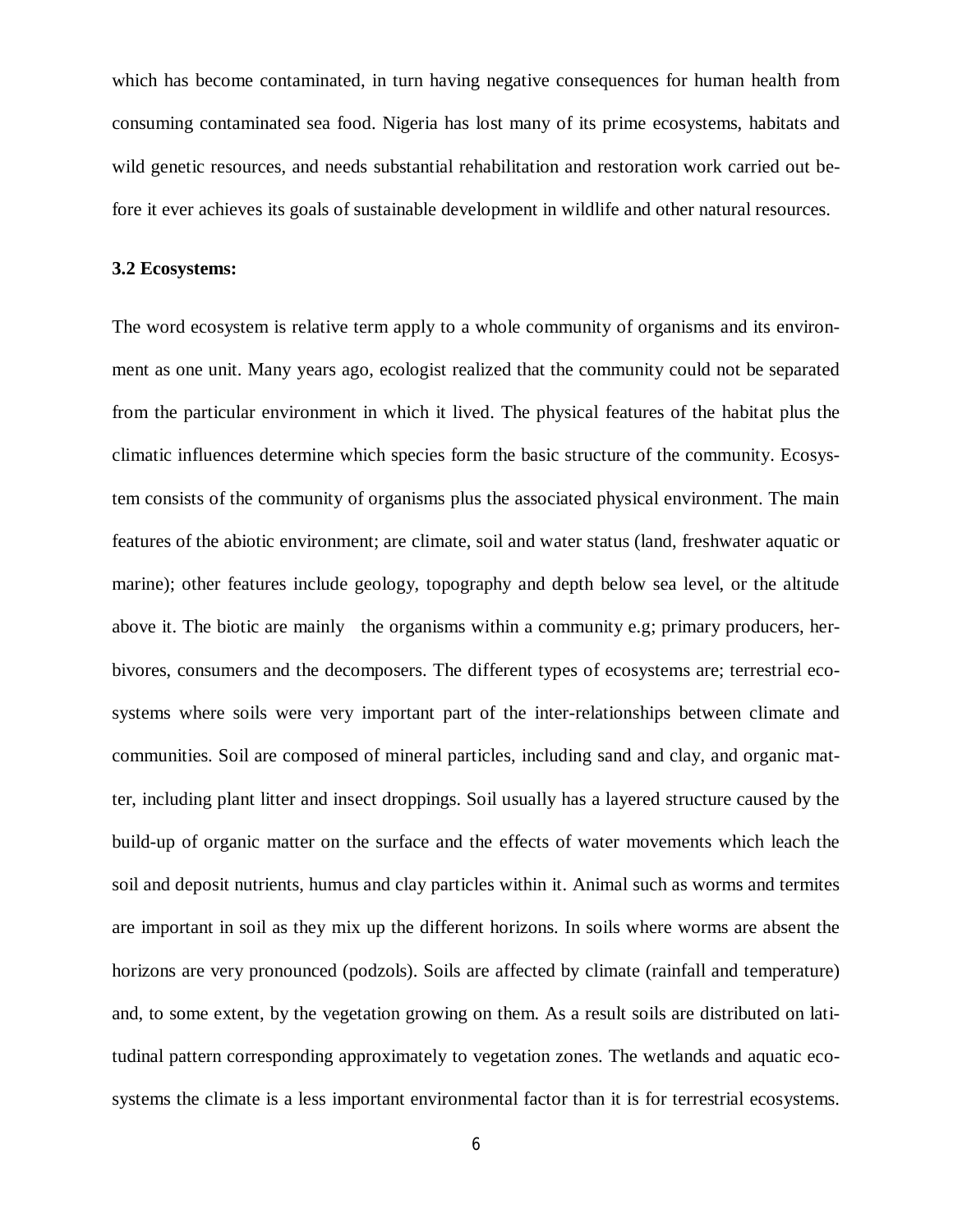Wetland ecosystems include mangrove swamps, salt marshes, flooded river valleys, swamps, marshes and bogs. The environment of a wetland habitat depends on the source of its water; sea water is saline, river water is sediment rich, drainage water is nutrient rich and rainfall is nutrient poor. Mangrove swamps and salt marshes are dominated by the influence of tides and by high salt content of the soil and water. Bogs are mainly fed by rainfall and are therefore nutrient poor. Many bog plants augment their nutrient intake by being insectivorous. Aquatic ecosystems include the open sea, ponds, lakes and rivers. Ponds are small but some are ephemeral, drying out occasionally in years of drought or regularly every dry season. Lakes may be fertile (eutrophic) or nutrient poor (oligotrophic). Also, lakes may become stratified in summer due to the heating of the surface waters. As debris sinks and decays, the bottom waters especially in eutrophic lakes, can become anoxic and nutrient rich while the surface waters become nutrient poor. The effect of water is predominant and all important in determining the type of wetland aquatic ecosystem.

**3.3 Tropical Rainforest** The tropical rainforest has the greatest diversity of communities of species in the terrestrial habitat. Individual plant species are widely scattered and competing for light and space as they develop and grow to fill available spaces.

**3.3.1 Forest plants** Different species of plants are found in the tropical rainforest than in any other terrestrial biomes. As a result of the size and density of trees, plants have evolved adaptive features that make them survive in the environment. Some of these features are;

(i).Roots system: The trees in the tropical forest have big and wide buttress root that penetrate deep into the soil.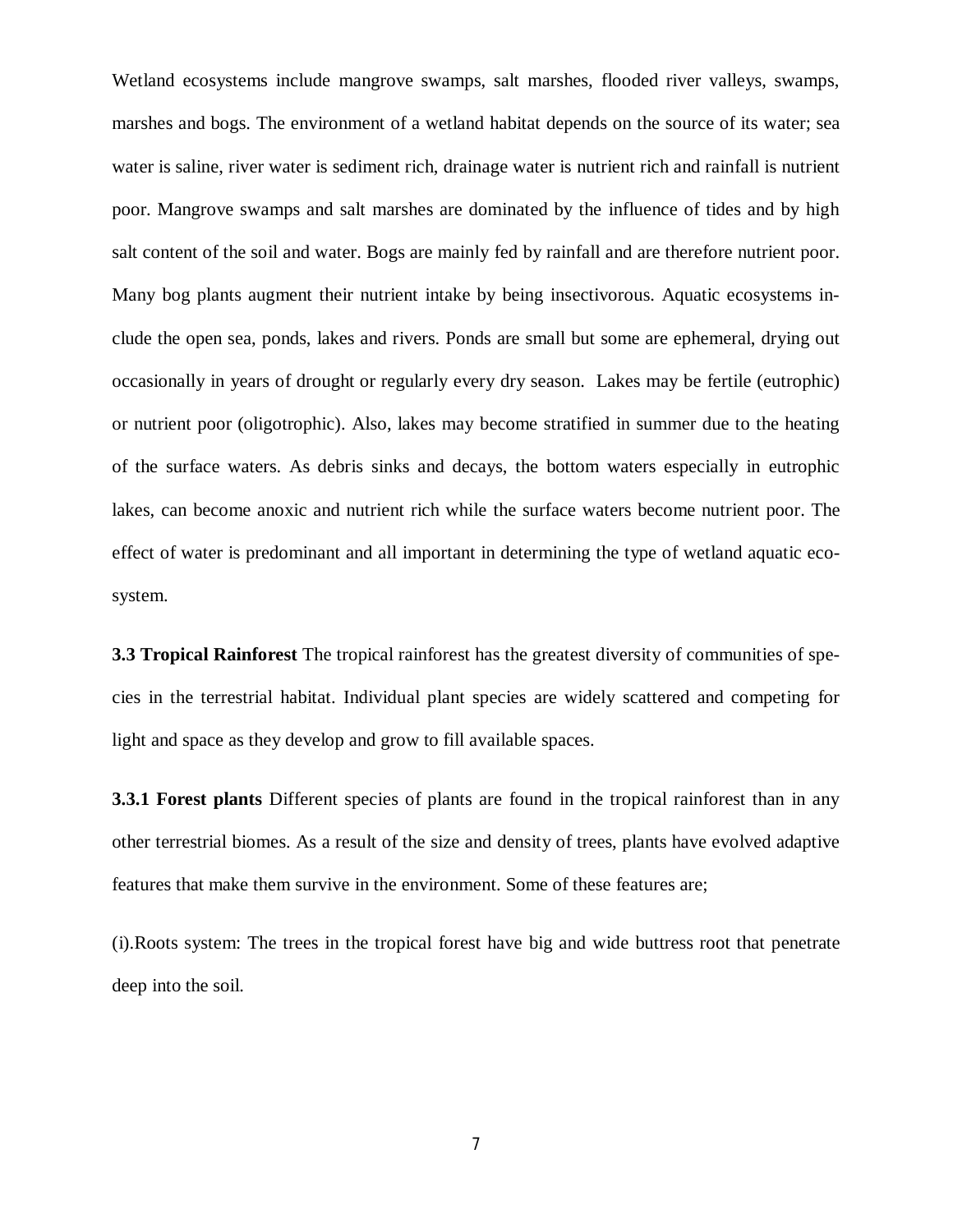(ii).Sunlight: Emergent trees have direct access to the sunlight, while the submerged are usually slender and straight with little or no branches. Branches only emerge at the top which allow plants to have adequate heat energy for photosynthesis.

(iii).Leaves: Each group of plants has adaptive feature that aids photosynthesis. Plants that grow under the canopy of other trees have broad leaves with few layers of mesophyl cells for photosynthesis.

(iv) . Parasitic plants: Parasitic plants are very common in the rainforest. These plants possess efficient root system that can penetrate the soil and compete for nutrient from the host plant for growth. Also, they could also store up water for respiration.

(v).Litter fall: Litter fall is the process whereby deciduous trees and shrubs drop their leaves during the long dry season in order to preserve water during transpiration.

(vi).Epiphytes: Plants that rely on other plants for their nutritional requirement. They have special adaptation for storing water and equally absorb moisture from the air.

**3.3.2 Animal that lives in the Rainforest:** The tropical rainforest have different animals. The forest provides enough shrubs and herbs as food as well as good habitat. The sea animals help in dispensing fruits and seeds in forest. The warm environment and less heat provide attraction to numerous exothermic animals, reptiles and other cold blooded animals. Some of the forest animals are as follows;

(i).Mammals: Most of the animals in the forest are tree dwellers and the big ones that live on the land. Those that live on the trees includes; chimpanzee, monkeys, gorillas, bats and different varieties of birds. The big animals are; elephant, Lion, fox, bush pig, dicker, hyena, antelope, tiger etc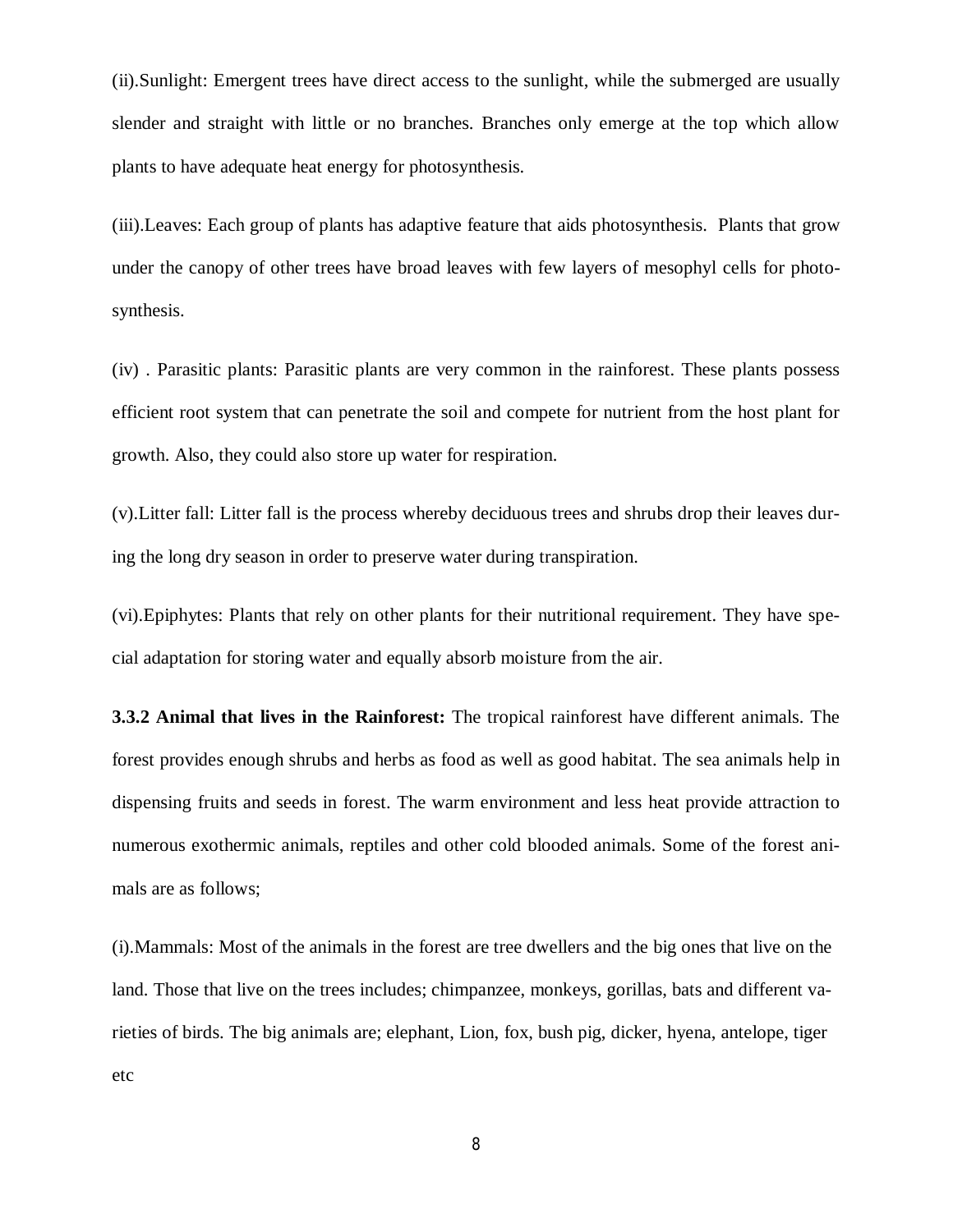(ii).Reptiles: These include; snakes, lizards, tortoise, salamanders etc.

(ii). Birds: These are; woodpeckers, wood owls, guinea fowls, and other species of smaller birds which serve as food for the inhabitants of the forest.

#### **4.0 Conclusion**

Growing awareness of the intricate relationship between living organisms and environment has stimulated interest in ecology as a guide to resource management in the last few years. In view of the increasing demands for multiple use of the forest resource for wood production, watersheds, flood control, recreation, wildlife habitat etc, various land users find that a fundamental knowledge of ecology is essential for sound management.

### **5.0 Summary**

In other to clarify the rationale for employing to total forest vegetation studies as a base for forest resource management, a word or two aspects of the nature of vegetation might be useful; the role of vegetation in the ecosystem, and; vegetation classifiable continuum. If an ecosystem is regarded as an organism-environment complex through which energy and some nutrients flow, and within which most nutrients cycle, then the role of green vegetation in a forest ecosystem is essentially to facilitate ecosystem function. No other component does this.

### **6.0 Tutor Marked Assignment (TMA)**

- a) What are the principles of sustainable management?
- b) Name five wild animals that live in the tropical forest? What are the adaptive features exhibited by this animals to survive in their habitat.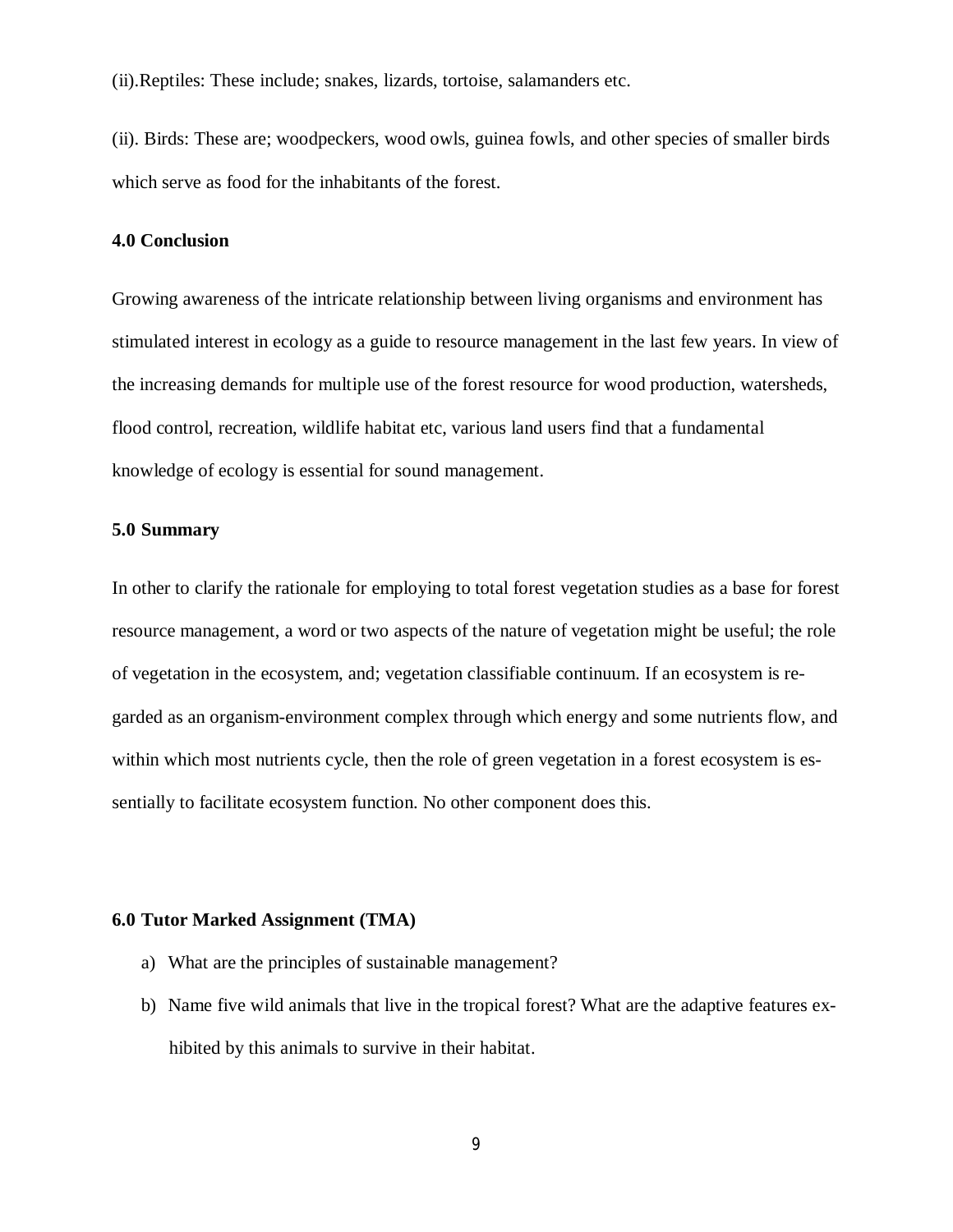- Cain, M.L., W.D. Bowman and S.D. Hacker. 2008. Ecology. Sinauer Associates, Inc., Sunderland, Massachusetts. USA. Pp. 621.
- Coker W.Z., M. Edmunds, D.W. Ewer, J.B. Hall, J.M. Lock and J. Owen.1978. Ecological Biology 2- The Inter-relations of Organisms.  $1<sup>st</sup>$  ed. D.W. Ewer and J.B. Hall(ed.). Longman Group Limited. Essex.

Watt, K.E.F. 1966. Systems analysis in Ecology, Academic press, New York.

### **Unit 2 Forestry and Wildlife**

### **Introduction**

Wildlife depends on vegetation for its existence. The type of plant formation and its stage in ecological succession determine the species and number of animals which can occupy a habitat. Such species as Apes, Lion , Tiger moose, elk, black tailed deer, white-tailed deer , fox, cougar, lynx and beaver are most often found in the early decidu ous tree and shrubs phases of a natural forest succession. In the sub-climax and climax stages, these animals occur mainly along the forest's edge, where the mature climax forest joins parkland, alpine, grassland, or openings, such as rivers, lakes, swamps, fields, and recently logged areas. These species make only intermittant use of the dense climax forest, remaining there during rest and breeding periods, and retreating there for protection against their enemies.

## **2.0 Objective**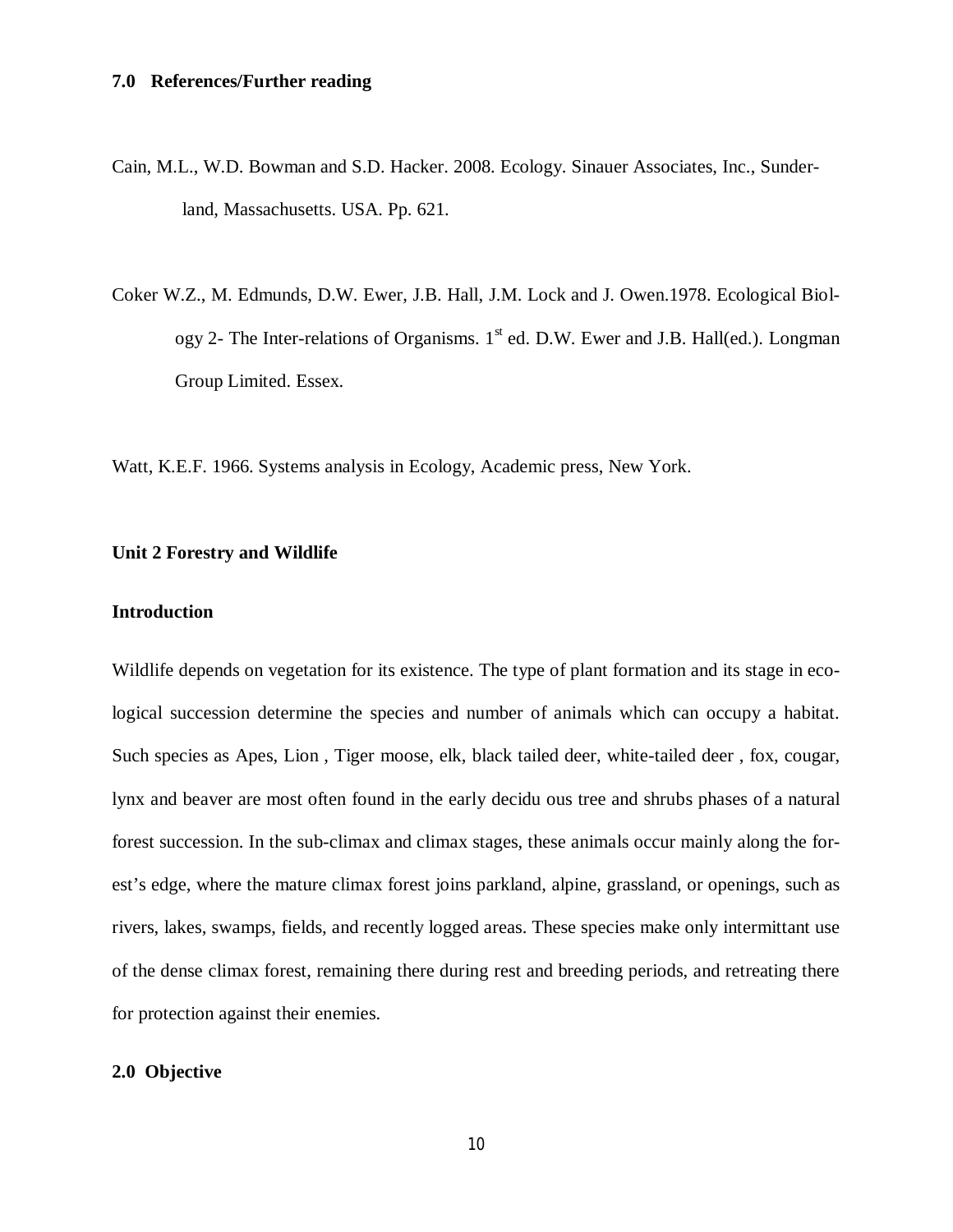At the end of the class student must be familiar with the interrelationship between forestry and wildlife. Also, must be able to explain the importance of vegetation on wildlife management and how it determines the habitat of wildlife resources.

#### **3.0 Main content**

- 3.1 Influences of forestry on wildlife
- 3.2 Influences of wildlife on forestry
- 3.3 Wildlife damage to forest trees
- 3.4 Control of wildlife damaging forest crops

### **3.1 Influences of forestry on wildlife**

The interrelationship of the plant and animal communities outlined below means that their respective management must be closely coordinated. Forestry practices exert well defined effects on wildlife. These effects can be beneficial or detrimental. The beneficial effects are as follows;

(i)Logging creates environment suitable for those species whose habitat is formed by the early succession.

#### (ii)Clearing for roads, camp

s and so on creates more living space for species that frequent the forest's edge.

(iii). Reforestation speeds up the creation of protective, dense shelter which is essential for many species.

(iv). Fire prevention preserves forests and also preserves the environment of the wildlife.

(v). Construction of new roads in the forest open up areas which are not accessible before and this lead to the development of a big game.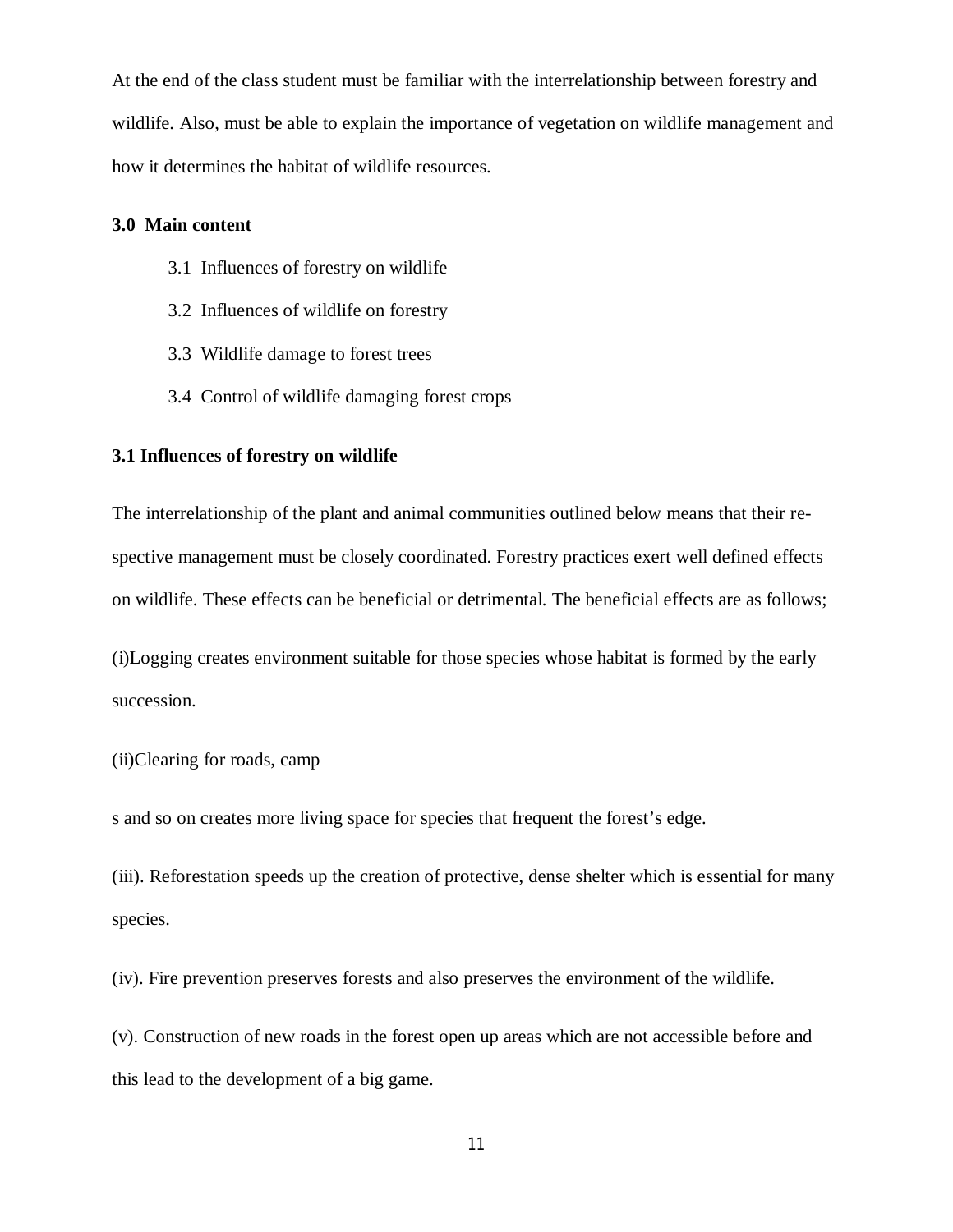The detrimental effects are as follows;

(i).Logging removes the habitat of forest dwelling animals.

(ii).Forest practices which cause excessive run - off water or result in soil destruction, can creates barren of vegetation and wildlife.

(iii).Reforestation hastens the decline of wildlife that thrives on cut-over land.

(iv).Control of lightning-caused fires may reduce the natural creation of game ranges.

(v).Construction of new access road into remote areas my disturb breeding grounds of waterfowl or promote destruction of species such as wolf, bear etc frequently considered undesirable by the general public.

### **3.2 Influences of wildlife on forestry**

These may be of considerable importance to the forester. The examples of beneficial influences include;

(i).Predatory wildlife, such as hawks, owls, foxes, wolves and cougars, help to control populations of seed eating rodents and birds as well as ungulates browsing on desired forest regeneration.

(ii). Birds and rodents help to control populations of tree destroying insects, and may eat the seeds of undesirable "weed" trees.

(iii). Rodents, by stem girdling, and large ungulates, such as deer, elk, and moose, by browsing, may prevent the growth of weed trees.

12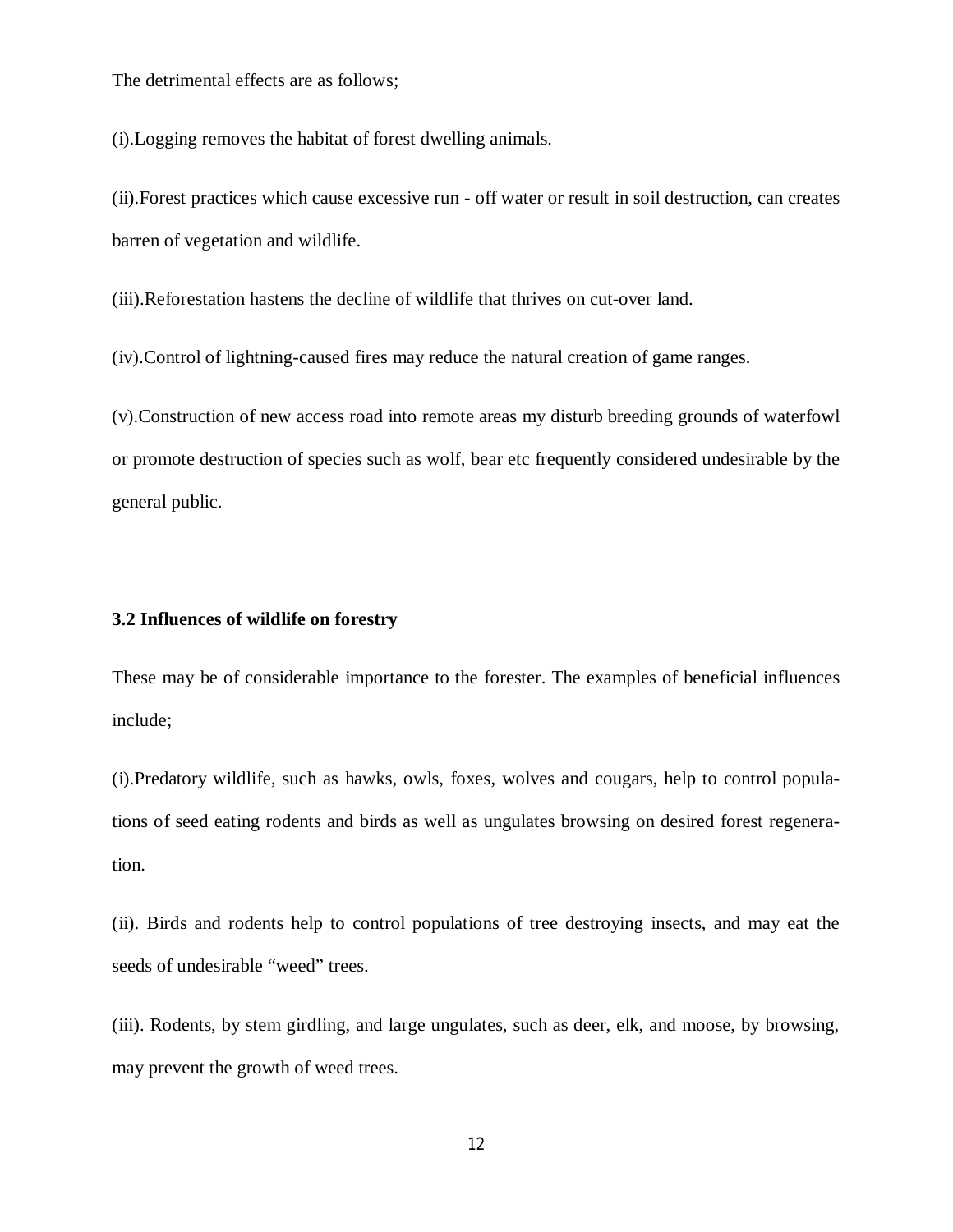(iv).Beaver control and maintain water levels, and may remove "weed" trees.

However, some of the detrimental effects exerted by wildlife on forestry are;

(i). Grouse may feed on the buds of young desirable trees.

(ii). Birds, rodents and large ungulates may destroy the seeds of, or prevent growth of desirable tree species. In addition, large ungulates may compact and trample the site.

(iii). Beaver may flood trees and roads and remove desirable trees.

### **3.3 Wildlife damage to forest trees**

Most wildlife damage to forest trees, when it occurs, is confined to local areas where the environment has been improved for wildlife by logging practices. Most species that cause damage prefer pioneer stages of plant succession. Clear cutting and slash burning provide the best means of creating favourable habitat to damaging species. Increased populations of damaging species may create regeneration problems. Control may become necessary and the first step is to properly identify the damaging agent. Some of these wild animals that cause damages to forest trees are as follows;

i) **Small mammals:** Deer mice (*Peromyscus maniculatus*), red-blacked voles (*Clethrionomys ssp.*), field mice (*Microtus spp.*), and chipmunks (*Eutamias ssp.*) cause the greatest regeneration losses in British Columbia by eating seeds and seedling. Mice are the most common cause of failure of direct seeding programs. Seedling damage is identified by beaver-like fellings just above ground level or snowline. Mice cause extensive damage to young poplar plantations by eating the roots and girdling the stems. Tree squirrels, *Tamiasciurus* spp. May have a serious effect on regeneration seed supply,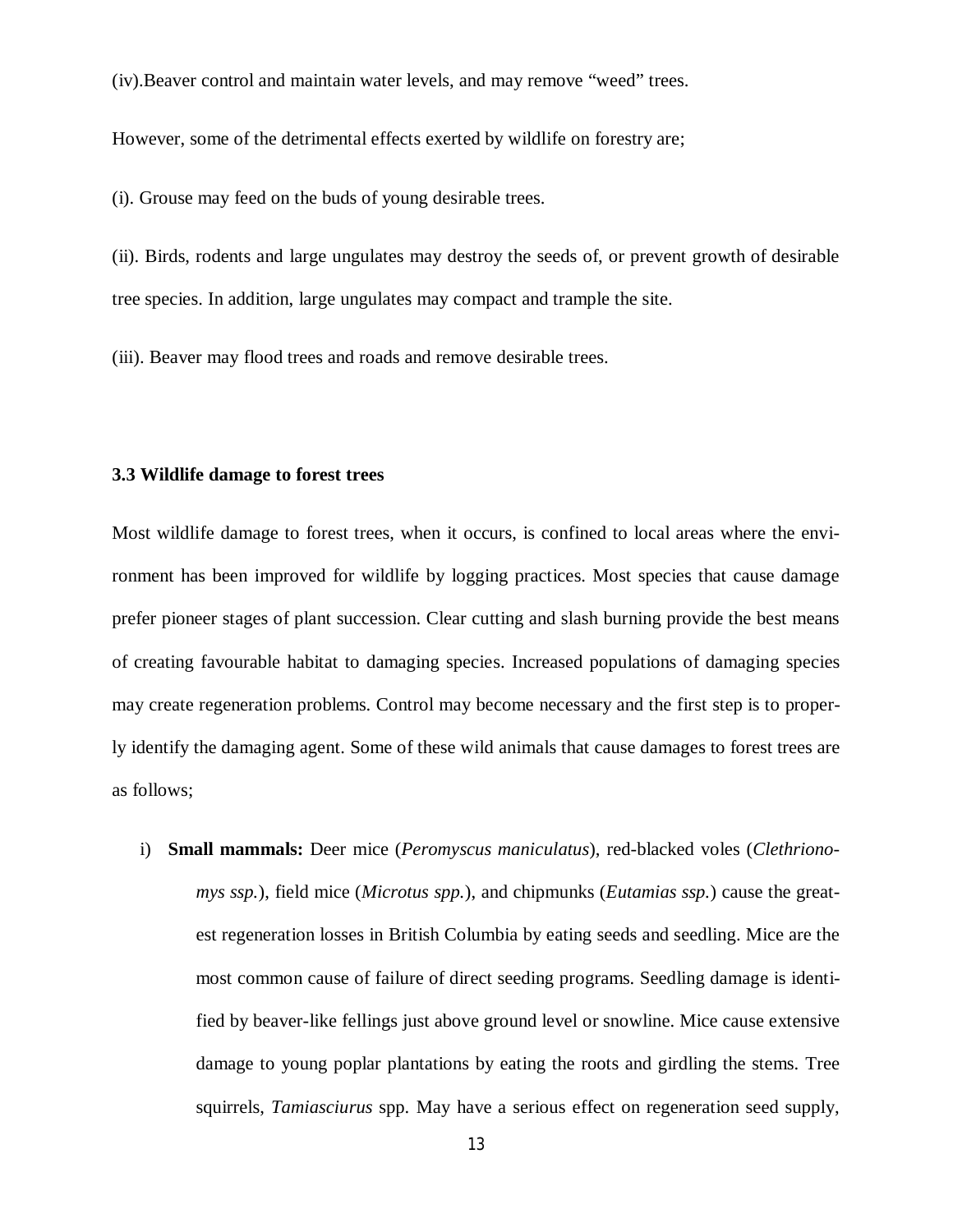especially in poor seed years by eating cones, developing conelets, buds and bark of advance regeneration and mature trees.

- ii) **Hare and Rabbit:** A considerable economic losses in regeneration up to five years of age is caused by snowshoe hares (*Lepus americanus*) which eat seedlings, young branches, and leaders. Eastern cottontails (*Sylvilagus foridanus*) may cause similar damage in the lower mainland ares only. Hares prefer Douglas-fir, but will also eat ponderosa and londgepole pine. Cottontail s will damage any species within its limited range. Damage is identified by branches and terminals clipped off close to the ground by a smooth sliding cut 0.08 inches wide, or bark up to two feet above the ground stripped or gnawed.
- iii) **Porcupines:** These large rodents prefer pine, but will also eat many other conifers. Damage is local, and intensively on a few individual trees rather than extensively on large stands. Damage is most frequent in pine stands close to den sites such as talus slopes or river banks. Damage occurs to branches in the crowns of saplings and older trees, and is identified by extensive gnawing and bark stripping, which often leaves a ragged appearance. Large amounts of mark and foliage are littered about beneath the tree. To marks are 0.1 to 0.2 inches wide.
- iv) **Deer:** Browsing damage to young regeneration by black-tailed or mule deer, is very significant on the coastal and south central portion of the Britain. Deer prefer young red cedar, but will also damage young pine and poplar plantations. Damage is cause by eating seedlings, needles and branch terminals up to 0.25 inch in diameter, or evidence of antler rubbing on stems. Damage may be up to seven feet from ground level.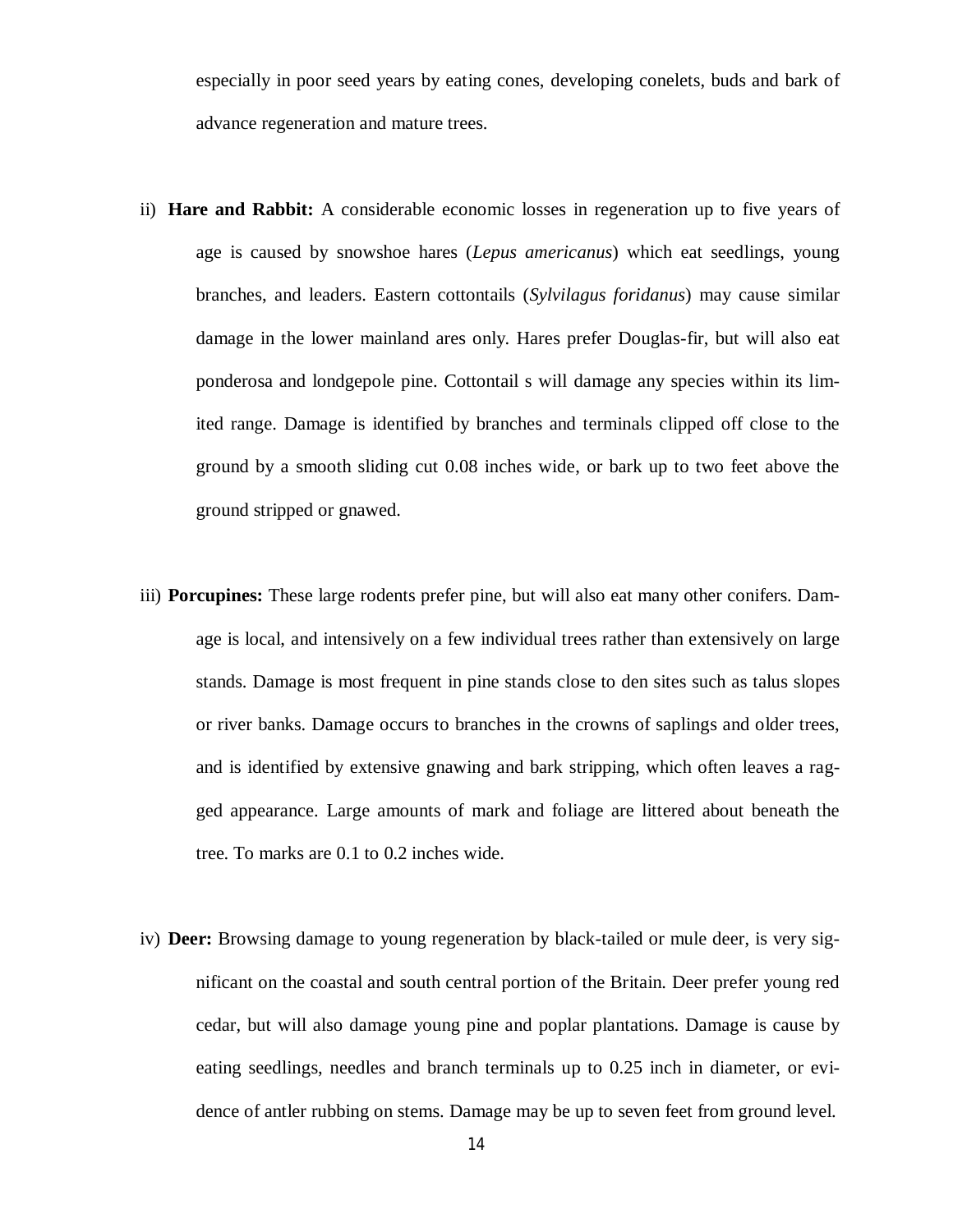By and large, damage to plants and most importantly the consumption of the plants would seriously reduce the quantity of seed available for regeneration in all but the best seed years. This is in excess of the quantity that is normally sown during artificial regeneration. Therefore, the best means of reducing the amount of seed that is consumed during artificial seeding operations is to colour the seed prior to sowing, with aluminum flakes or powdered pigment.

### **3.4 Control of wildlife damaging forest crops**

Before control is attempted, the economic losses by damaging species must be weighed against the cost and permanence of the control and benefits derived from control. Most direct controls are short-lived and have to be applied annually until the tree grows beyond the reach of the damaging agent. Other factors such as aesthetics value of the wildlife, protection of a wildlife species by law, encouragement of natural predators and more liberalized hunting should be considered. Problems in forestry arise from improved environment for damaging agents after logging, and complete eradication of the species is difficult, expensive and usually impossible, success of the control should be evaluated by the reduction in damage, and not by the number of animals destroyed. The various methods use to control wildlife damaging the forest crops include;

i) Biological control: The methods may be initially more expensive, but benefits are much more permanent. This form of control is achieved by increasing the environmental resistance by changing the vegetation or encouraging natural enemies. Vegetation is most readily changed by modifying regeneration practices. In areas of high seed losses, midwinter seeding is better than spring seeding, and planting instead of seeding improves regeneration success. Seedlings therefore have a better chance to becoming established and are able to grow before wildlife

populations increase in the newly created favourable environment.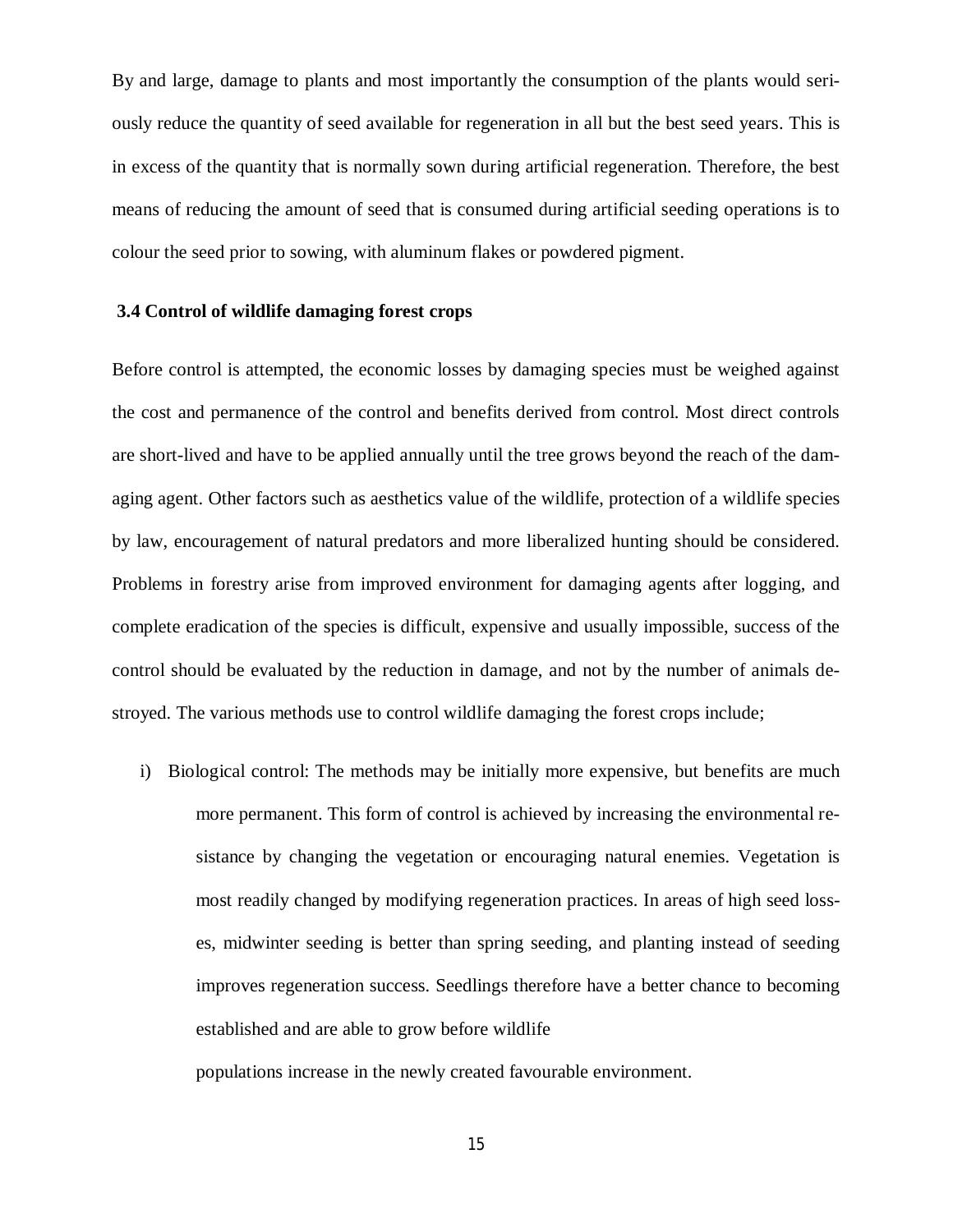- ii) Direct control: Hunting and trapping are useful methods in reducing numbers of bear, porcupine and beaver. Big game hunting seldom provides adequate control of deer, elk or moose, but may assist in preventing large numbers of building up initially if longer seasons and greater bag limits are allowed. These increases will bring about higher recreational values and economic returns in areas overpopulated with browsing species.
- iii) Chemical control is one of the fastest methods of direct control but require repeated application. Chemicals can either be poisons which kill the wildlife species or repellents which are offensive but do not kill.
	- a) Repellents: Most repellents are contact types applied as foliar sprays to stems and leaves of seedlings or saplings to prevent animal browsing or clipping. TMTD (tetramethylthiuram disulphide) and ZAC (Zinc dimethyldithiocarbamate cyclophyxylamine) are widely used contact repellents for protection against small mammals and deer. TNB-A (Trinitrobenzeneaniline) is successful in repelling deer, hares and rodents but it slightly phytotoxic.
	- b) Poisons: Many areas are baited with poisoned cereal grains before sowing with coniferous seed. Strychnine, compound 1080 (sodium fluroacetate) and thallous sulphate are the most commonly used contact poisons. However extreme caution must be used, as they will cause secondary poisoning in other wildlife and livestock. Because of non- selectivity, secondary poisoning hazards required repeated treatments and cost of treating adjacent areas again small mammal immigrations, repellents are more desirable chemicals. The prolific and immigrational nature of small mammals often negates any momentary benefits of poisoning.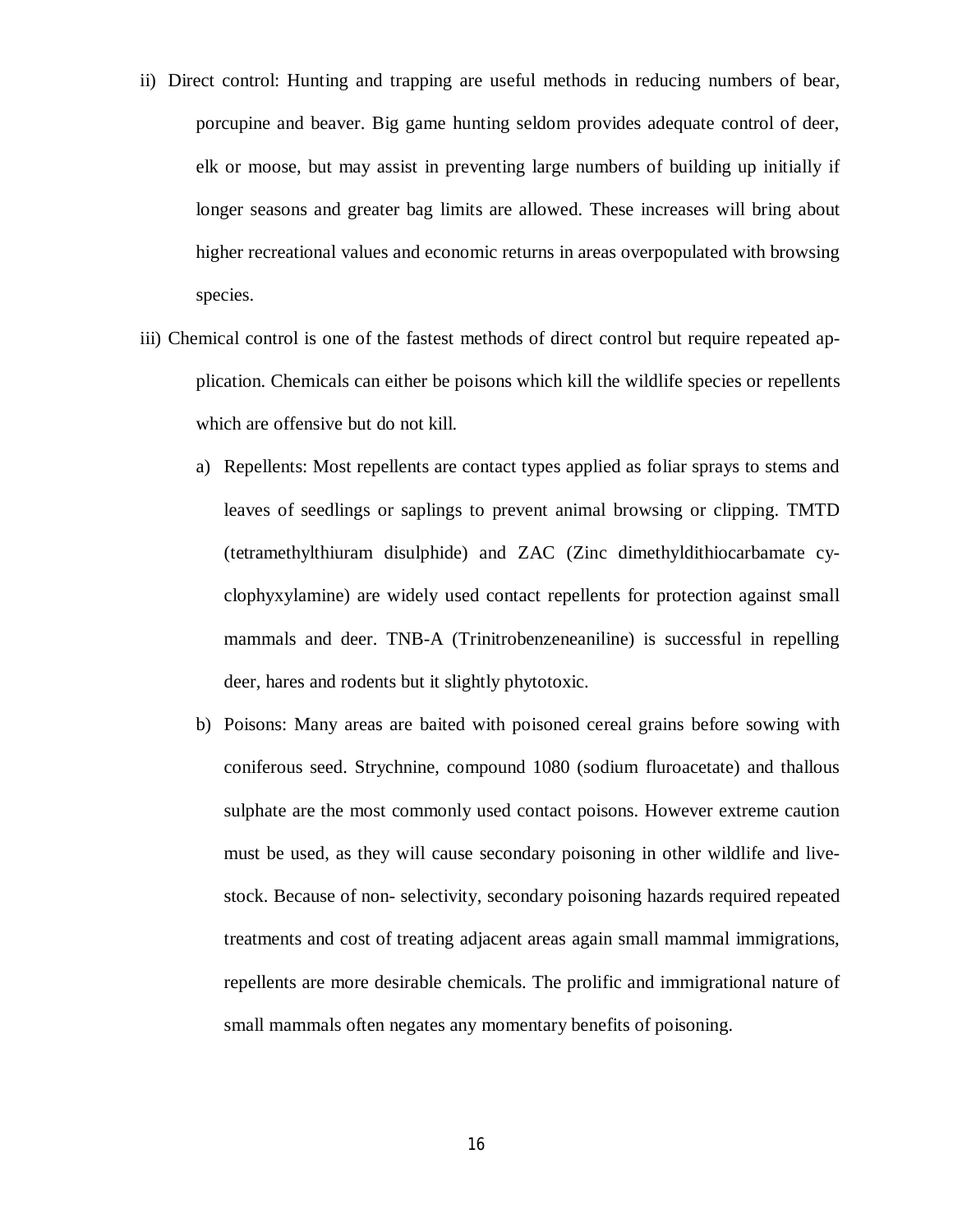**4.0 Conclusion:** A significant proportion of wildlife resources in the tropical ecosystem is now under either endangered or under threat of extinction. The threat may come from loss of natural habitat; loss of species and sub-species; invasion by alien species; over hunting or harvesting of natural resources and lack of knowledge of good sustainable management of the environment. Logging, diseases, bush clearing and agricultural development also account for considerable loss of biodiversity.

**5.0 Summary:** Insufficient and poorly coordinated research effort on wildlife species, habitat and ecosystem management, high rate of population growth, coupled with competition for space among different groups of land users and types of farming are some of the problems facing wildlife management on a sustainable basis.

### **6.0 Tutor Marked Assignment (TMA):**

(i). Name six (6) wild animals that lives in the forest and in the desert? Give their botanical names and their means of adaptation in their habitat.

- (ii). Differentiate between habitat and ecosystem? What are the factors that affect the habitat?
- (iii).What is ecological management? What the problems of ecological management.

### **7.0 References/Further reading:**

Allen, O.L. 1962. Predators and Public Policy. Pap. Pres. 58<sup>th</sup> Ann. Mtg. Nat. Audubon Soc., Corpus Christie, Texas.

Clark,G.L. 1954. Elements of Ecology. New York, J. Wiley. 534p.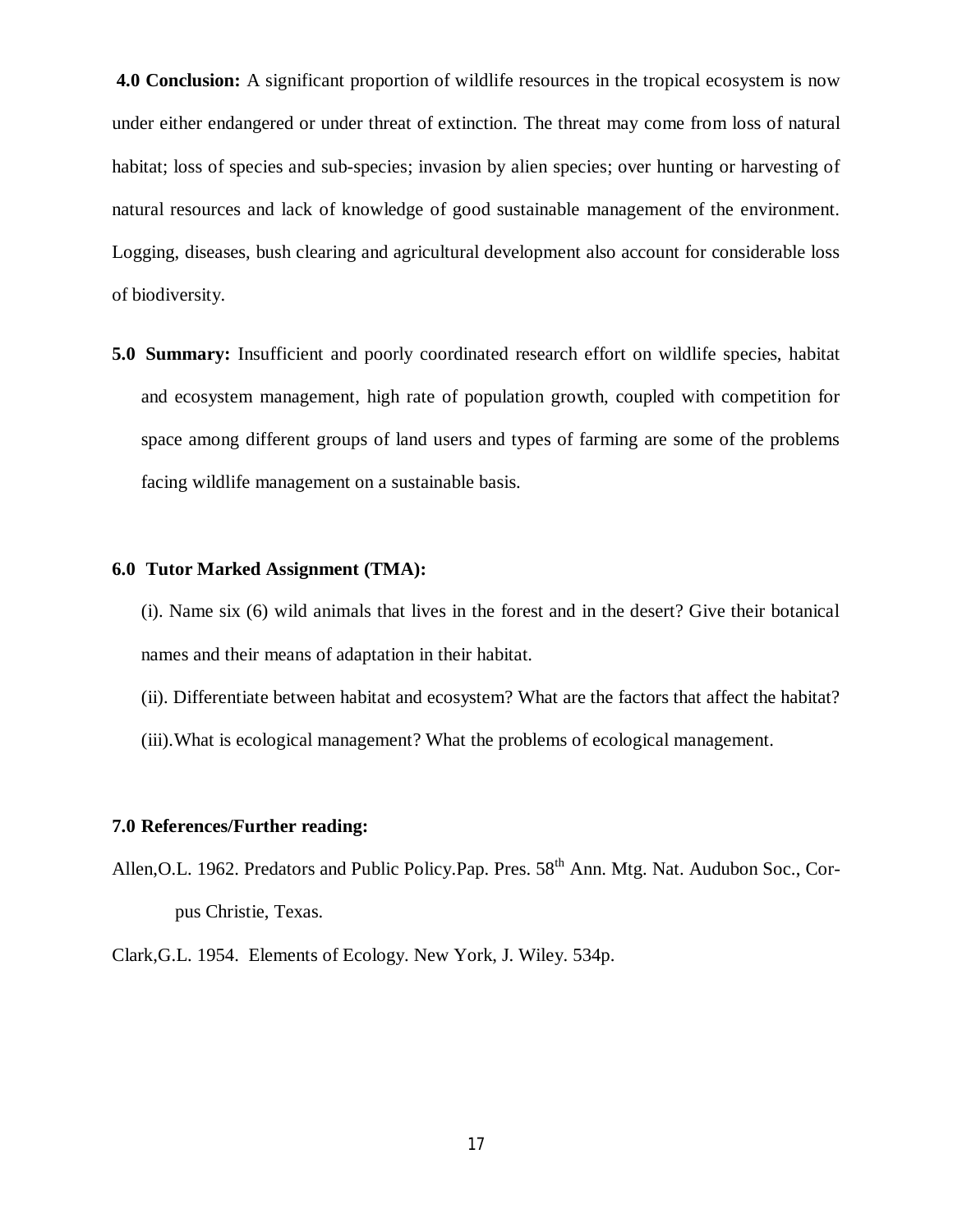Coker W.Z., M. Edmunds, D.W. Ewer, J.B. Hall, J.M. Lock and J. Owen.1978. Ecological Biology 2- The Inter-relations of Organisms.  $1<sup>st</sup>$  ed. D.W. Ewer and J.B. Hall(ed.). Longman Group Limited. Essex.

### **Module 1 Unit 3**

**1.0 Introduction:** Population Dynamics

### **2.0 Objectives:**

### **3.0 Main contents**

- 3.1 Population Dynamics
- 3.2 Biotic potentials
- 3.3 Ecological disturbances
- 3.4 Ecological succession

### **4.0 Conclusion**

### **5.0 Summary**

**6.0 Tutor Marked Assignment (TMA)**

### **7.0 Reference/Further reading**

### **3.1 Population Dynamics**

Every wild animal species has a more or less definite geographic range within the expanse of a species range, not necessarily over the whole areas there are concentrated smaller areas to which the species is ecologically best adjusted. These smaller areas are composed of plant pattern or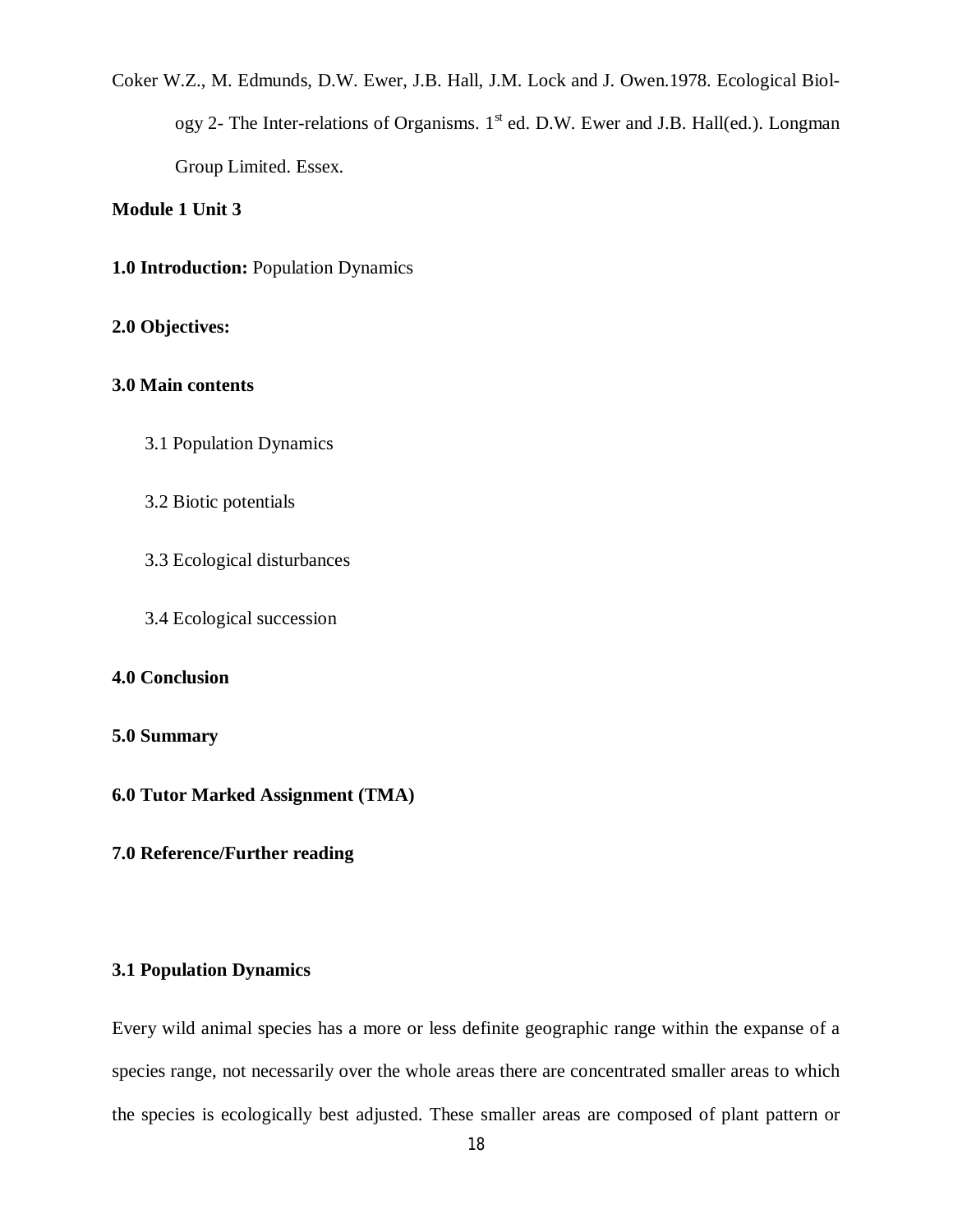habitat preferred by the species. Within a given habitat, there is a large variety of factors and influences which determine the number of animals present at a given time. These factors include climate, the land water ratio, the stage in plant succession, available food, the space required per animal, the number of species present, the biotic potential of each species and the environmental resistance to each species.

### **3.2 Biotic potentials**

The biotic potential of a species has been defined as the inherent ability of an organism to reproduce itself and survive, that is, the maximum rate of increase. Biotic potentials depend on the number of offspring produced in each litter, the gestation period, and the sex ratio of the species. Although the biotic potential is only one of the factors which determine total population, it sets the upper limits of the rate of increase for a particular species.

### **3.3 Biotic factors**

These are the factors that directly have impact or connected with living things or human life. They include; Prey predation relationship, parasitism, competition, diseases, food, territorial control, natality and death. For example, predation is the condition in which an animal engage in the killing of another and eats such animal as food. Prey predation relationship is a system whereby a powerful animal engage in the killing of other less powerful animals for food. For example, lion kills less powerful animals such as antelope, zebra etc for food. Also, hawks and snakes on other animals such as rodents, mouse, toads and other small rodents. Availability of food is an essential material for survival in any living organisms. Shortage of food supply or nonavailability can be limiting population growth of organisms in the habitat. Disease infection with a population may be contagious, affecting humans, animals or plants. Disease spread in any habitat may cause mass death if the source of the illness is not quickly arrested and protected. It can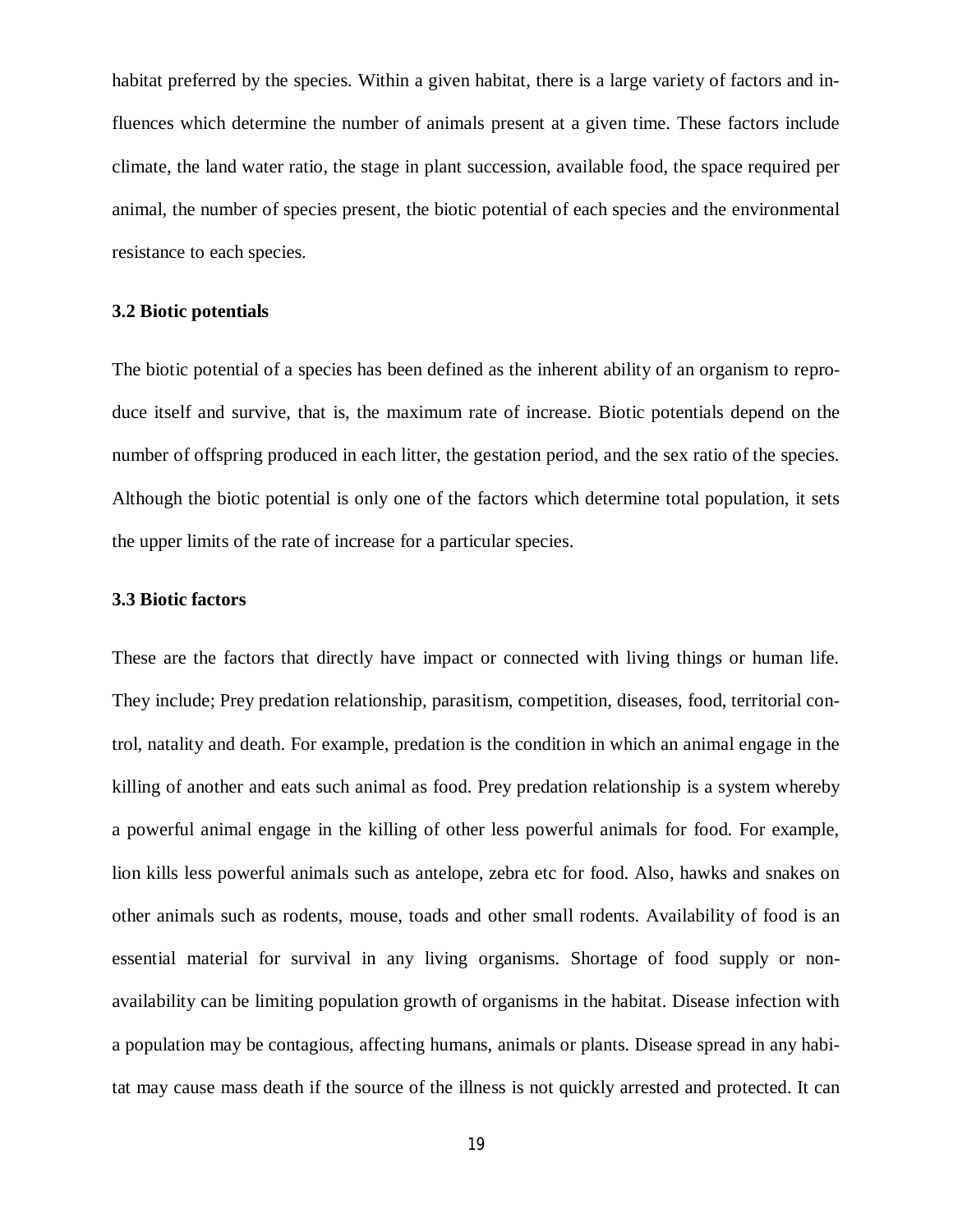also affect reproductive ability and reduce the population level. There are some plants and animals that live on or in another animal or plant of different type and feed on the host. They compete with the host's for nutritional requirements and sometimes may have adverse effect of draining the body fluid of the host to its detriment. Some parasites are pathogenic (disease causing agent) others may cause serious damage to major organs of the body and consequently kill the host. The results of parasitic infection are reduction and buoyant activities, dormancy, diseases and death and reduce host population. Also, competition within a given population may arise if there is insufficient food or other essential minerals or nutrients needed by the body growth, health and sustenance of life. Severe scarcity of this materials lead to unhealthy competition within the population. As a result, the weak gives way to the strong either through weakness or combat for survival. Territorial control is commonly practiced by man and other higher animals.

**3.3 Ecological disturbances** Understanding how disturbances such as insects, diseases, and fire naturally function to affect vegetation structure and composition in forest, grassland, and shrubland ecosystems. Vegetation is not static and unchanging; it can be altered in many ways. A large number of factors can influence vegetation changes; some of these are due to human interference, catastrophic events or the effects of seasonality and are not part of succession which is a natural phenomenon. Soil changes due to soil erosion, leaching or the deposition of silts and clays can alter the nutrient content and water relationships in the ecosystem. Catastrophic factors such are part of sudden natural disaster that causes many such catastrophic factors include drought, flooding, bush fires and volcanic effect such as volcanic gas, ashes or larva which may wipe out a larger population in any area, including human beings. When catastrophic factors set in, great changes or modifications of the population may be affected.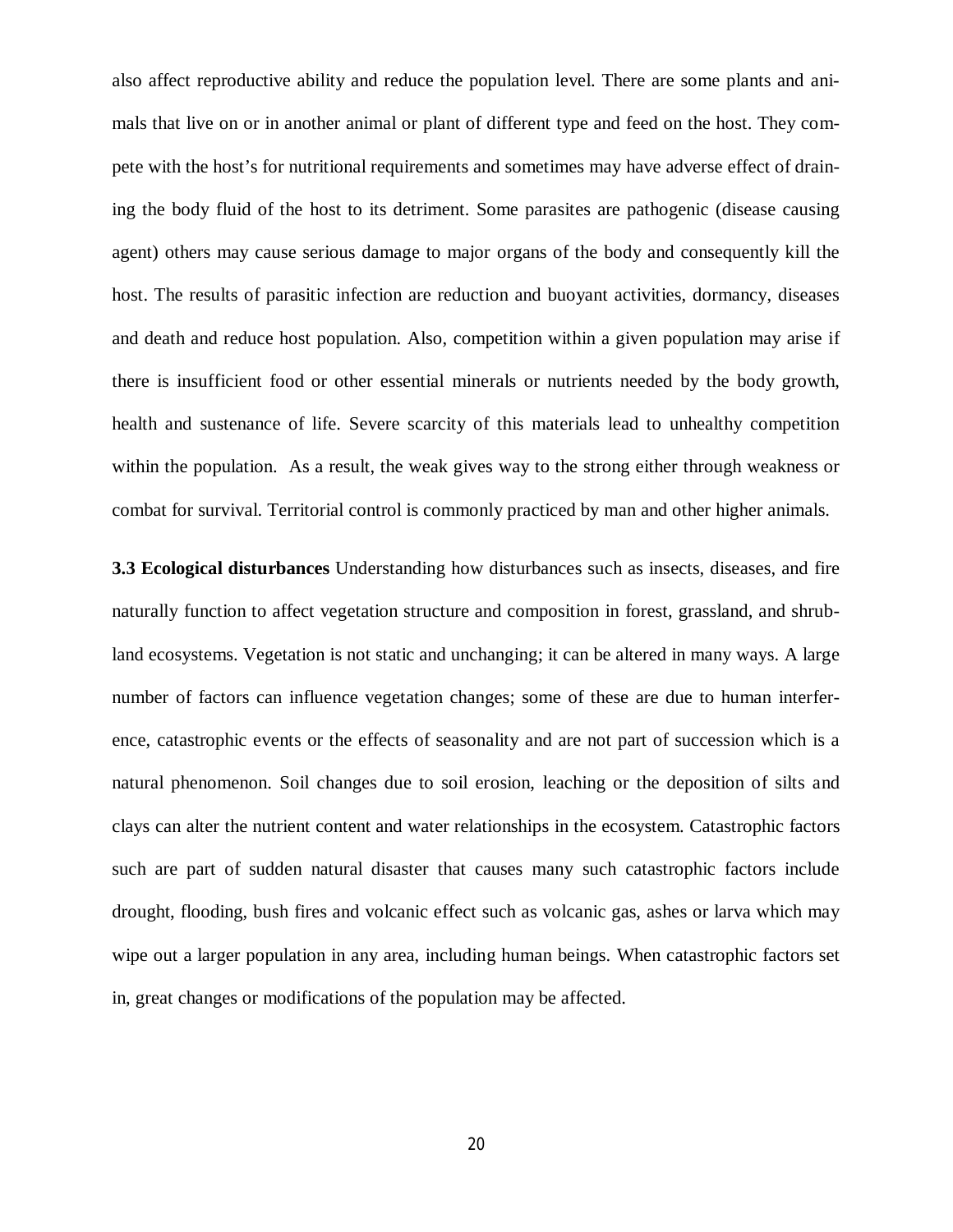**3.4 Ecological succession** Changes in community composition and structure are most apparent after some disturbances such as fires, hurricanes and floods. Certain species flourish immediately after the disturbance, then, they are replaced by other species, which in turn are also replaced by others. Succession changes can be influenced by site conditions, interaction of the species present and by some factors such as availability of colonists or seeds, or weather conditions at the time of disturbance. Some of these factors contribute to predictability of succession dynamics. These ecological successions have negative effects on the population of the wild animals.

**4.0 Conclusion:** An over view of sustainable management of the ecosystem, ecological disturbance and the extent, frequency intensity, natural and human factor, types and competition that take place in the ecosystem. Define the terms biotic and abiotic components of the ecosystem.

**5.0 Summary:** Ecosystem consists of the community of organisms plus the associated physical environment. The main features of abiotic environment are; climate, soil and water status (land, fresh water aquatic or marine).The biotic are mainly the organisms within a community e.g primary producers which are the green plants, while the herbivores are the herbivorous animal which feeds on the green plants, and the carnivorous animal are the carnivores that feeds on the herbivores e.g Lion, Tiger, Hyena and so on. The main constrain to plant growth and development apart from water is availability of mineral elements which must be available to plant in a require proportion.

### **6.0 Tutor Marked Assignments (TMA):**

(i)**.** Define the term sustainable management? What are the advantages and disadvantages of sustainable management?

(ii). Differentiate between ecological succession and ecological degradation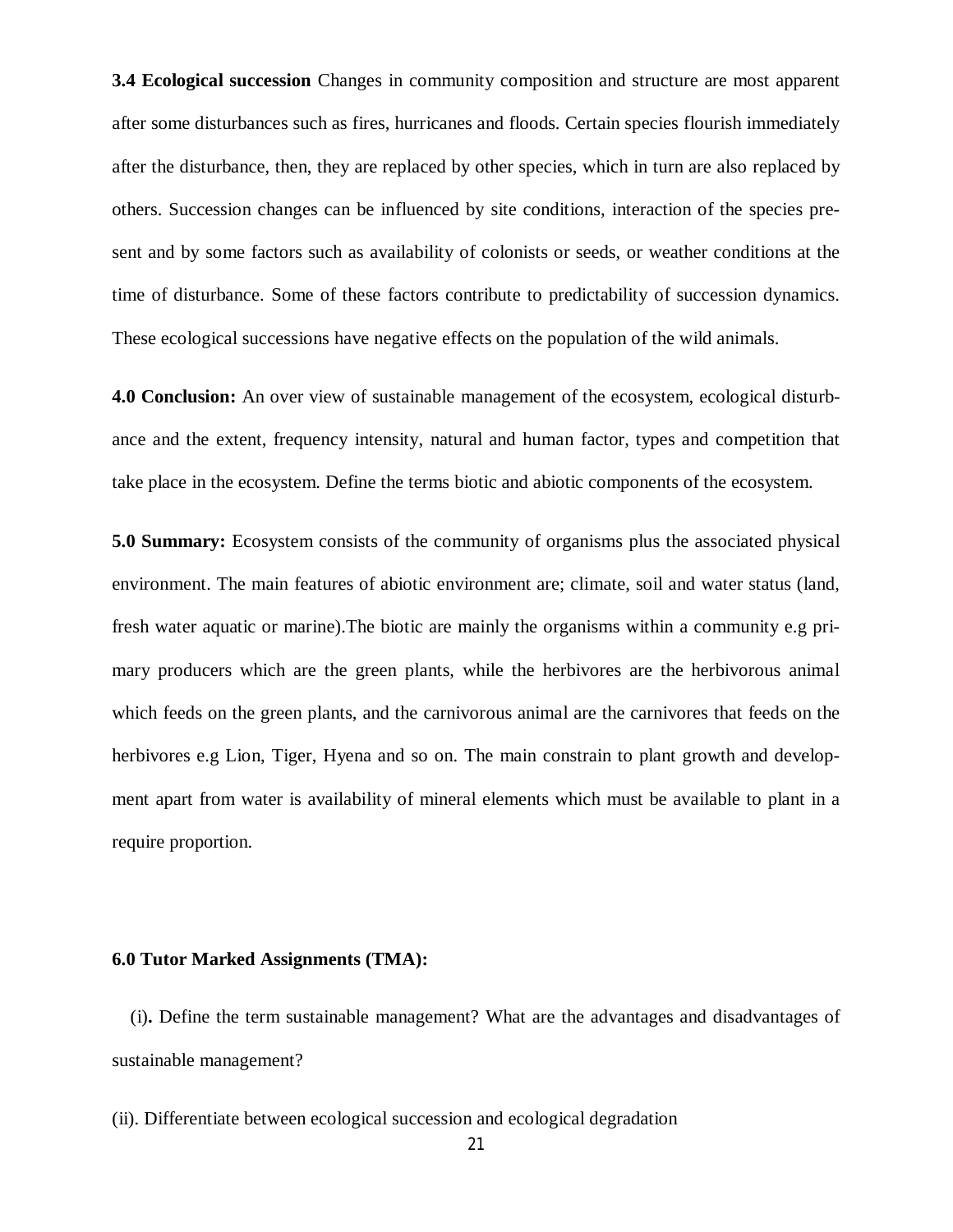(iii)Define the following terms (a) Parasitism (b) Predator (c)Prey (c)Competition (d).Symbiosis.

# **7.0 References/Further reading:**

- Begon, M., J.L. Harper and C.R. Townsend. 1996. Ecology: Individuals, Populations and Communities. Third Edition. Blackwell Science Ltd., Victoria, Austrialia. Pp. 1068.
- Coker W.Z., M. Edmunds, D.W. Ewer, J.B. Hall, J.M. Lock and J. Owen.1978. Ecological Biology 2- The Inter-relations of Organisms.  $1<sup>st</sup>$  ed. D.W. Ewer and J.B. Hall(ed.). Longman Group Limited. Essex.
- Odum, E.P. and G.W. Barrett. 2005. Fundamentals of ecology. Thomson Brook-Cole, USA. 598p.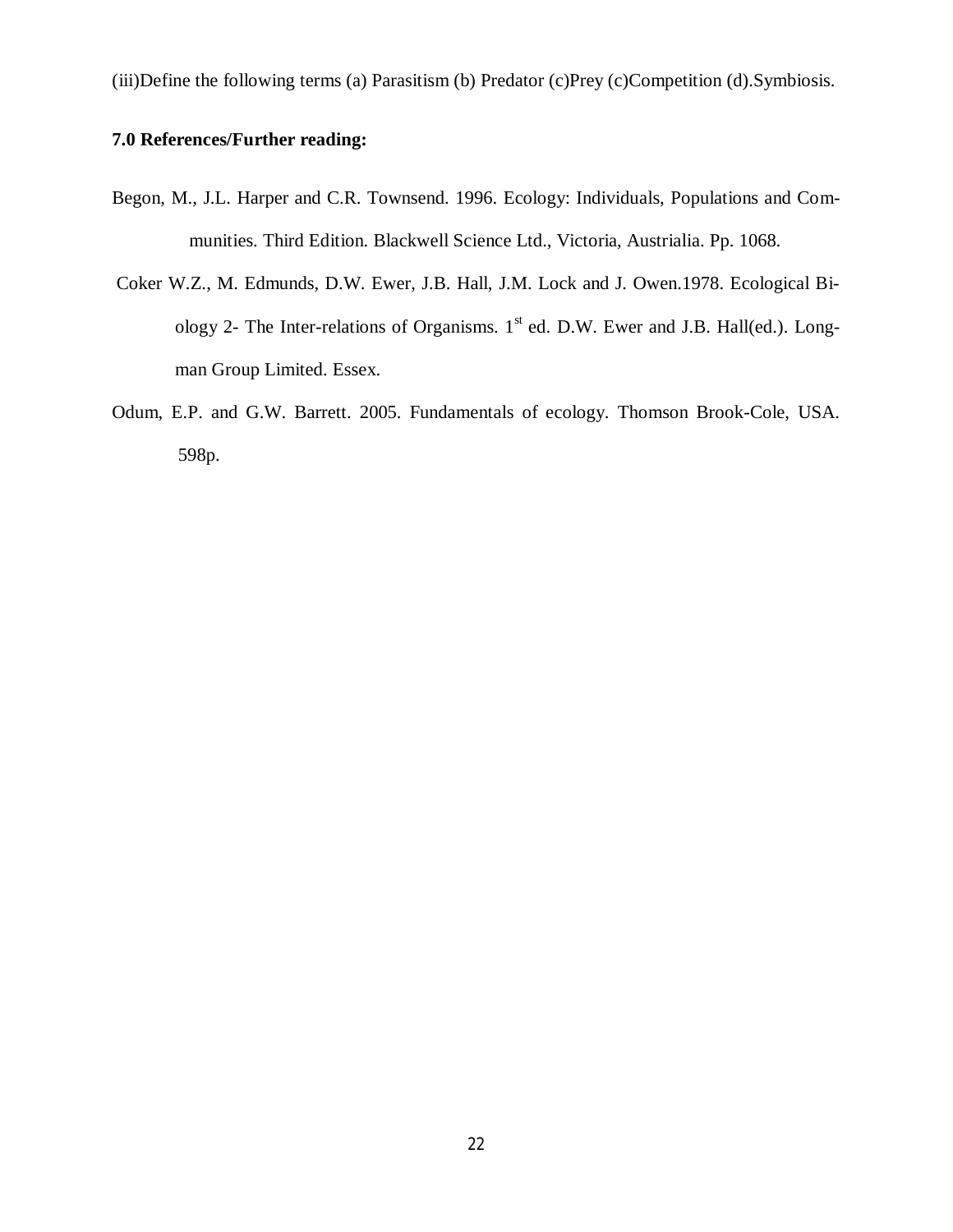### **MODDULE 2:**

### **UNIT 1: Wildlife Diseases**

### **Introduction:**

Wildlife, domestic animals and humans share a large and increasing number of infectious diseases known as zooneses. The continued globalization of society, human population growth, and associated landscape changes further enhances the interface between wildlife, domestic animals, and humans, thereby facilitating additional infectious disease emergence. The wildlife component of this triad has received inadequate focus in the past to effectively protect human health as evidenced by such contemporary disease as SARS, Lyme disease, west Nile Fever, and a host of other emerging diseases. Further, habitat loss and other factors associated with human-induced landscape changes have reduced past ability for many wildlife populations to overcome losses due to various causes. This disease emergence and resurgence has reached unprecedented importance for the sustainability of desired population levels for many wildlife populations and for the long-term survival of some species.

Practically, individuals of any wildlife population are hosts to numerous parasites. But when a game population is small, the proportions and the detrimental effects of parasites and subsequent disease are kept in check by the health and developed immunity of the individual host. Some of the individuals may become seriously infested, but if they have little contact with the rest of the population, the parasites and disease present will have little chance of becoming significant to the population as a whole. As the density of game populations increases, there are several sets of factors which automatically pave the way for serious parasite-disease outbreaks:

i. Disaster conditions in the environment, such as malnutrition due to food storage, exposure due to inadequate shelter, and excessive drought or rainfall.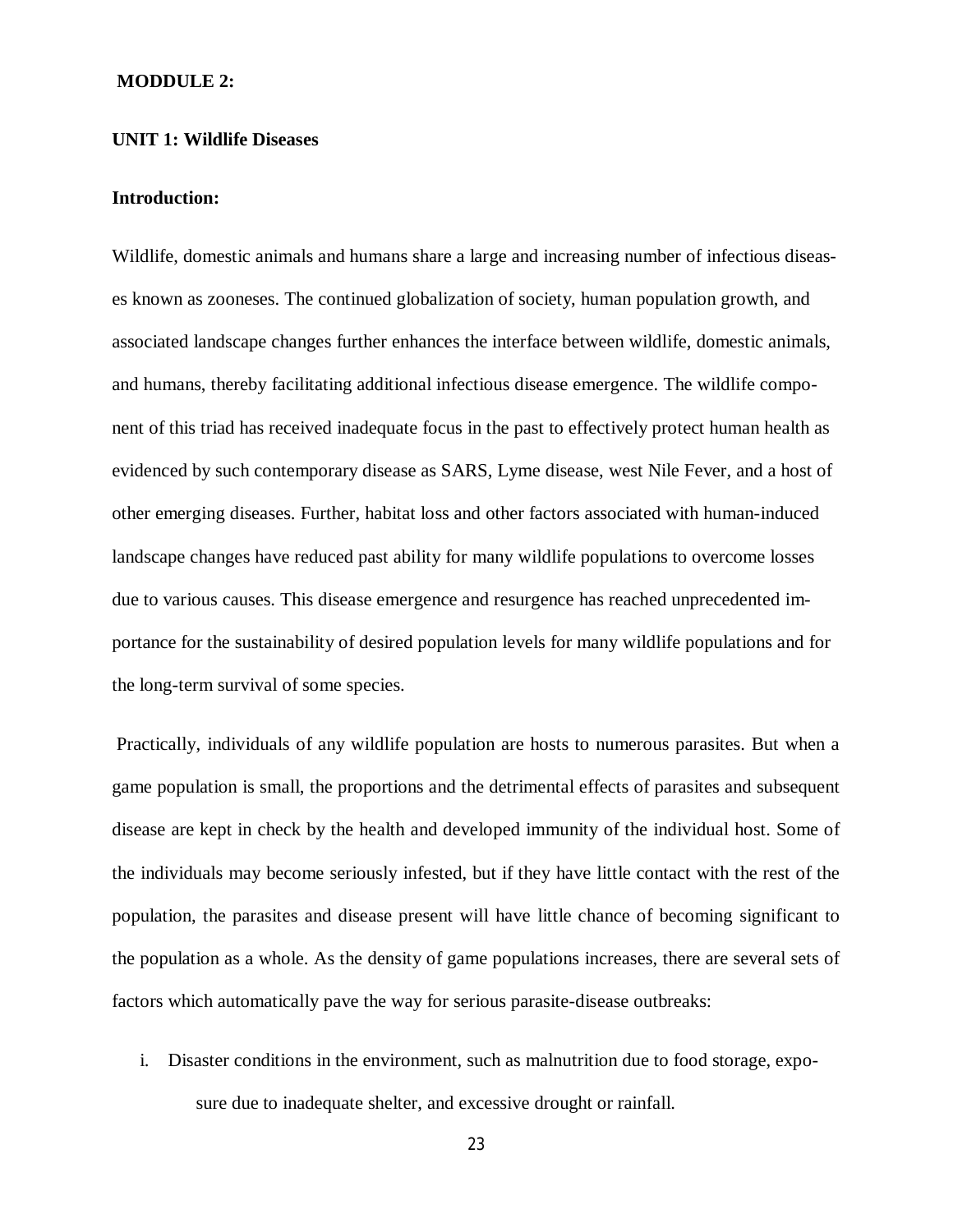- ii. Abnormal crowding, reducing the individual's resistance and increasing the probability of parasite transmission.
- iii. Inadequate predation causing crowding.
- iv. Contact with domestic livestock, introducing new diseases or parasites for which wildlife may have neither immunity nor resistance.

Now, let us examine various diseases of wildlife which are of importance in their conservation and management. The diseases could be the one cause by; bacterial, fungal, virus or parasites. Under bacterial disease, we have;

Avian cholera, Avian tuberculosis, Salmonellosis, Chlamydiosis, Mycoplamosis etc.

Viral diseases include; Duck plaque, Avian pox, Newcastle disease, Avian influenza, woodcock Reo virus, rabies etc.

Parasitic diseases includes; hemosporidiosis, trichomoniasis, intestinal coccidiosis, renal coccidiosis, sarcocystis, eustrongylidosis,tracheal worms etc.

Let us discuss some of this wildlife diseases in details; their causes, what are the symptoms and their importance in their conservation and management.

1. **Anthrax:** A highly contagious disease of domestic and wild animals as well as of humans. Animals usually die suddenly without symptoms of illness. There is however, an effective vaccine to prevent the disease. The correct handling of affected carcasses will also prevent the spread of the disease.

**Causes:** Caused by the bacterium Bacillus anthraces. Animals that die of this disease must be properly disposed. When the carcasses are cut open, the resistant spores are released which can survived in the soil for many years.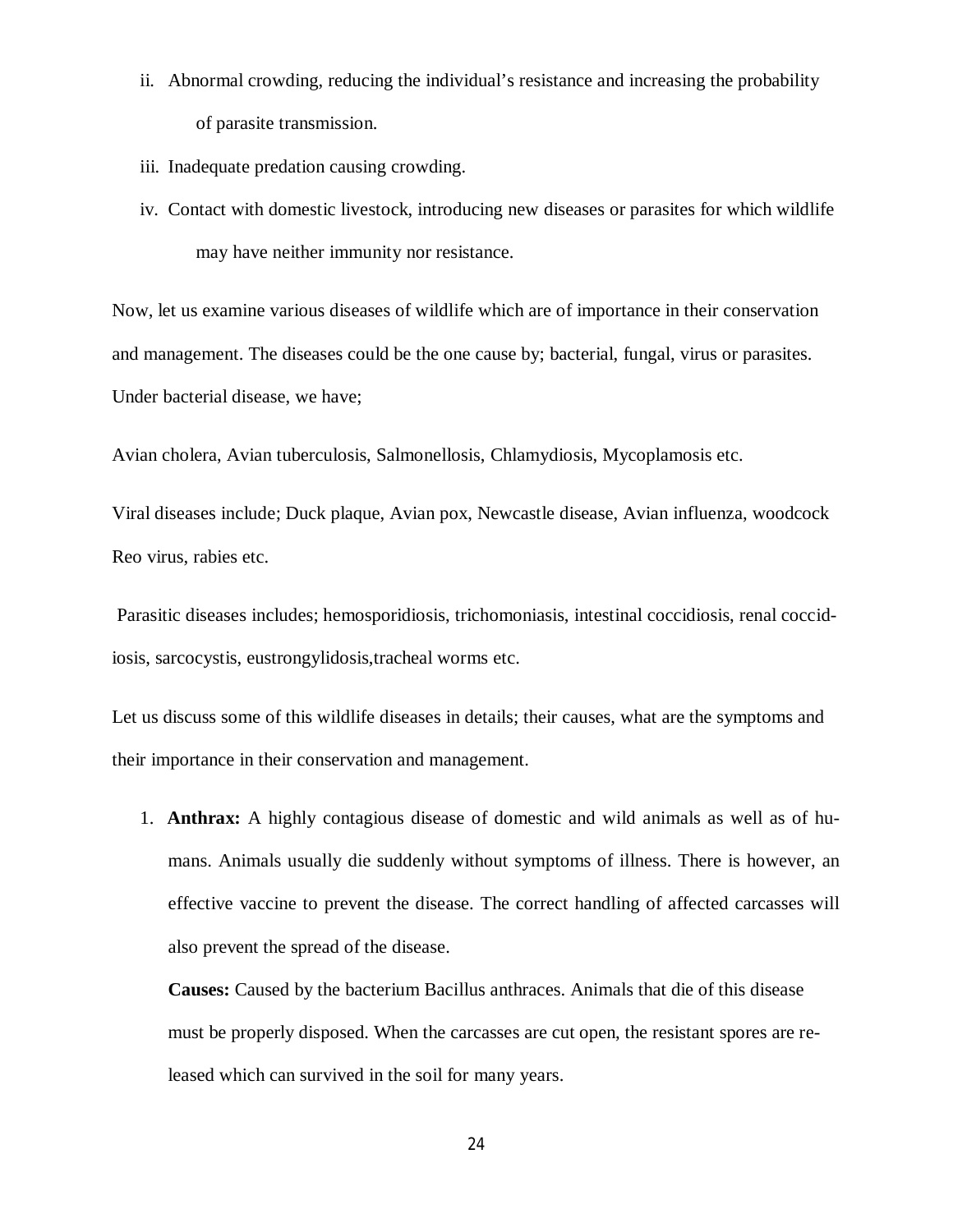**Symptoms:** Bloody discharge from the nostrils, mouth and anus, as well as skin are some of the symptoms and also important in spreading of the disease.

- 2. **Rabies:** Viral disease that can affect most warm blooded animals. It is inherently fatal. **Causes:** It is caused by a *Lyssavirus genus* of the *Rhabdoviridae* family. **Symptoms:** Aggressive behavior of the animal infected.
- 3. **Brucellosis:** A very contagious disease

### **2.0 Objective:**

At the end of the class student must be familiar with the various diseases of wildlife and their causative organisms. Also, be familiar with symptoms and effective vaccine to prevent diseases.

#### **3.0 Main content**

3.1 Parasites and Disease

#### **3.1 Parasites and Disease**

Practically all of the individuals of any wildlife population are host to numerous parasites. But when a game population is small, the proportions and detrimental effects of parasites and subsequent disease are kept in check by the health and developed immunity of the individual host. Some of the individuals may be seriously infested, but if they have little contact with the rest of the population, the parasites and disease present will have little chance of becoming significant to the population as a whole. As the game population's increases, there are several sets of factors which automatically pave way for serious parasite-disease outbreaks:

i) Disaster conditions in the environment, such as malnutrition due to food shortage, exposure due to inadequate shelter, and excessive drought or rainfall.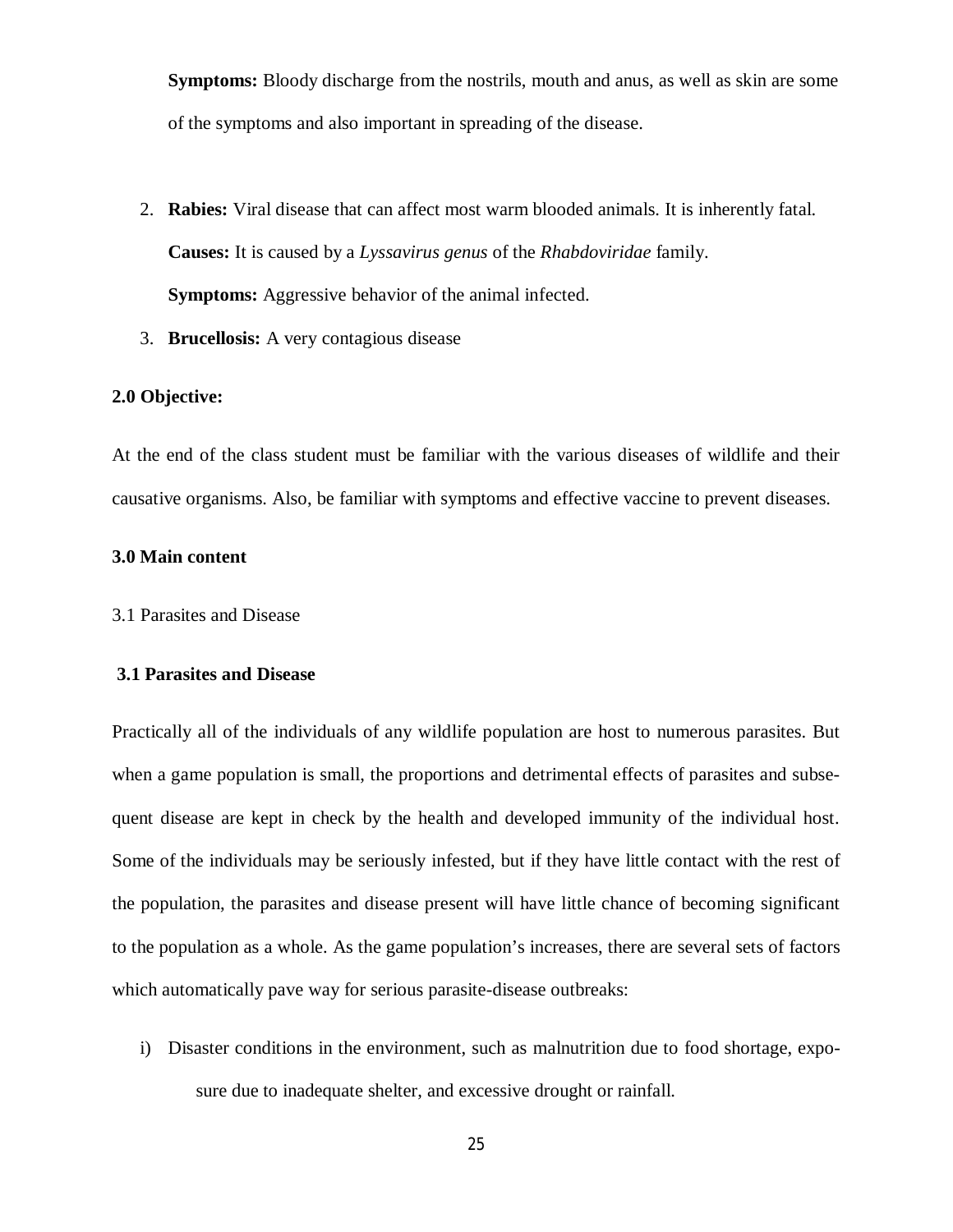- ii) Abnormal crowding reducing the individual's resistance and increasing the probability of parasite transmission.
- iii) Inadequate predation causing overcrowding.
- iv) Contact with domestic livestock, introducing new diseases or parasites for which wildlife may have neither immunity nor tolerance

### **4.0 Conclusion**

Wildlife is affected by various diseases which are caused by different pathogenic organisms. These diseases could be cause by; bacterial, fungal, virus or parasites. Also, some of these wild animals play an important role in spreading of diseases. The infection is usually acquired by drinking contaminated water, grazing on contaminated pastures or when animals lick contaminated skins, bones, blood and carcasses.

### **5.0 Summary**

As the population exceeds the optimum density, it becomes more susceptible to parasites and diseases which further weakened the immunity of various wildlife diseases in the game. Also, predators find their task easier. When both prey and predator populations are low or not in healthy condition, predators act to remove diseased, crippled, or otherwise unhealthy members of the prey species, that is, they maintain high quality in prey populations.

### **6.0 Tutor Marked Assignment (TMA)**

i) Explain the causative agent of five (5) wildlife diseases?

ii) How will you control a named disease outbreak in a game reserve?

### **7.0 References/Further reading**

26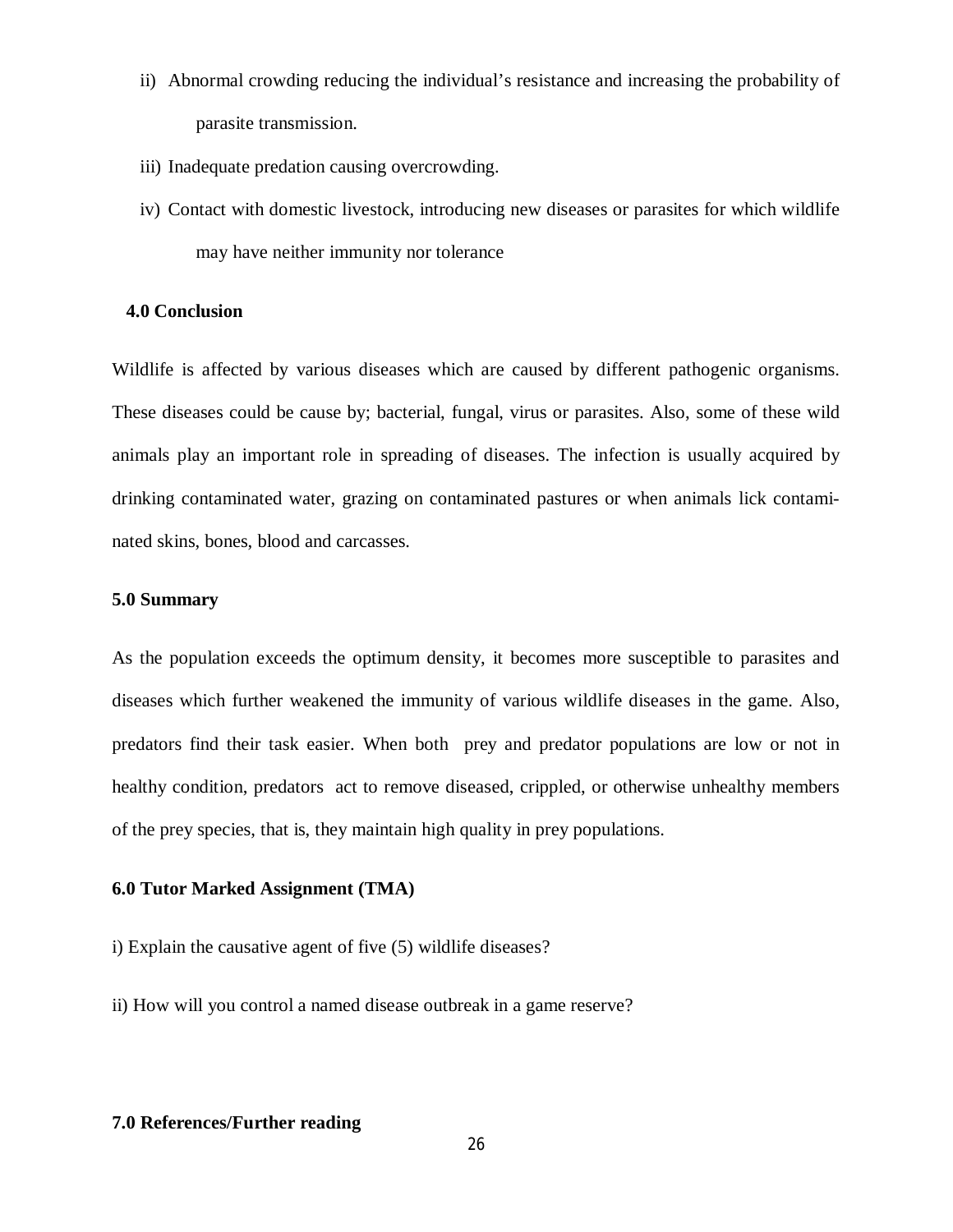- Eadie, W.R. 1954. Animal control in field, farm and forest. New York, Cornell University MacMillan. 254p.
- Gabrielson, I.N. 1951. Wildlife Management. New York, Macmillan. 274p.
- Spencer, D.A. 1962. Chemical controls as a management measure. Journal of Forestry. 60(1): 28-30.

### **MODULE 3**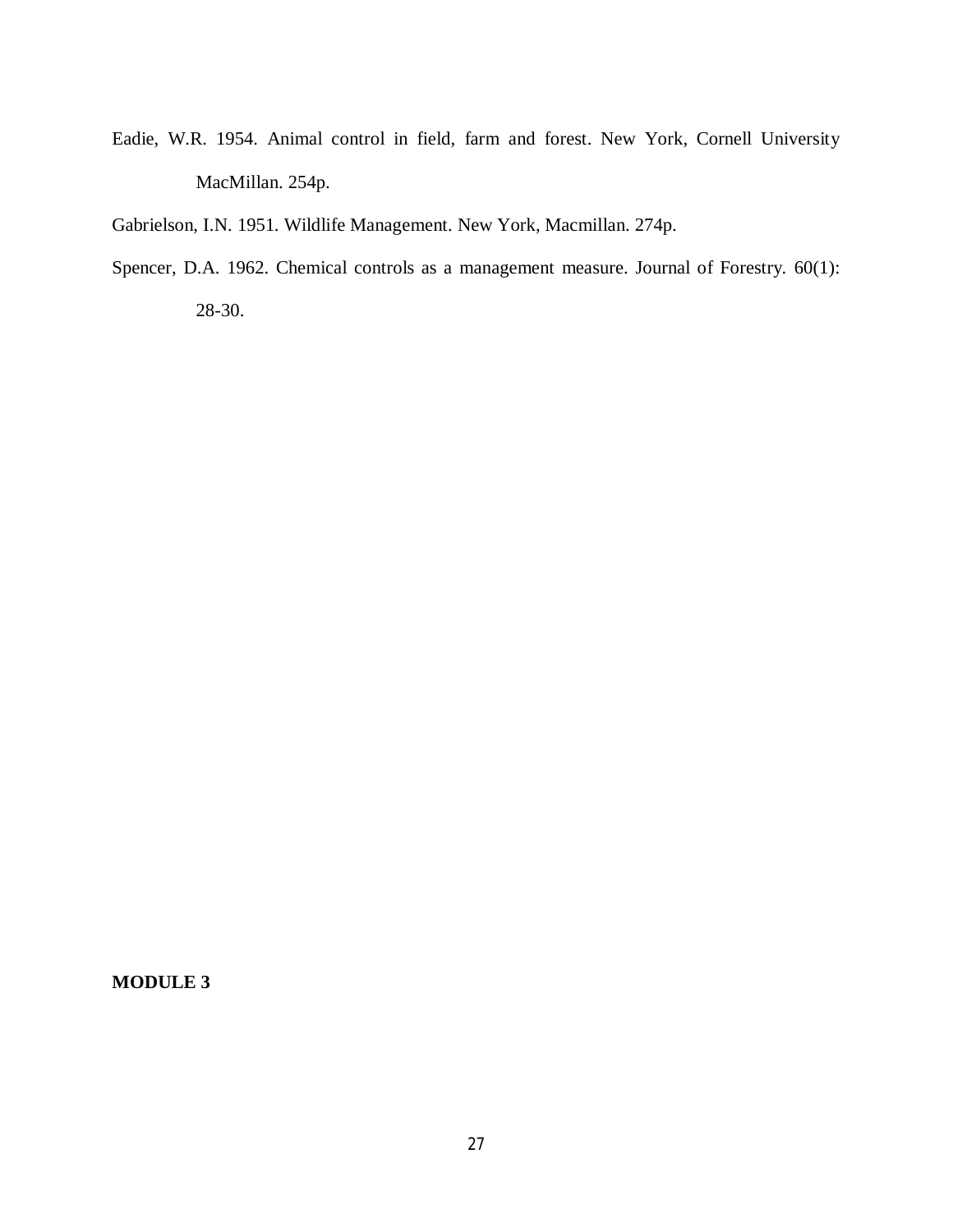### **UNIT 1: Wildlife in Nigeria**

### **1.0 Introduction:**

In Nigerian, we have forests and woodlands therefore, a wide varieties of wide life. The country is home to biodiversity and vegetation in the region range from rainforests to savanna grasslands. Nigeria is bordered by the sahara desert in the north. The wood lands and forests in Nigeria consist of wide species of mammals, birds and reptiles. There are about 290 species of mammals and 940 species of birds in Nigeria. The regions near Calabar and Cross River state have the world's largest variety of butterflies. Nigeria wildlife is also famous in the southwestern part of the country. The forests in Nigeria are mostly tropical and savanna type. The forests are home to diverse mammals, reptiles and birds. Some species of animals are endangered and the government and various wildlife agencies are making efforts to conserve them. Some important species of wildlife in Nigeria are; Wild cat, Africa lions, Leopards, Banded mongoose ,Common genet, African Givet , White tailed mongoose, African bush elephant, Pangolins, Bats, Hippo potamus, Antelopes. There are also numerous birds and reptiles which form a major section of Nigeria wildlife. They are found in the rainforests and the grasslands. Some important species of birds in the forests of Nigeria are; Ostrich, Pelicans, Frigate birds, Wood peckers, Horn bills, Owls, Broad bills

King fisher, Species, of reptiles in Nigeria are; Lizards, Snakes, Crocodiles.

Apart from this animal, there are also plenty of fishes and aquatic animals in the rivers and lakes of Nigeria. Also, Nigeria is reputed to have 22,080 species of animals out of which 274 are mammals the eighth highest in Africa. Of these two species are endemic, the white throated guenon (*Cercopithecus erythrogaster*) and Sclaters guenon, (*Cercopithecus sclateri*), are both endangered. Nigeria also ranks eighth in the world for primate diversity, with 23 species and 13 genera. Some typical examples include the drill or forest baboon, (*Papio leucophaeus*) and the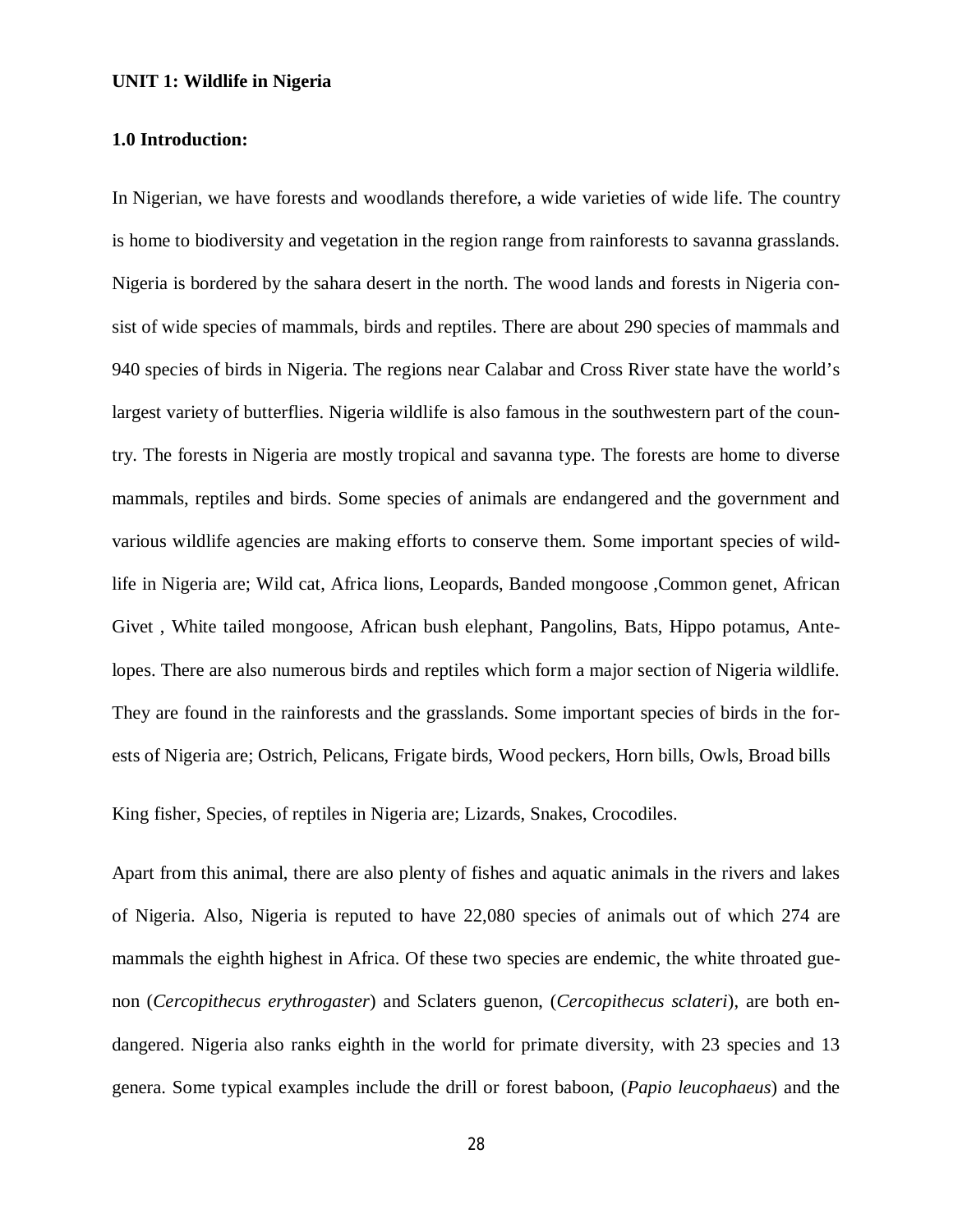chimpanzee, (*Pan troglodytes*) which are both endangered and only surviving populations in Cross River and Gashaka-Gumti National Parks and some left over fragments of forests like Ngelnyaki in Taraba state. The lowland or Cross River gorilla, (*Gorilla gorilla*) is endangered and restricted to three forested sites in its range-Cross River National Park's Okwangwo Division, and Mbe Mountains in Nigeria and Takamanda Forest Reserve in Cameroon. The manatee, (*Trichechus senegalensis)* is almost extinct in Nigeria. The country has 904 species of birds recorded. Parts of two endemic Bird Areas occur in the country, Cameroon and Gabon lowlands and the Cameroon highlands, a small extent of each of which reaches the south eastern corner of Nigeria. Two species birds are endemic to Nigeria; the Anambra waxbill (*Estrada polioporeia*) and the Ibadan Malimbe (*Malimbe ibadanensis*), which is endangered. In the reptilian realm, Nigeria boasts of 56 species of forest snakes, one of which (*Mehelya egbensis*) which is endemic and about 58 species of savanna snakes. There are19 species of amphibians, 5 of which are endemic to Nigeria and Cameroon but experts believe these are underestimates.

**2.0 Objective:** At the end of the class student must be familiar with the various wild animals found in Nigeria. Also understand that Nigeria's rural populations depend on agriculture for their livelihoods, eking out living on typically small farms, many of which are expanding into previously remote forested areas. This has caused pronounced expansion in Nigeria causing habitat fragmentation and inevitable wildlife conflicts. Therefore, conservation efforts in Nigeria must be re-emphasized and focused on consolidating and protecting habitats. For example, the lush Afi and Mbe mountain chains which link Nigeria Cross River National Park with the Takamanda-Mone Forest in neighboring Cameroon must be adequately protected.

### **3.0 Main Content:**

3.1An Overview of wildlife in Nigeria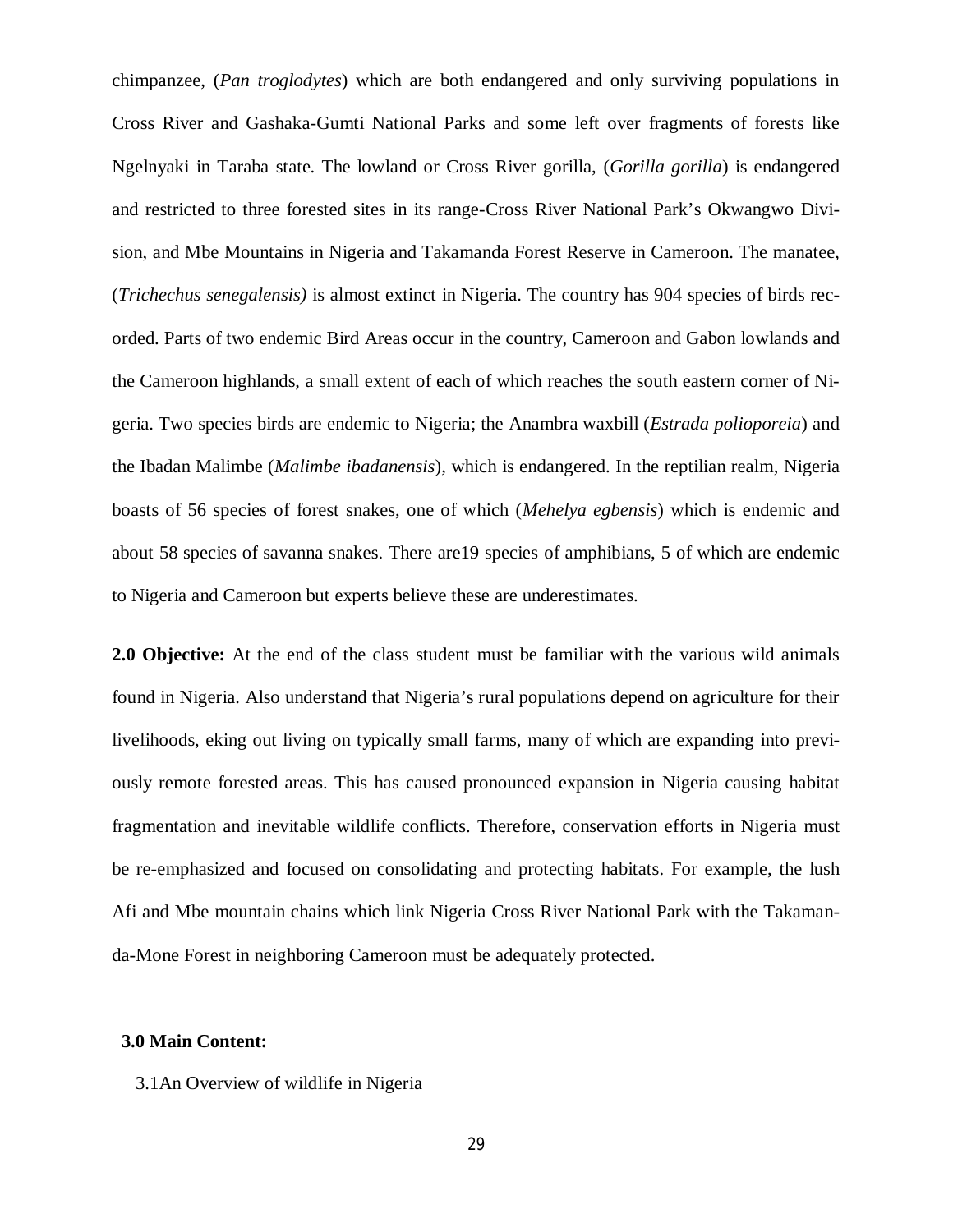- 3.2 A Threatened Resource
- 3.3 Conservation Efforts
- 3.4 Wildlife Values and Priority on Forest Land
- 3.5 Problems

#### **3.1An Overview wildlife in Nigeria:**

Nigeria is in forefront in signing many international agreements and conventions crucial to its environmental protection and conservation. For example, Agenda 21 adopted at the United Nations conference on Environment and Development (Rio de Janeiro 1992), the Convention on Biodiversity Conservation (CBC), Climate Change-Kyoto Protocol Convention to Combat Desertification (CCD) and so on.

However, while Nigeria has ratified some of these agreements it is yet to do so for quite a number of the recent ones. Being signatory to these convention are significant enough for any country to indicate its commitment to the welfare of its environment although Nigeria is yet to demonstrate convincingly that its implementing these agreements with the seriousness they deserve. Poor or non-implementation of any of these agreements should be a matter of grave concern to everybody. Presently the country is faced with debilitating problems of soil degradation and erosion, rapid deforestation, urban air and water pollution, desertification, oil pollution of water, air and soil especially in the Niger Delta, loss of arable land and rapid urbanization. All these are matters important to the survival of wildlife resources and the development of ecological tourism or ecotourism. These environmental problems also portend serious challenges to our nation's sustainable development as signed under the Millennium Summit 2000 and the world Summit on Sustainable Development, Johannesburg 2002. As majority of Nigerians depend on natural resources for food, fibre and medicine, their well-being is directly affected by the deteriorating biodiversity situation in the country.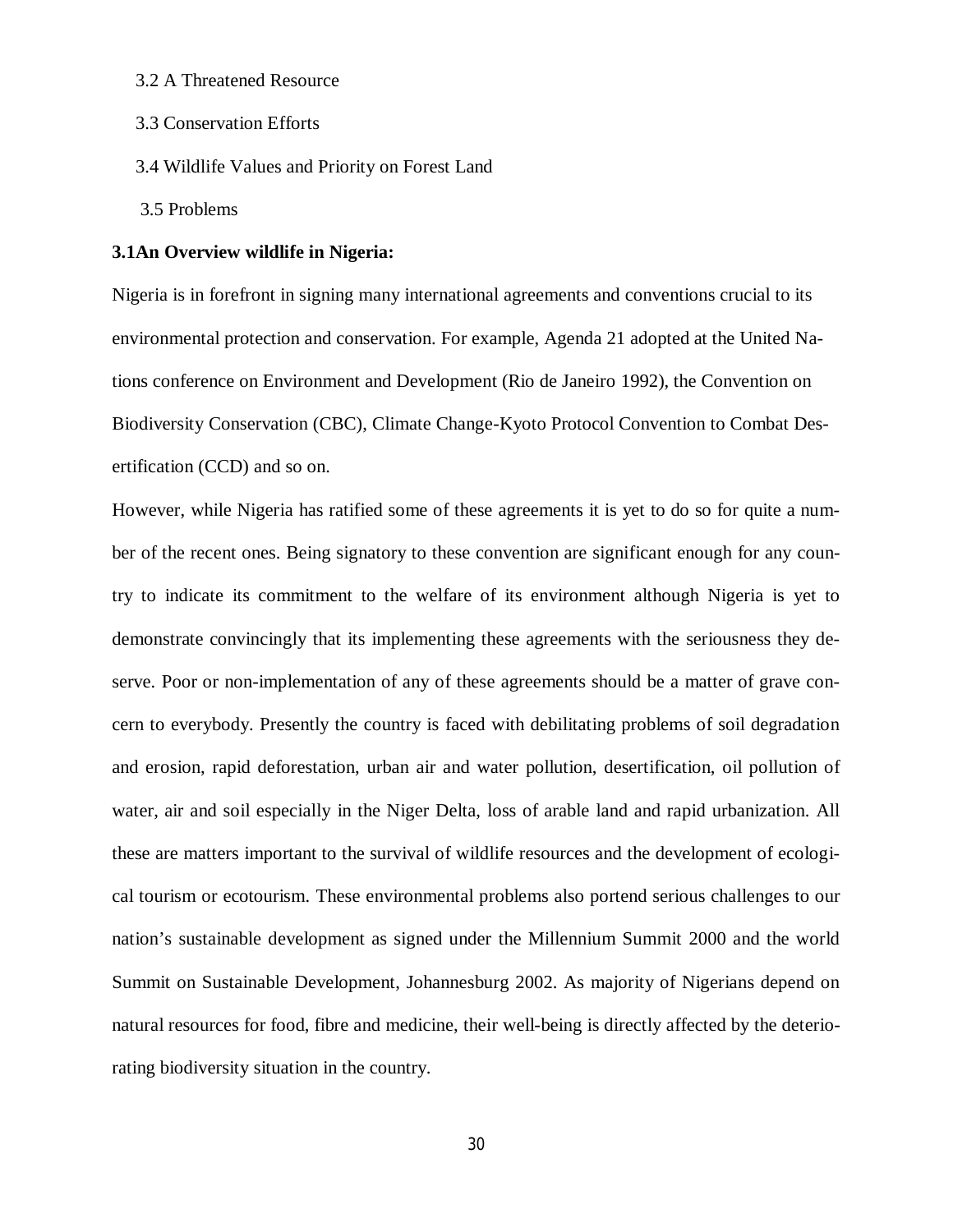### **3.2A Threatened Resource:**

Unfortunately, these enormous wildlife resources in Nigeria have been allowed to waste by every succeeding government since the mid 1970s, through acts of negligence or omission. A significant proportion of Nigeria's wildlife resources is now either endangered or under threat of extinction. The threat mainly come from loss of natural habitat; loss of species and sub-species; invasion by alien species; over-hunting or harvesting of natural resources and lack of recognition of indigenous knowledge and property rights. Logging and bush clearing account for considerable loss of biodiversity. Recent estimates show that some 6,000 species of fauna are considered to be threatened with extinction or extinct from the wild in Nigeria either because their habitats are being destroyed , they are being over-exploited, they are declining in numbers, or they are simply very restricted in distribution range. Some 0.4% of plants species is recorded as threatened and 8.5% are endangered. Among the animal species, 0.14% is threatened and0.22% is endangered. Among those globally considered threatened and documented in the World Conservation Union (IUCN)'s Red List, Nigeria has 148 animal species and 146 plant species. Of these, 26 animal species and 18 plant species are classified as endangered and another 3 animal species and 15 plant species are critically endangered worldwide.

#### **3.3 Conservation Efforts:**

Nigeria has about 31 games reserves, 5 sanctuaries and 7 National Parks. The game reserves and sanctuaries, owned and managed by the state Governments have specific objectives to protect endangered species, promote sustainable harvest, and promote conservation education and tourism. The National Parks and Strict Nature reserves, developed and managed by the Federal Government under the exclusive legislative list, are to enhance the protection of endangered species, promote scientific research, encourage educational knowledge and promote ecotourism. Sadly, the prevailing reality is that with the exception of the National Parks, most other protected areas exist only in the statute books. The game reserves and game sanctuaries lack any protection, day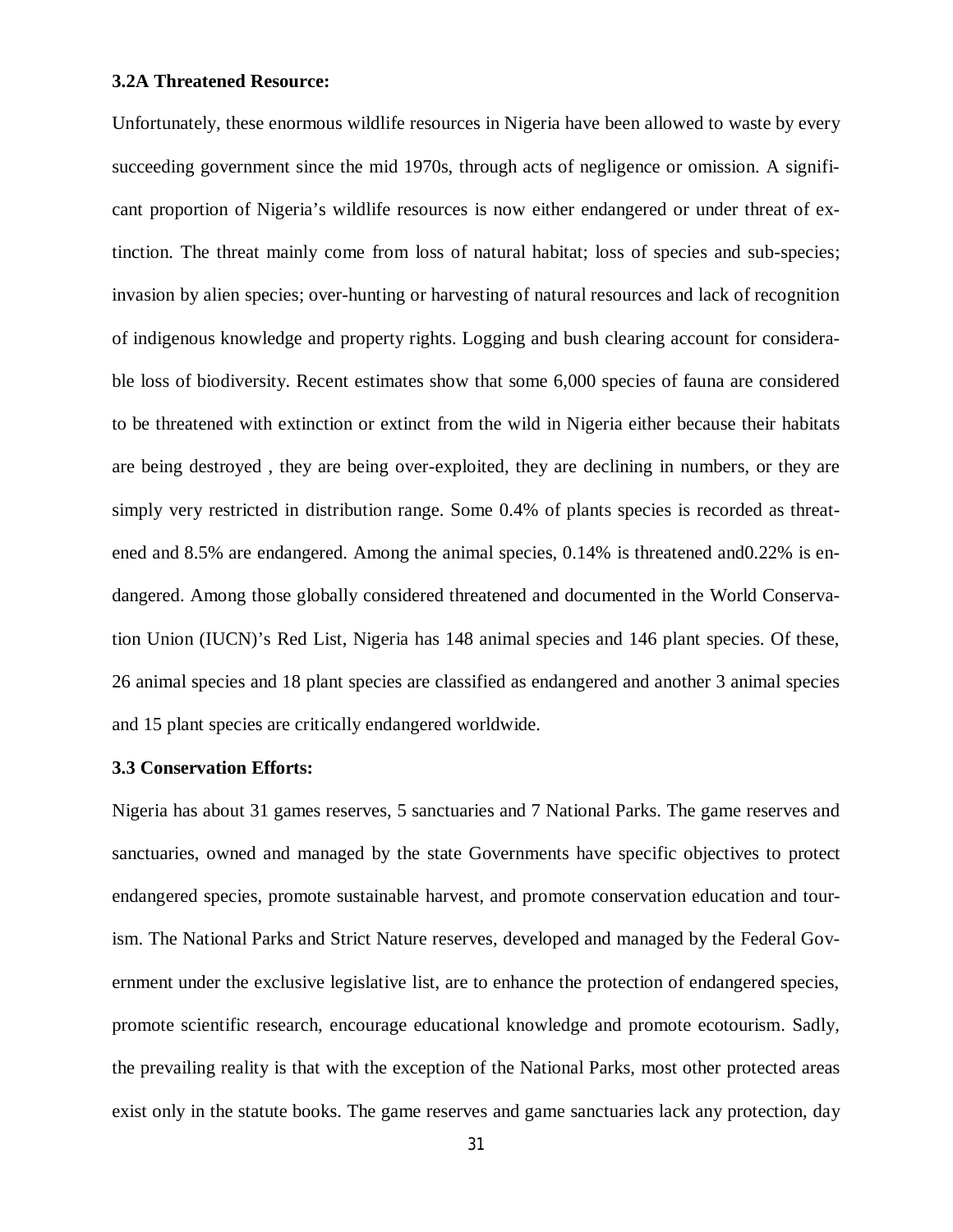to day management or managers and some game reserves exist only on paper. They have been illegally de-reserved and turned into fuel wood exploitation sites, farms or grazing sites for domestic animals. The legislation and control of wild resources outside of protected areas, including those on private lands also fall under the jurisdiction of State authorities. Up to the late 1970s this responsibility was carried out well through careful administrative controls such as the issuance of hunting licenses and disposal permits by state Forestry services. Unfortunately this routine wildlife conservation and management practice effectively ceased to exist from the mid1980s. The game reserves that survived in to the 1990s did so because of the moral and financial intervention provided by Non-Governmental Organization (NGO) like Nigerian Conservation Foundation (NCF) and savannah Conservation (formerly Yankari Initiative). In 1987, J. S, Ash and R. E. Sharland while assessing bird conservation priorities in Nigeria, saw and noted the considerable deterioration that had taken place in so many areas and concluded that " time has run out". Urgent and immediately action is required to salvage what little remains.

#### **3.4 Wildlife Values and Priority on Forest Land:**

Increasing demand for recreation and aesthetic values of wildlife are one cannel through which foresters can gain public co-operation and recognition of private forest management. Private forest land owners and holders of long term tenures on forested lands have no objections to public use of their lands for sport hunting, fishing, or camping. What they do object to is destruction of their equipment or carelessness with fire. In areas where deer browsing is a problem, forest owners would like to see increased deer hunting, but many are not willing to risk the increased fire hazard or vandalism. Wildlife managers would like to extend hunting seasons and bag limits on areas which are over stocked with game species, but often the general public feels, mistakenly, that more liberalized hunting regulations would deplete their source of recreation. What is needed is closer communication between foresters, wildlife managers and users of the wildlife re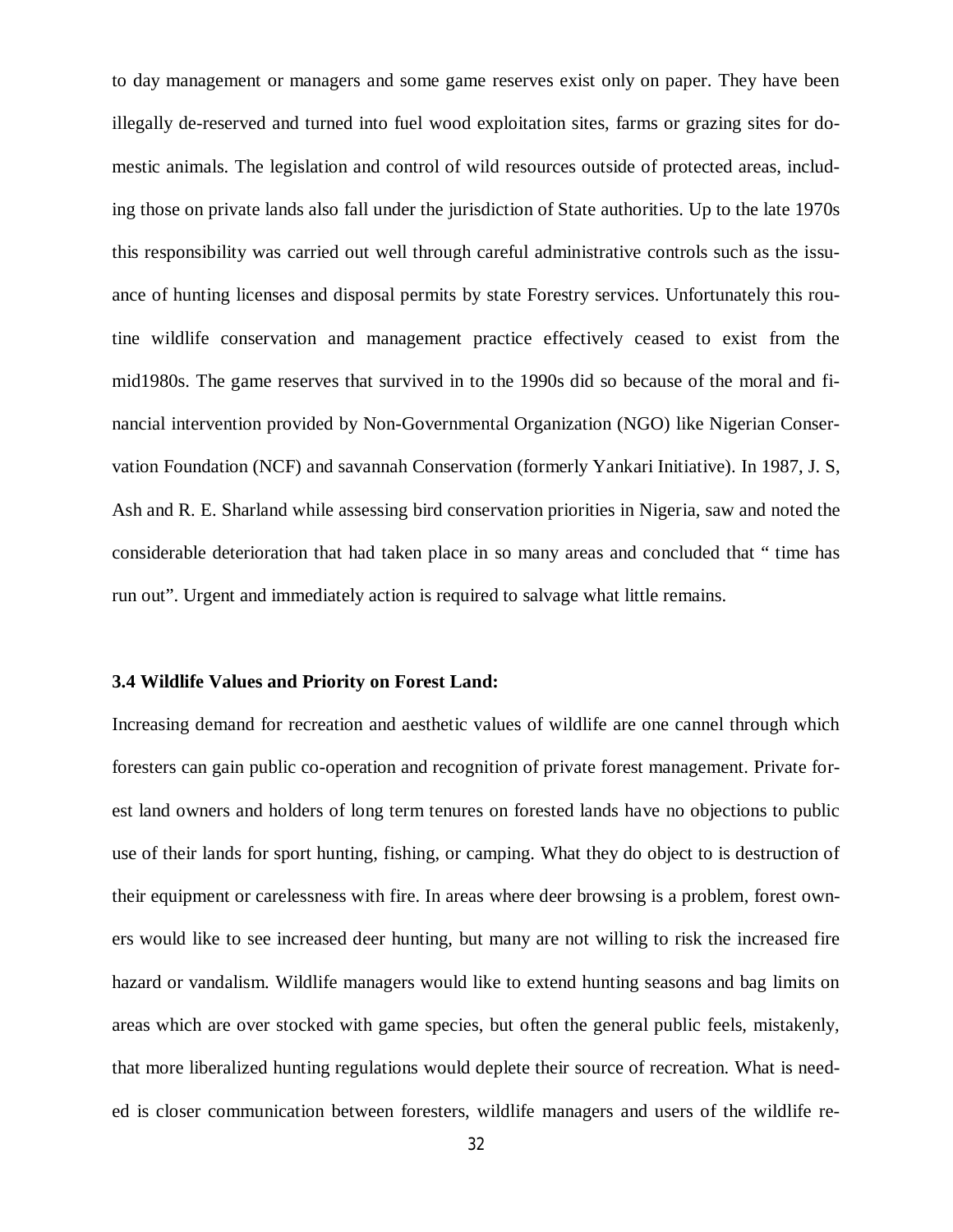source in order that maximum economic returns can be realized from forested lands. Better mutual understanding and co-operation is therefore the first step towards multiple use and the maximization of economic returns. Wildlife values on good forest sites may be comparable with the value of timber, but if wildlife interests clash with timber interests, the later must take priority. However, these clashes are seldom insoluble, and the economic returns from any forested land can be increased by also utilizing the wildlife crops.

#### **3.5 Problems of wildlife conservation:**

Wildlife management problems in Nigeria are centered principally on around the following situations;

i). Lack of a well balanced land use planning and haphazard land exploitation and development.

ii). A high rate of population growth, couple with competition for space among different groups of land users and types of use crop farming, livestock grazing, mining, ranching, fishing and protected area management.

iii). Over-hunting of game resources by subsistence and commercial hunters as well as by elite weekend-hunters and communal hunters. There are no more reliable records or data on number of hunters in Nigeria because (a) issuance and regulation of hunting licenses is no longer in practice in most states, (b) states no longer carry out wildlife management and control activities; (c) lack of enforcement of wildlife laws in general.

iv). Gross transformation of all the ecological zones from the mangrove swamps through the rainforest belt up to the sahel savannah through non-sustainable exploitation of resources, causing wildlife habitat loss.

v). Insufficient and poorly coordinated research effort on wildlife at species, habitat and ecosystem levels, which from the 1990s has totally ceased due to poor funding. The level of coordination and collaboration particularly among the key institutions responsible for wildlife management or research such as the National Park Service, the Forestry Research Institute, other rele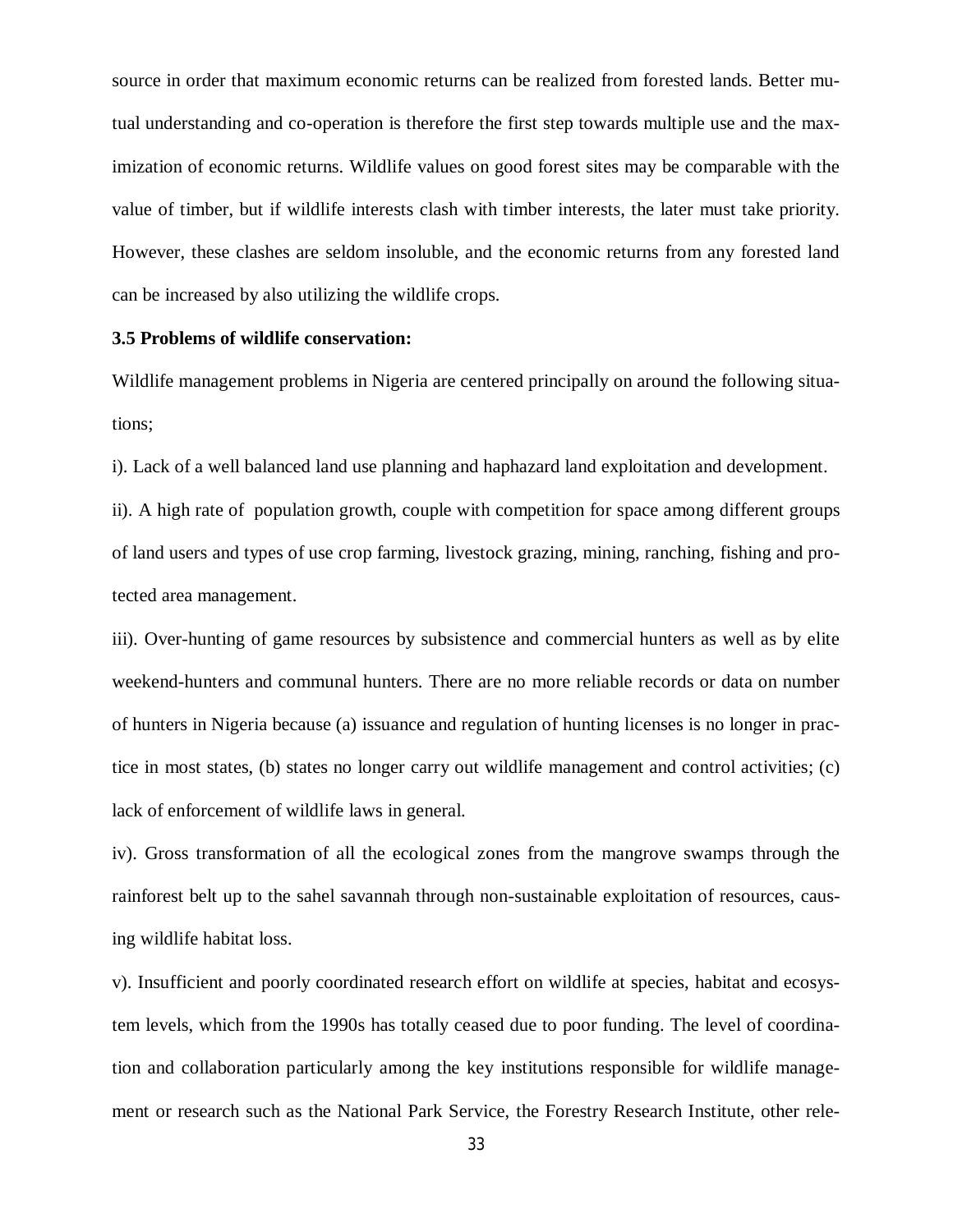vant research institutes, the universities and colleges offering wildlife management courses leaves little or not much up to date information for conservation or development.

vi). Unmitigated threat by global climate change and its consequences particularly to wetland ecosystems that include desiccation, intense harvesting of wetland resources including migratory birds, draining of wetland resources including migratory birds, draining of wetlands for crop farming.

vii). Total lack of funding wildlife conservation from Local, State up to the Fedral level, the budgetary processes and allocation of funds especially at the state and local government levels have become exceedingly unreliable.

viii). Lack of sufficient effectively trained wildlife personnel in all categories at all Levels of governance. Similar fate afflicts the training institutions at certificate, diploma and degree levels due to poor funding and lack of qualified instructors and lecturers creating a vicious cycle.

ix). Lack of a nationality planned, articulated and sustained conservation education and public awareness campaign on conservation and its peculiar.

#### **Unit 2: Ecotourism**

### **1.0 Introduction:**

Ecotourism or nature tourism can essentially be defined as quality tourism as opposed to mass tourism. In principle, ecotourism is environmentally and culturally sensitive, educational, and locally controlled or at least locally beneficial tourist activities focusing on nature study and the environment. Thus, host communities would see the economic value of preserving resources and biodiversity.

#### **2.0 Objective:**

At the end of the class, student must be familiar with concept of ecotourism not only in Nigeria but in the rest of Africa. Also, must have fully understood that ecotourism is means of revenue generation for the country.

34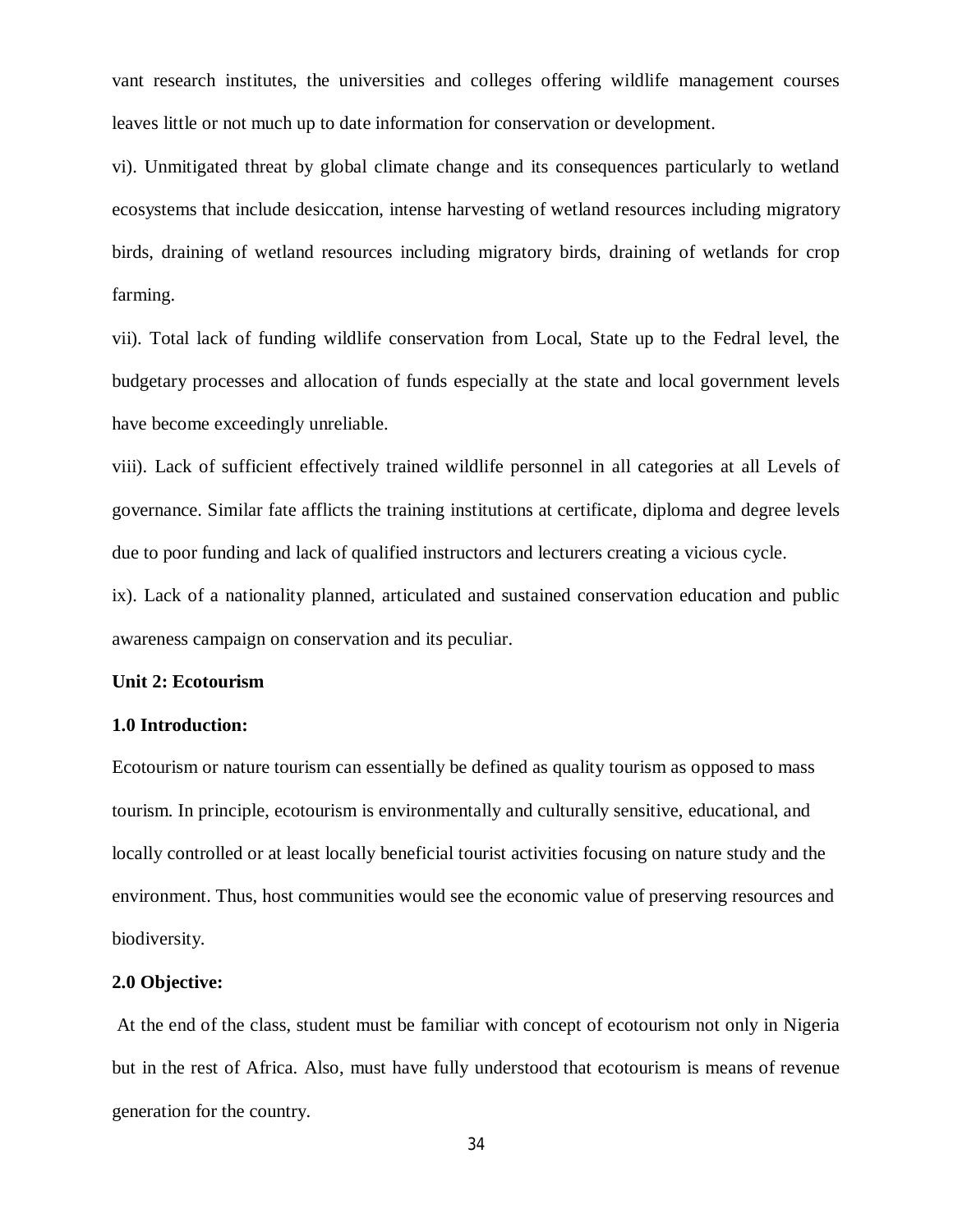#### **2.0 Main content:**

**2.1 Ecotourism in Africa**

#### **2.2 Prospects in Ecotourism in Nigeria**

#### **2.3 Constraints to Ecotourism**

#### **3.1 Ecotourism in Africa:**

In Africa, the main product for ecotourism is its wildlife resources. Africa wildlife has long fascinated foreigners and wildlife remains one of the most popular forms of tourism on the continent. Ecotourism is an important source of revenue for countries such as Kenya, Tanzania, Uganda, Namibia, Botswana, Zimbabwe, Zambia, Malawi, and South Africa. Uniquely in these countries, private operator conduct visitors through national parks or game reserves and provide lodging in lodges or luxury tent camps developed usually close to but outside the boundaries of the parks or reserves. There are also guided outings for hunters in game reserves, who pay for the trophies they take, but most tourists visit national parks and take only photographs. Because of the keen attention to conservation and good management, both the publicly run parks and private companies in South Africa guarantee a sighting of the big five, that is, the Lions, Elephants, Rhinoceros, Leopard and Buffalos. The revenue generated from tourism has made the survival of endangered species a high priority for the governments of the countries mentioned earlier. In Kenya, for example, a single lion is worth an estimated \$7000 per year in tourist income, while an elephant herd worth \$610,000 annually. Hunting of both species in Kenya is legal only with a permit. Some countries adopted wildlife management programmed that appeal to local communities, support for conservation, by giving them participatory role in the planning processes and a share of the profits from tourism. In Zimbabwe, for example, the communal Areas Management programmed for Indigenous Resources (CAMPFIRE) gives farming communities in elephant hunting areas a portion of the trophy fees paid by foreign hunters. Each area sets an annual limit on the number of animals that can be legally killed as part of sustainable approach to manage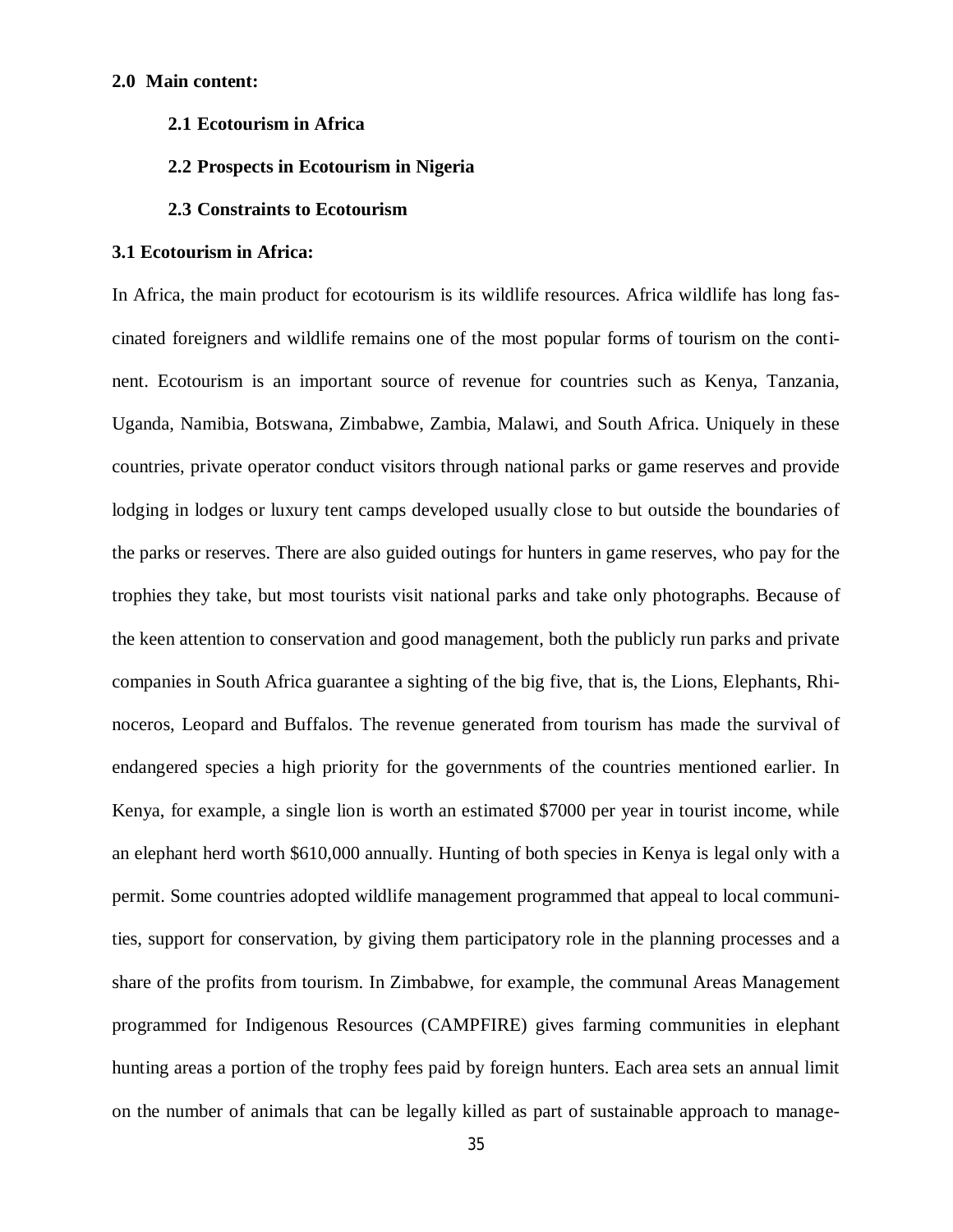ment. Among other things, the communities can be use the money to fence their fields, thus protecting them from elephant damage. In return, the communities look out for the local elephant populations by maintaining watering holes during the dry season and discouraging poaching. In Nigeria, however, the opportunity to develop wildlife-oriented tourism was missed in the mid-1960s, while the country was essentially an agrarian nation with abundant wildlife resources. This is a period when East Africa (Kenya, Tanzania and Uganda) was developing rapidly as a wildlife-tourism destination, and absorbed much of the available market. Unlike the Nigerian experience, the East African Travel and Tourism Association were created during the colonial period to promote East African attractions. Nigeria lost this opportunity first due to the civil War of 1967- 1970 and then the favourable oil prices after 1973. The oil boom altered the nature of the Nigerian economy, and the petrol-dollars prompted rapid urbanization, industrialization and rural disinvestment. It also began the advent of an aggressively mercantile society, exhibiting mismanagement, general insecurity and corruption on an unprecedented scale. The naira was highly overvalued as currency and this did not favour tourism as tourists had to pay more to visit Nigeria compared to other African destinations. Also the constant take-over of government by the Military also contributed to Nigeria's poor image as a potential tourist destination from 1970's up to the 1990's.

#### **3.2 Prospects in Ecotourism in Nigeria**

The important questions that readily come to mind are, does Nigeria have prospects for ecotourism development and if so, what are the challenges? The answer is both yes and no, but it all depends on how committed future governments will be to environmental conservation in general and protected area management in particular. Nigeria must also show some seriousness in the pursuit of the goals of sustainable development because ecotourism is non-consumptive sustainable utilization of wildlife. Indeed had successive governments at the centre maintain the zeal and direction the country had taken in the 1980's in formulating the National Conservation Strat-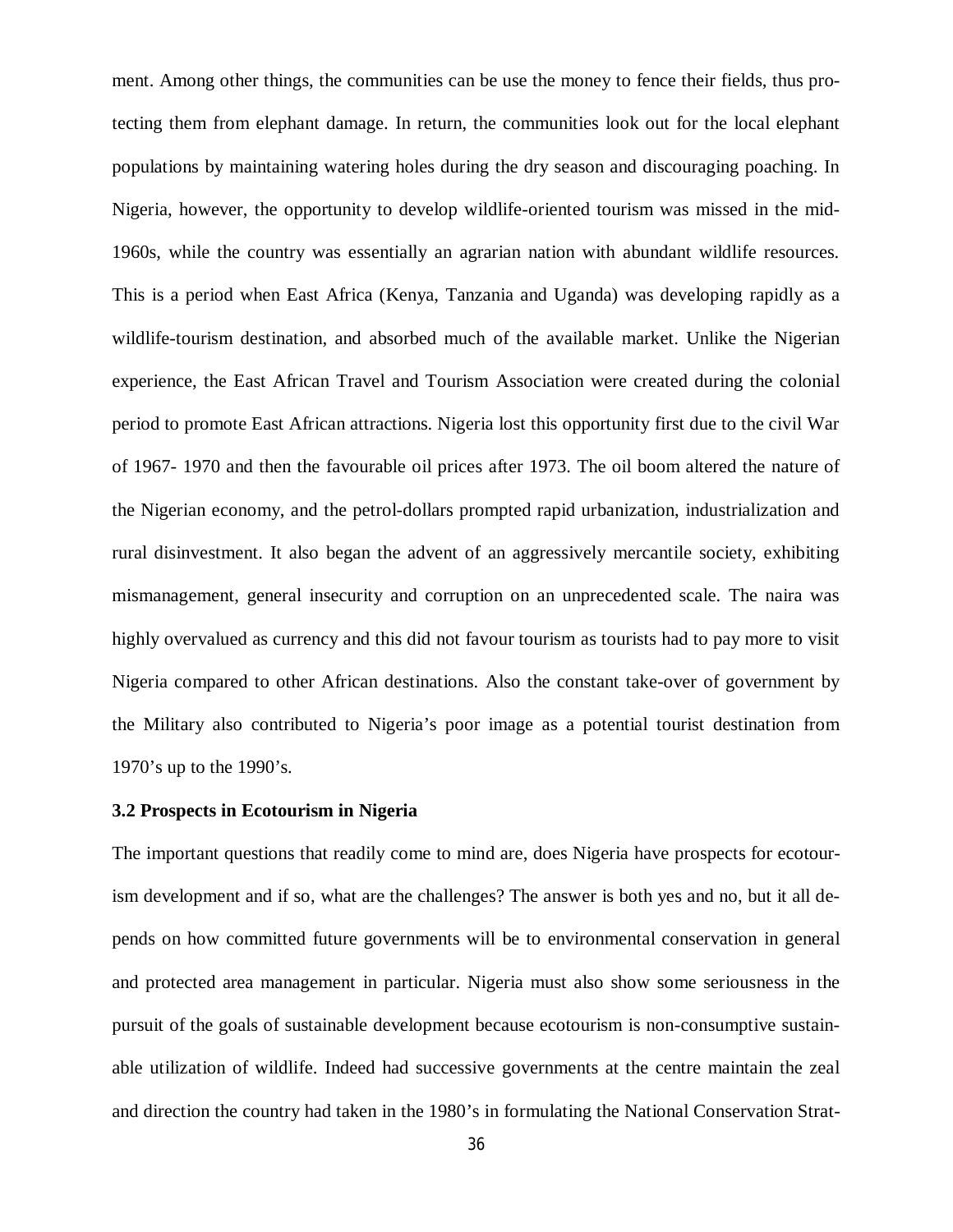egy, establishing the Natural Resources Conservation Council (NARESCON) and subsequently the National Parks system, things would have been positively different today, if subsequent government had supported these initiatives by adequate and sustained funding. Nigeria's could have been a success story in conservation and ecotourism development. Further, the country would have effectively embraced the necessary culture of conservation and ecotourism down to the ordinary individual citizen. By now, local and state governments, corporate citizens and individuals would have accepted the idea that conservation of natural resources provides consumptive as well as non-consumptive benefits under sustainable management. The result would have been the proliferation of successful private game ranches and wildlife farms that participate in ecotourism ventures in the country. Unfortunately, NARESCON was disbanded and merged with the Federal Environmental Protection Agency (FEPA) after only 5 years or so of existence. The emergence of an enlarged FEPA, created through the amalgamation of more other units from a diverse assortment of Federal Ministries did not help matters as the new super agency became unruly, power drunk and unworkable. The National Park Service which maintained its autonomy did so at a great cost to itself as it suffered from lack of adequate funding. The ever looming threat of merger with one Ministry or the other just because it has some tourism content has not helped matters either. In all these, the main issues regarding the mandates or missions of both NARESCON and the National Park Service were totally ignored. The National Park Service suffered and intensity of its initial activities and focus could not be maintained. Sadly therefore, ecotourism may not take off in a meaningful way any time soon in Nigeria because of all these policy flip-flops. Successive governments have not only refused to build on to the conservation foundation laid by those before them but they are also continuously neglecting to invest meaningfully in protected areas with wildlife potentials. Similarly the agencies that oversee wildlife conservation at local level, state and federal levels now barely survive with salary payments. Therefore the situation is such even if Nigeria suddenly starts adequate funding of wildlife con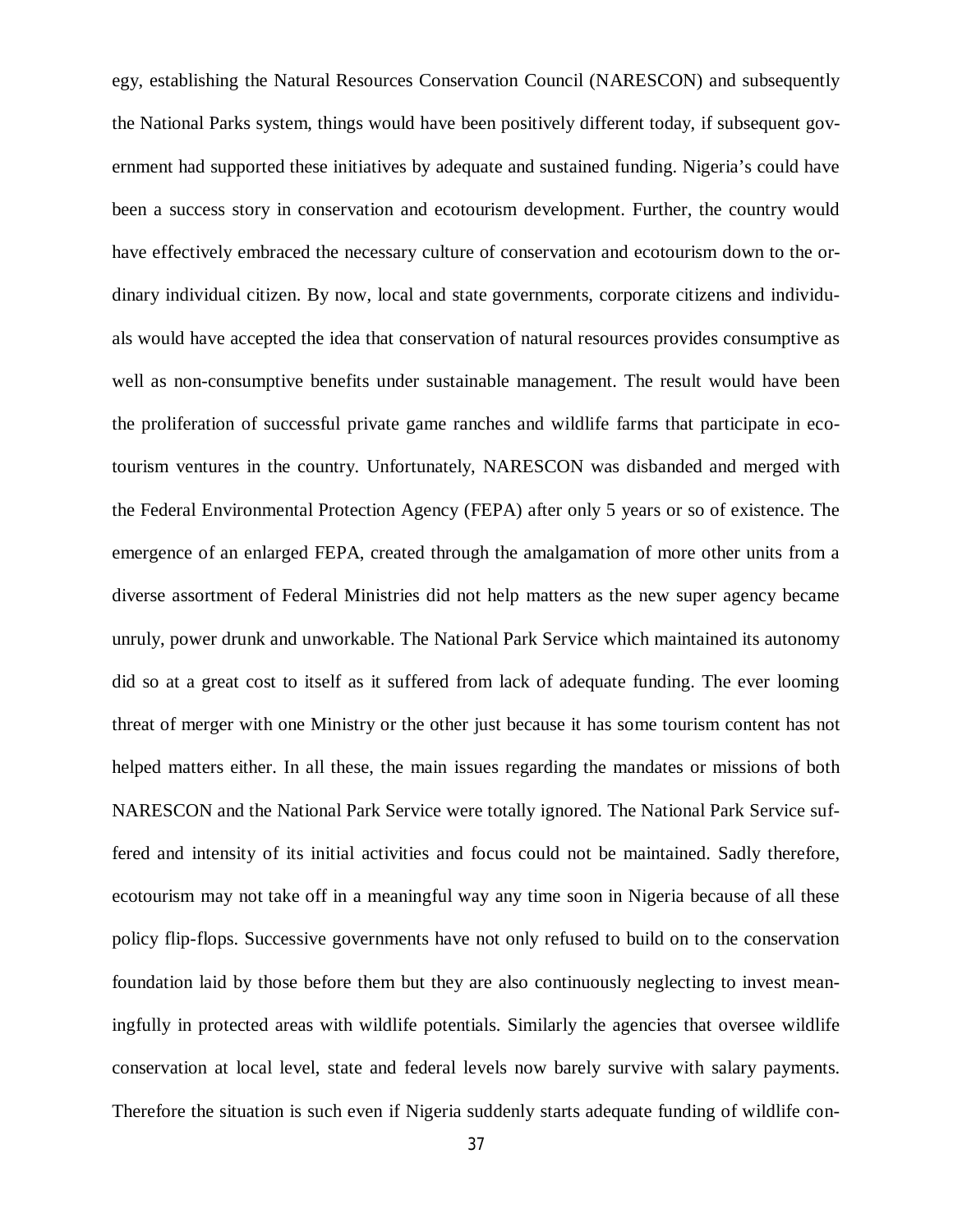servation, it would take some time regain lost ground. Nigeria must start on a deliberate policy and strategy of wildlife rehabilitation, regeneration and restoration throughout the country. It must also overcome some fundamental constraints before ecotourism flourishes in these shores. These include mainly the issue of security of life and property, infrastructure, proper orientation, transportation and skilled manpower. These constraints are significant to the effective development of nature-based tourism because of the peculiarity of destinations. Basically, most suitable destinations for ecotourism in Nigeria are in the remote rural areas, often- poorly developed and lacking in basic infrastructure such as good roads, lodging.

#### **3.4 Constraints to Ecotourism**

Nigeria lacks well maintained and effectively networked roads, railways waterways and airlinks. Infrastructures such as roads, communication lines, etc, in the rural areas are unreliable and not well developed. A case in point is Gashaka-Gumit, the nation's largest (6731sq.Km) and most spectacular National Park whose popularization as a tourist spot has been hampered by poor road linkage, lack of communication, lack of communication, lack of air connection, poor banking facilities, lodgings, etc. Similar situation prevails for almost all National Parks and nature reserves in Nigeria. Constraints to ecotourism can be examined on the followings;

**i) Poor Orientation:** Investment in ecotourism is a long term venture and Nigeria generally is not keen on long term investment because of poor orientation. The lack of awareness in the benefits of conservation and its relevance to everyday life has also hindered right policy orientation. Development practitioners do not see the need to achieve conservation objective or investment in ecotourism as necessarily part of fiscal planning. Nigeria therefore lacks certain official incentives that other developing countries like Malaysia employ to encourage their entrepreneurs to invest in tourism. Ordinary Nigerians do not see wildlife and other natural resources national assets to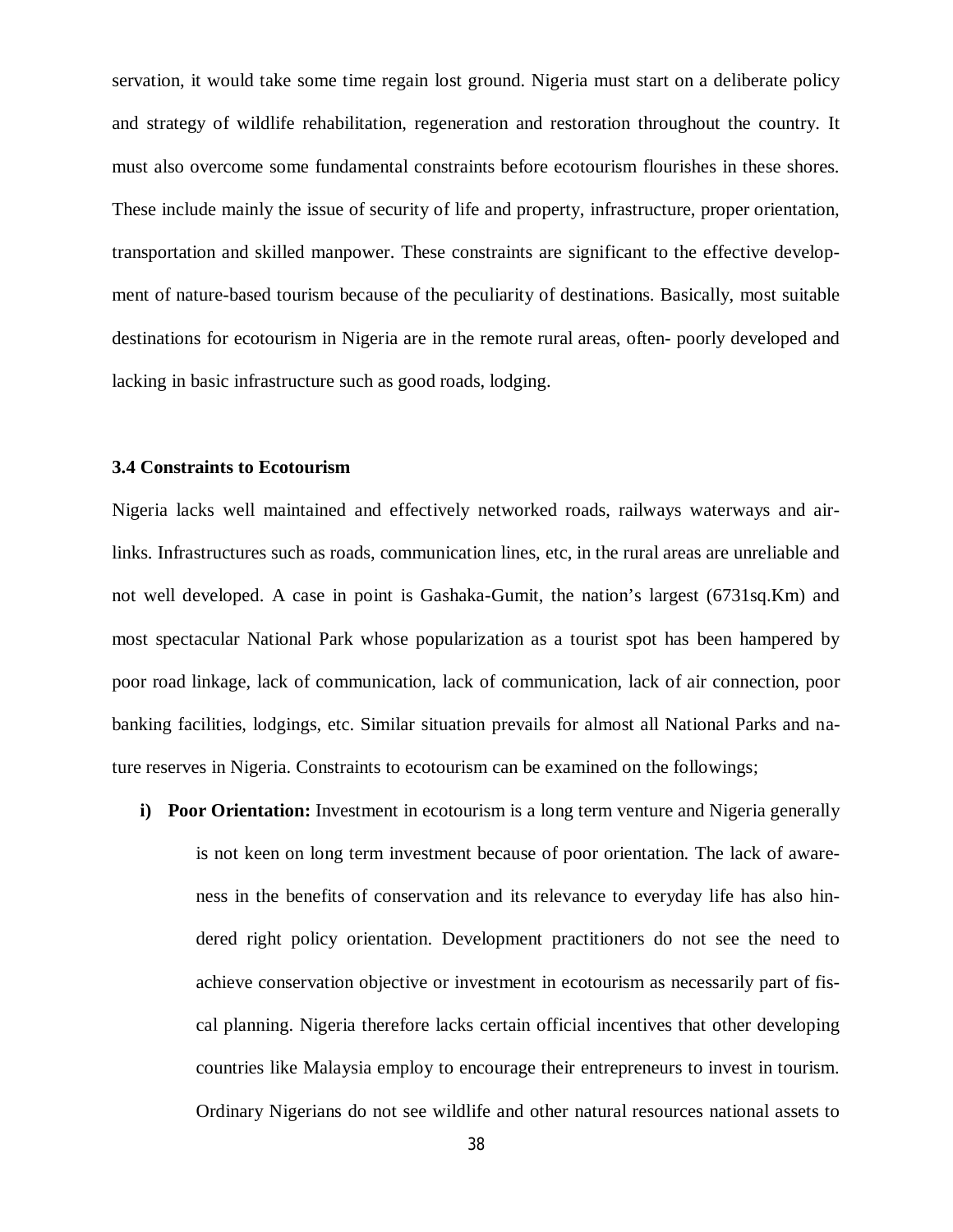be prudently nurtured or invested on. Wildlife is merely bush meat free for the taken in whatever manner. The generally poor attitude to the treatment of visitors by both the official and non official sectors also remains a problem. Nigeria's point of entry is not exactly the friendliest in the world. Our ports of entry seem perpetually disorganized and impersonal. The legions of touts that are permanent feature of our airports are a menace even to fellow countrymen. Generally, the taxi operators who the average tourist in Kenya or Tanzania takes for granted as friend, are on the contrary not so in Nigeria. The lack the basic knowledge of the trade unlike in most other popular destinations. Immigration and Custom officials do not make visitors to Nigeria feel comfortable, neither do the Police. The attitude to visitors in some Nigeria hotels also remains much to be desired as hotel workers can be rude and very unreliable. These, put together are signs of lack of national orientation.

#### **ii) Skilled Manpower:**

Inadequate skilled manpower to move the industry forwards is one of the problem impeding the development of ecotourism in Nigeria. In most of the existing destinations, lack of professionals has resulted in substandard services and wastage of resources. To manage and provide effective services in nature-based destinations, skilled and experienced personnel are required. Also, there is the need for personnel of all categories who experienced and exposed to successful circumstances in related settings outside the country may be necessary to set and maintain a competitive edge. This is required to meet basic international standards in the industry. A brief survey of training institutions offering wildlife management, tourism and catering services in the country, Nigeria lacks well-equipped training facilities for personnel of all categories such as park protection, management, interpretation, guide, catering and culinary services, etc, in wildlife management or tourism.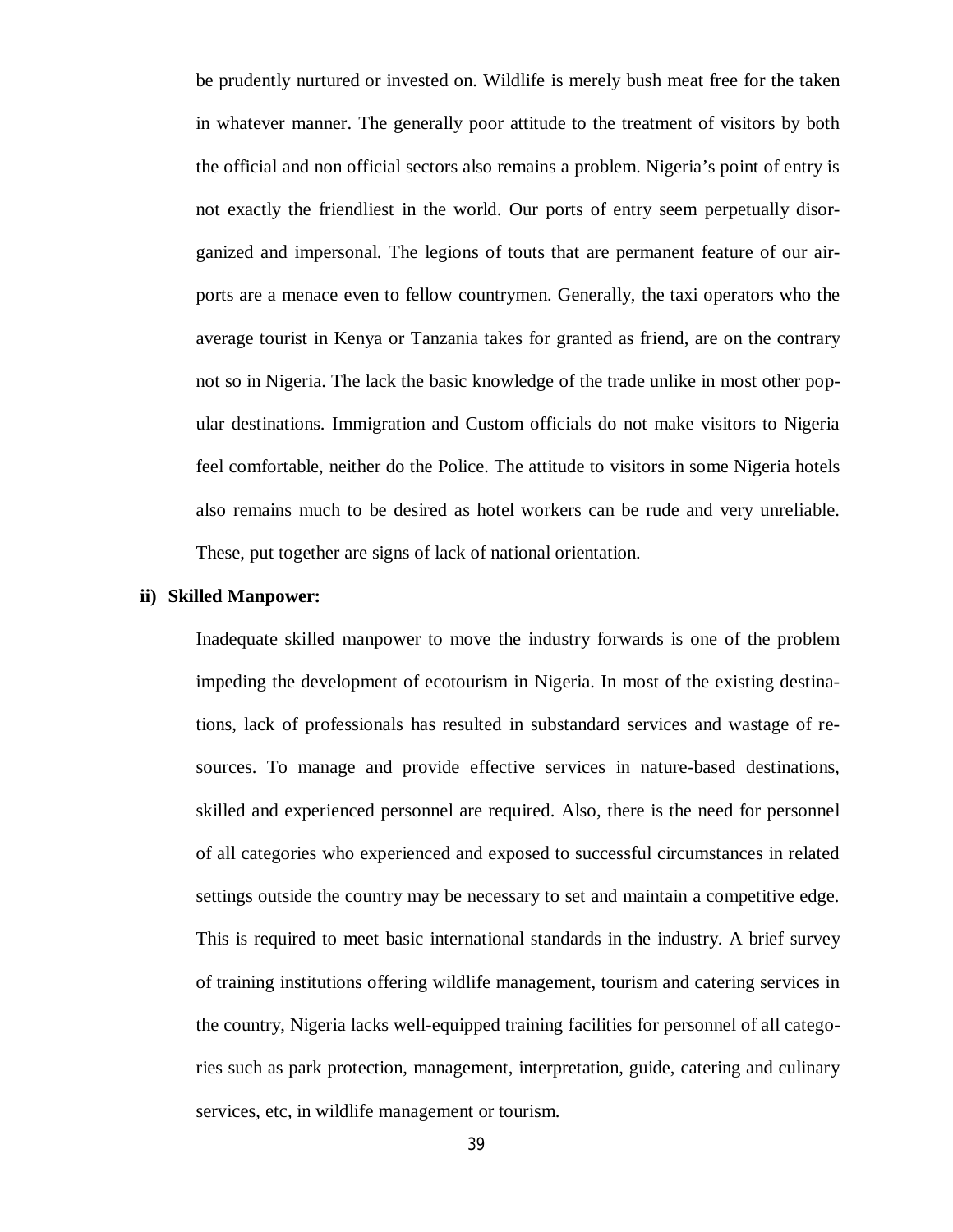#### **iii) Transportation System:**

Transportation is very important to successful tourism practice. Tourists need to travel to a selected destination not only in a good time as the case may be but must be comfortable. A coordinated and efficient transport system is therefore basic and very important for any viable tourism development. Nigeria's transport services remain poorly organized and highly unreliable in sequence as well as charges. Without an effective workable transport policy, Nigeria cannot expect to have a viable tourism industry.

### **iv) Security:**

Tourism is particularly sensitive and susceptible to the state of a nation's security. The term "security" here implies to everything that affects a tourist's well being, i.e physical, mental, and his personal belongings. The type of reception he receives at the hotel and the quality of the roads and highways as well as what happens while he is en route to his destination helps to assure him of not only safety but a worthwhile visit. Through the various official and unofficial processes at the port of entry and to the hotel, the tourist goes through some mentally torturing experience unimaginable. Then, armed robbers could strike or tricksters may trail him to the hotel. Indeed, stories of attack on foreign tourists by armed bandits is featured every now and then in our newspaper and in the internet. Tourists have, thus lost money and travel documents to tricksters and robbers in hotels and on the road. The security implications of such stories can be of concern to tourists. Under such climate of fear and insecurity, only the very hardened tourists can be encouraged to visit Nigeria.

Nigerian requires fundamental changes in its delivery on security, in national orientation and in the development and maintenance of infrastructure. Government must also change its attitude and do something to improve the quality of service providers. The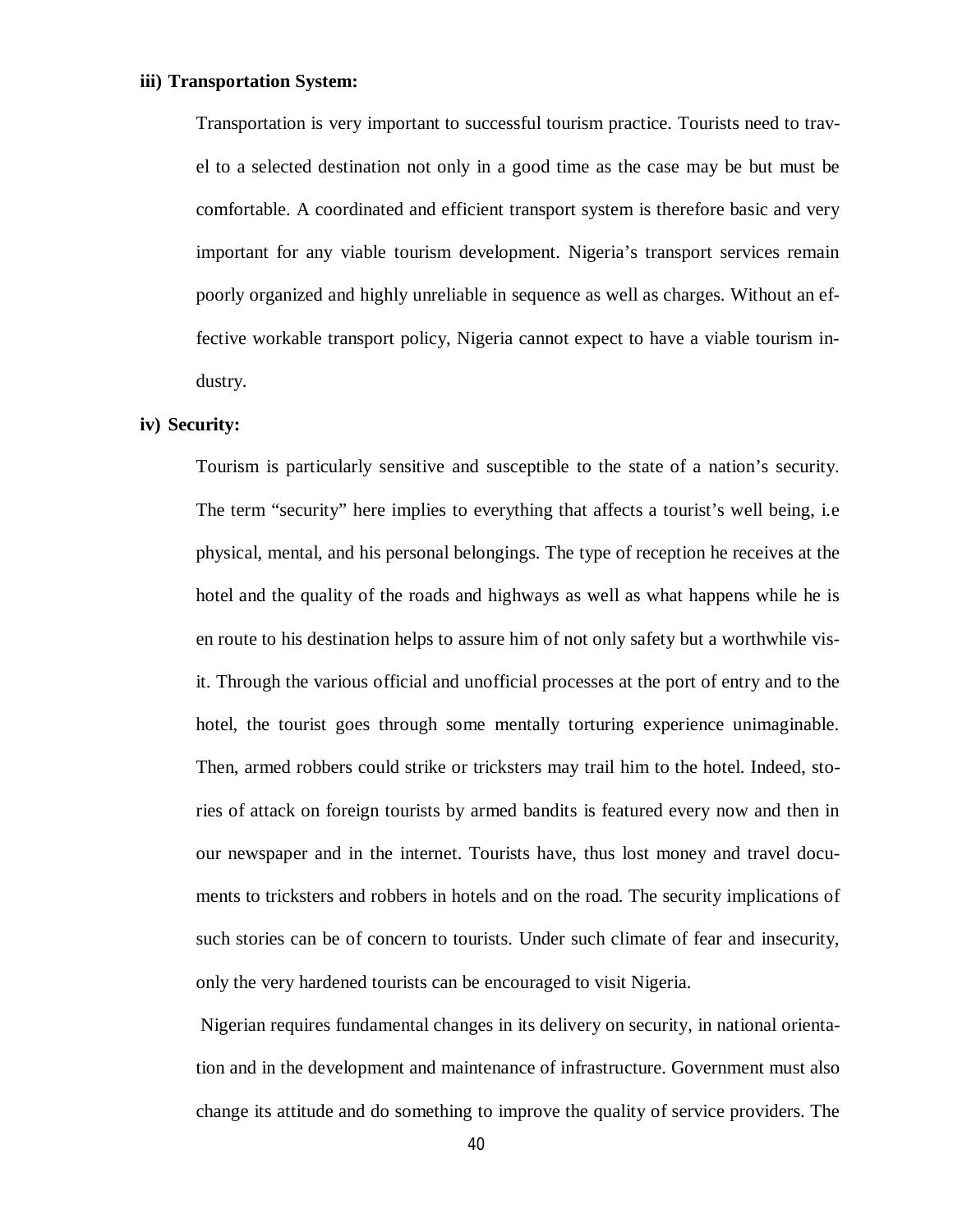development of tourism requires by a deliberate policy of fiscal planning that provides incentives for capital investment in tourism ventures such as lodges, equipment, manpower training, etc. In this era of internet when communication is literally unregulated, Nigeria must cultivate and encourage the development of tour operation by the private sector. Tour operators must advertise and popularize the country as a creditable destination and win tourists for Nigeria rather than wait for tourists to come. Generally there must be fundamental changes to society before tourism-based investors will show much enthusiasm in Nigeria.

#### **4.0 Conclusion:**

Nigeria might be blessed with a rich and unique array of ecosystems and great variety of wildlife, but the conservation of these resources remains precarious. Not only is Nigeria squandering away its wildlife resources through poor controls and lack of enforcement to the laws and regulations on conservation, it is also inadvertently acting as a big conduit for smuggled wildlife trophies such as skins of leopards, cheetahs, royal python and ivory and live animals, including endangered species such as ostrich chicks and baby elephants, from as far away as the Central African Republic, the Congos, Sudan, Chad and Cameroon.

#### **5.0 Summary:**

Nigeria has a rich invertebrate fauna and also an estimated 1489 species of microorganisms. Thus, whether Nigeria's biodiversity is assessed in term of ecosystem diversity, species diversity or genetic diversity, all three criteria being inextricably linked but are not necessarily synonymous, Nigeria is still considered a rich country. In 1960, Frederick Whitehead was so overwhelmed by the variety and numbers of wildlife species in Nigeria that he exhorted Nigeria to be proud of their country, especially in view of its great variations in climate and topography, attributes that are important for the successful development of ecotourism.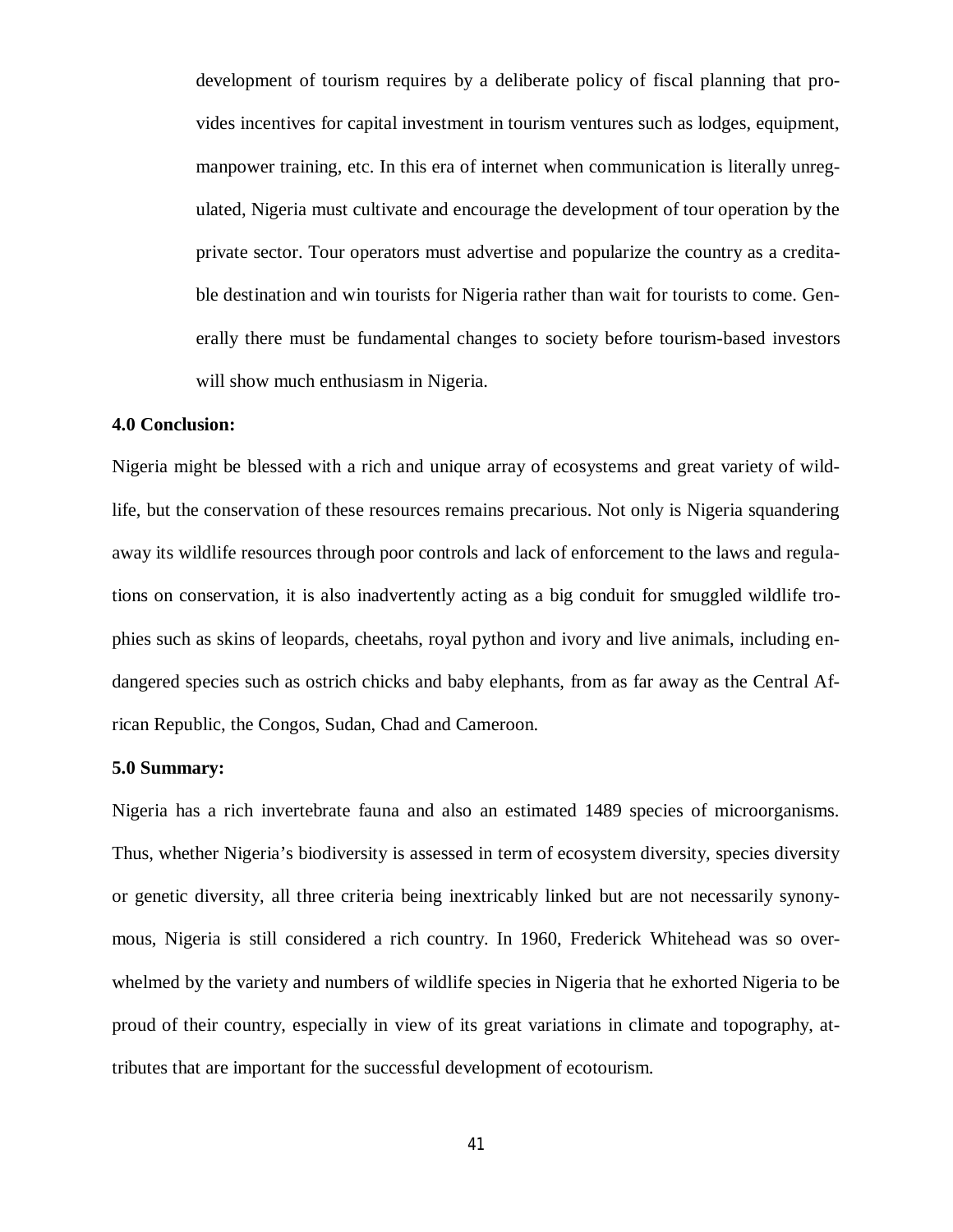## **6.0Tutor Marked Assignment (TMA)**

- (i) Describe the characteristics of tropical rain forests? List five (5) wild animals found in Nigeria forest.
- (ii)What are the problems of wildlife in Nigeria? Describe how these problems can be addressed.

## **7.0 References/Further reading:**

- Anadu, P.A. and Oates, J. F., (1982): *The Status of wildlife in Bendel State*, *Nigeria, with recommendations of its conservation*. Nigeria Conservation Foundation, Lagos.
- Cain, M.L., W.D. Bowman and S.D. Hacker. 2008. Ecology. Sinauer Associates, Inc., Sunderland, Massachusetts. USA. Pp. 621.
- World Commission on Protected Areas (2002): Sustainable Tourism in Protected Areas. Guide for planning and Management. Series Editor, Adrian Phillips.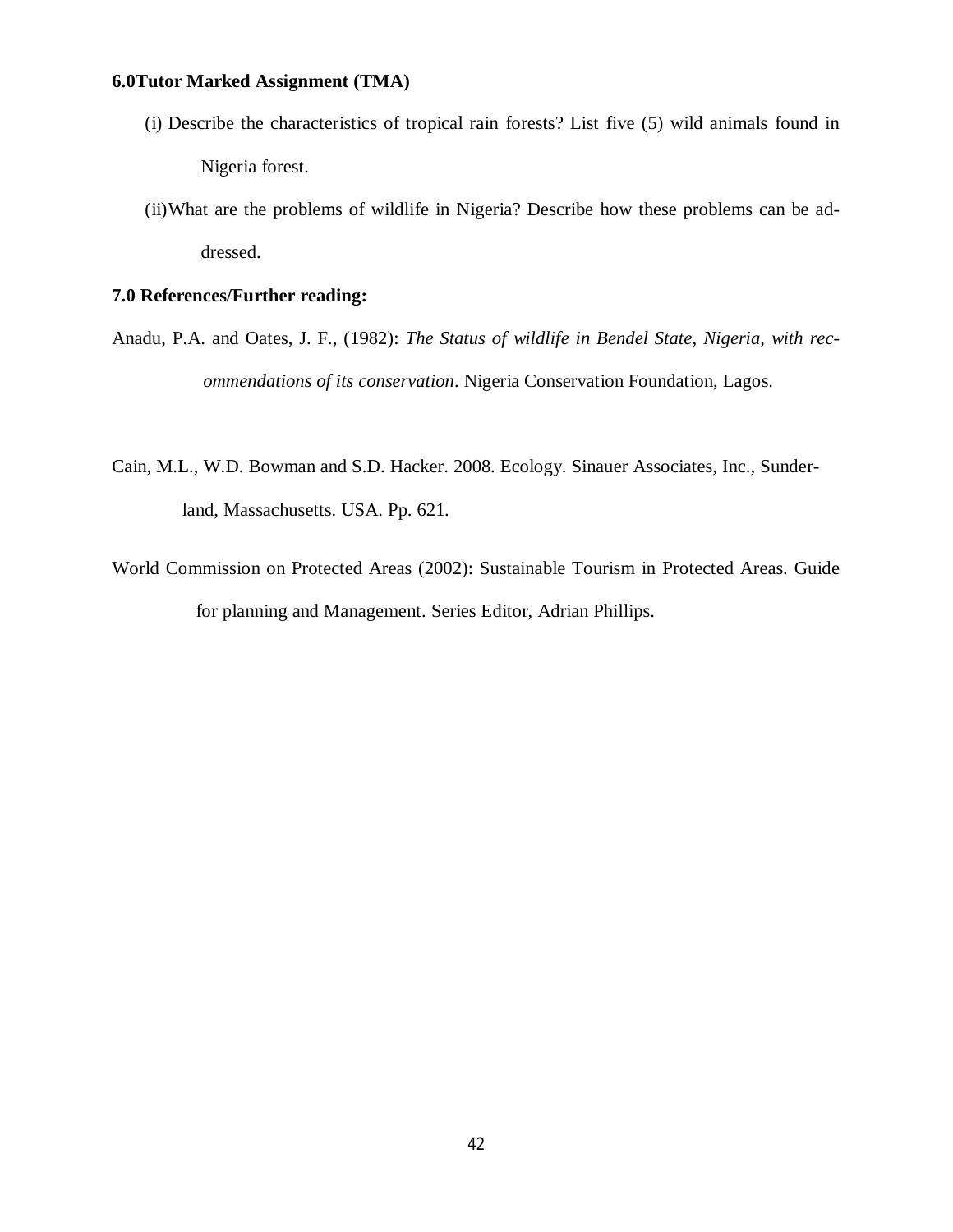#### **Unit 3: Tourism Potentials of some Protected Areas in Nigeria**

### **1.0 Introduction:**

Nigeria is the most populous black nation in the world and is one of the poor nations of the world. She is blessed with abundant human and natural resources scattered at different locations in the country. There are diverse species of flora and fauna resources in the land. The tourist potentials are among the best in the world. In spite of the great tourist potentials of Nigeria, her tourist industry is still undeveloped. The continuous fluctuation in oil prices has compelled the Federal Government of Nigeria to start looking for other sources of revenue such as tourism. The major National Parks and game reserves in Nigeria shall be examine.

## **2.0 Objective**

At the end of this class student must be familiar with tourist potentials of Nigeria. Also, familiar with different National parks and many game reserves scattered at different ecological region of Nigeria. Moreover, zoological gardens exist in almost every state in Nigeria and those states not having now, are making efforts at having one. Some of the eco-tourist sites in Nigeria are; Yankari Game Reserve, Kainji Lake Natural Park, Okumu National Park, Obudu Cattle Ranch, Old Oyo Natural Park, Ikogosi Water Spring and so on.

### **3.0 Main Content**

- **3.1 Yankari National Park**
- **3.2 Old Oyo National Park**
- **3.3 Kainji National Park**

#### **3.1 Yankari National Park**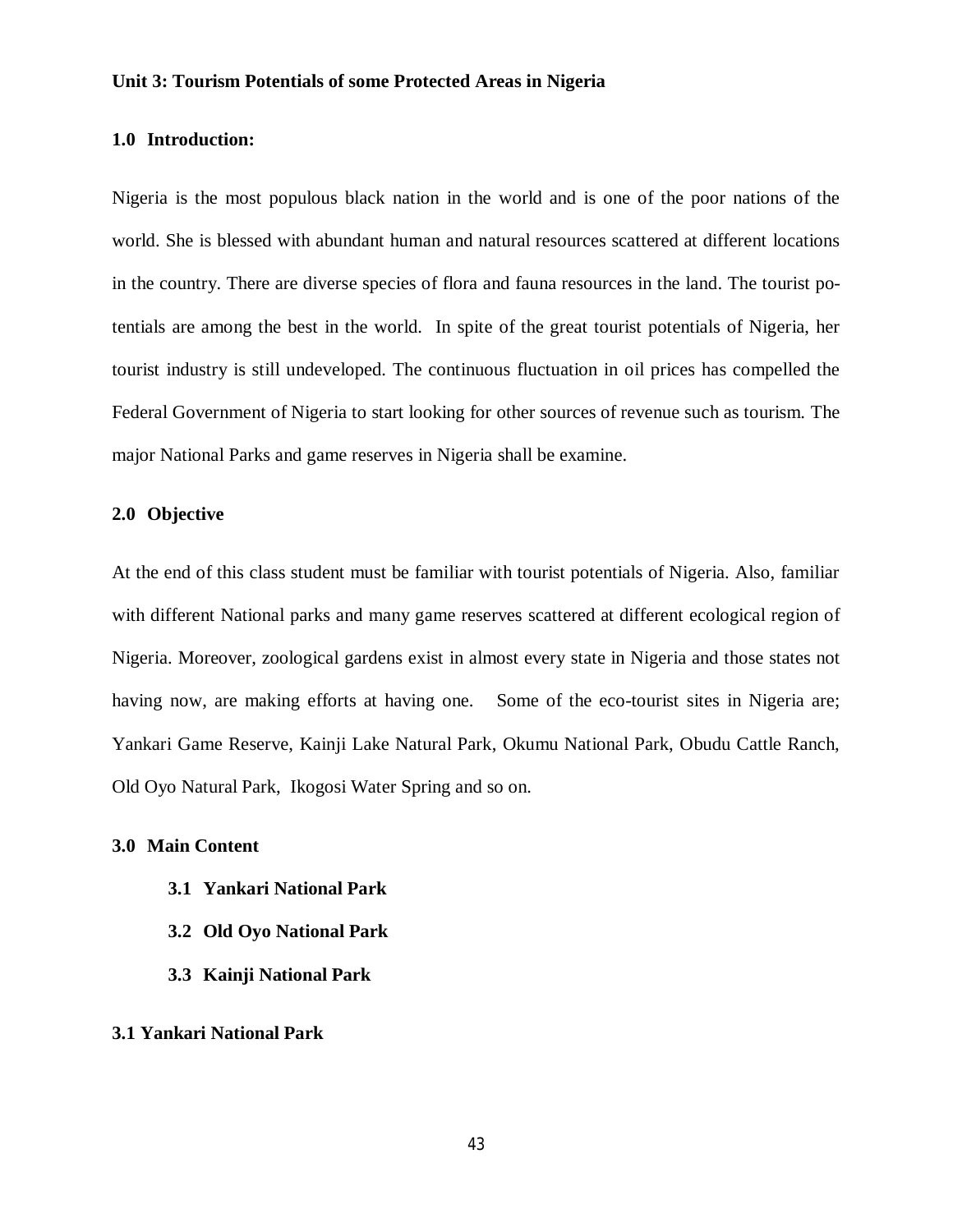Yankari National park is one of the most popular national parks in Nigeria. It lies within the Sudan savanna Zone of West Africa. The 950mm Isochyet passes through the reserve. Temperature and rainfall are moderate except in August when there is a heavy rainfall. It is richly blessed with different species of wildlife. The climate is very good thereby presenting a good environment for tourist. The Sudan savanna vegetation of the park enhances a good game view both during the dry season and wet season. In the dry season, large numbers of animals are found converging at the Gaji valley in the park hence, game view is also enhanced at this point. In fact, the park could support ten times the population of some of the species of mammals found in the park as at now. The Gaji valley serves as a feeding point for a variety of herbivores especially large mammals like elephant, antelope and hartebeest during the dry season. Poaching is the major limiting factor against the multiplication of large mammals. For instance, hippopotamus, warthog, buffalo and all species of ungulate are under serious poaching pressure and this is apparently causing their decline every year. However, Elephant is not as poached as the other animals probably because of inadequate weapon for these illegal operations. Apart from the wildlife species in Yankari, it is also visited for its warm spring. This attracts many local and international tourists. This is one of the reasons why Yankari National Park is one of the most visited parks in Nigeria. Huge sum of money is realized from gate fees, catering, lodging and feeding by the tourist. They also buy souvenirs and pay for taxis and local guides when necessary. However, the revenue accruing from the park can be increased if there is adequate publicity. The revenue accruing from the park is still far below what is obtained from other National parks of its standard in other parts of the world.

### 2.1 **Old Oyo National Park**

Old Oyo National Park is richly blessed with abundant wildlife species. Studies have revealed the presence of many amphibians, reptiles, mammals and birds of different regions of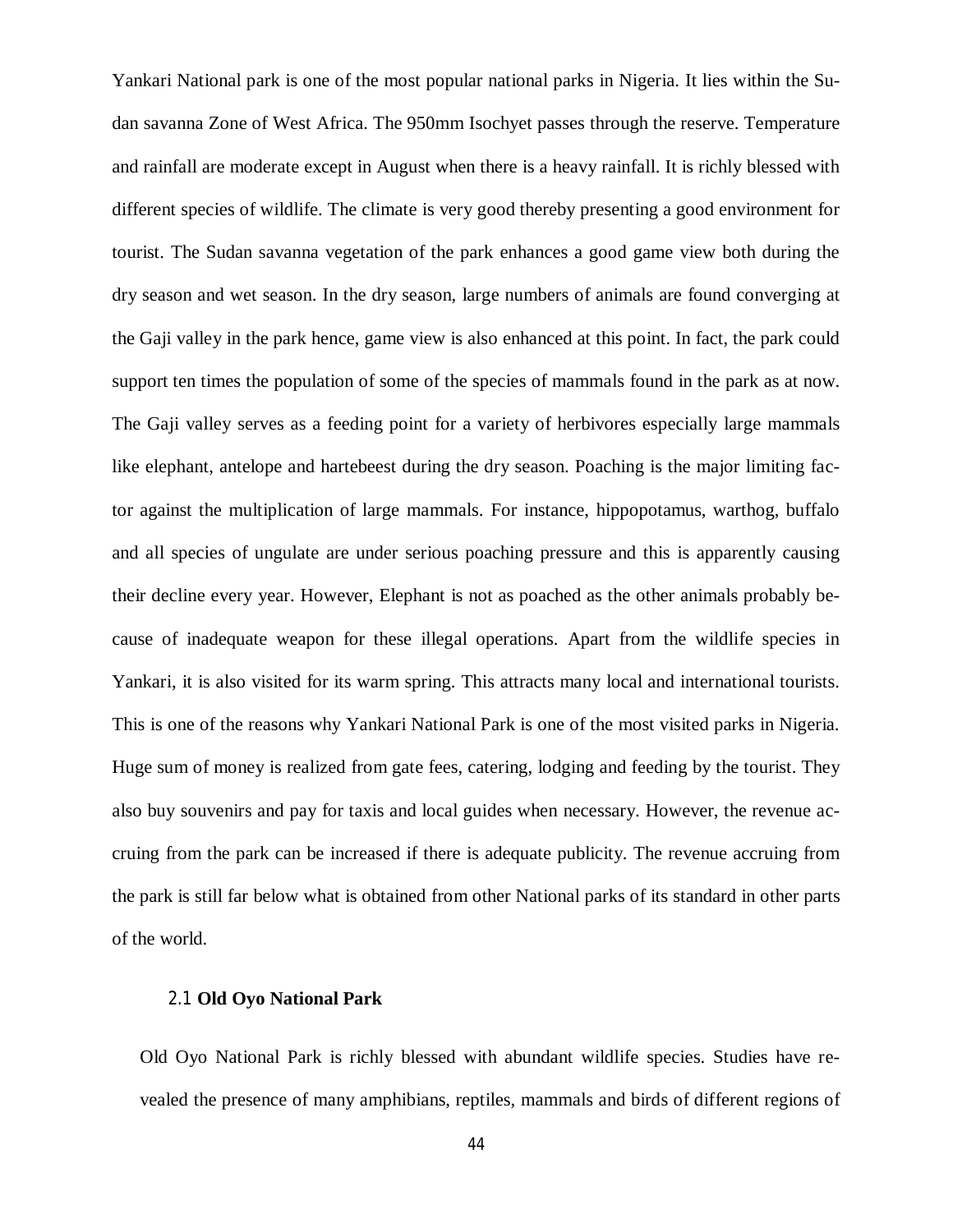the park. Game view is enhanced more in the dry season because of the reduction in the large concentration of animals around the Ogun river bounds which is often known for abundant nutritive grasses and browse plants for animals to consume. The park is also known for its archeological features from the ruins of the former Oyo Empire which occupied the present site of the park. Hence, many of these archaeological features have been preserved and many can still be sighted at different points in the park.

## 2.2 **Kainji National Park**

Kainji National Park was established in 1976 and promulgated into law in 1976. Kainji National Park is well planned and has international recognition. It has an area of 5,340.82km. It is located between Latitude90  $40^0$  North and Longitude 30 30" west and Longitude 5050" East between the guinea and Sudan Savanna zones. It is located at the boundary between the Sudan and Northern Guinea savanna zones. A checklist of animals in the park shows that it is also richly blessed with wildlife species. The endangered animal species decree 2 of 1985 such as elephants, parrots, lions and leopard. This decree has greatly protected some of the endangered species making them to be more available than what operates in other National Parks. The Kainji Dam is equally a tourist centre which attracts visitors from different parts of the world. The dam supplies electricity in Nigeria and to some neighboring countries in West Africa. There are other National Parks in Nigeria, namely Cross River, and Lake Chad. There are about 36 games reserves at different ecological zones in the country. The Oban division of the Cross River National Park lies in the loop of the Cross River at the south east corner of Nigeria and has it border with Cameroon and it covers an area of about 3000km<sup>2</sup> It is contiguous with Korup National Park in the Cameroon Republic. The rain forest which is a refuge to many species of plant and animals that escape the ecological disaster during the drastic periods of cool and dry climatic conditions of the pleistocene era or glacier epoch. As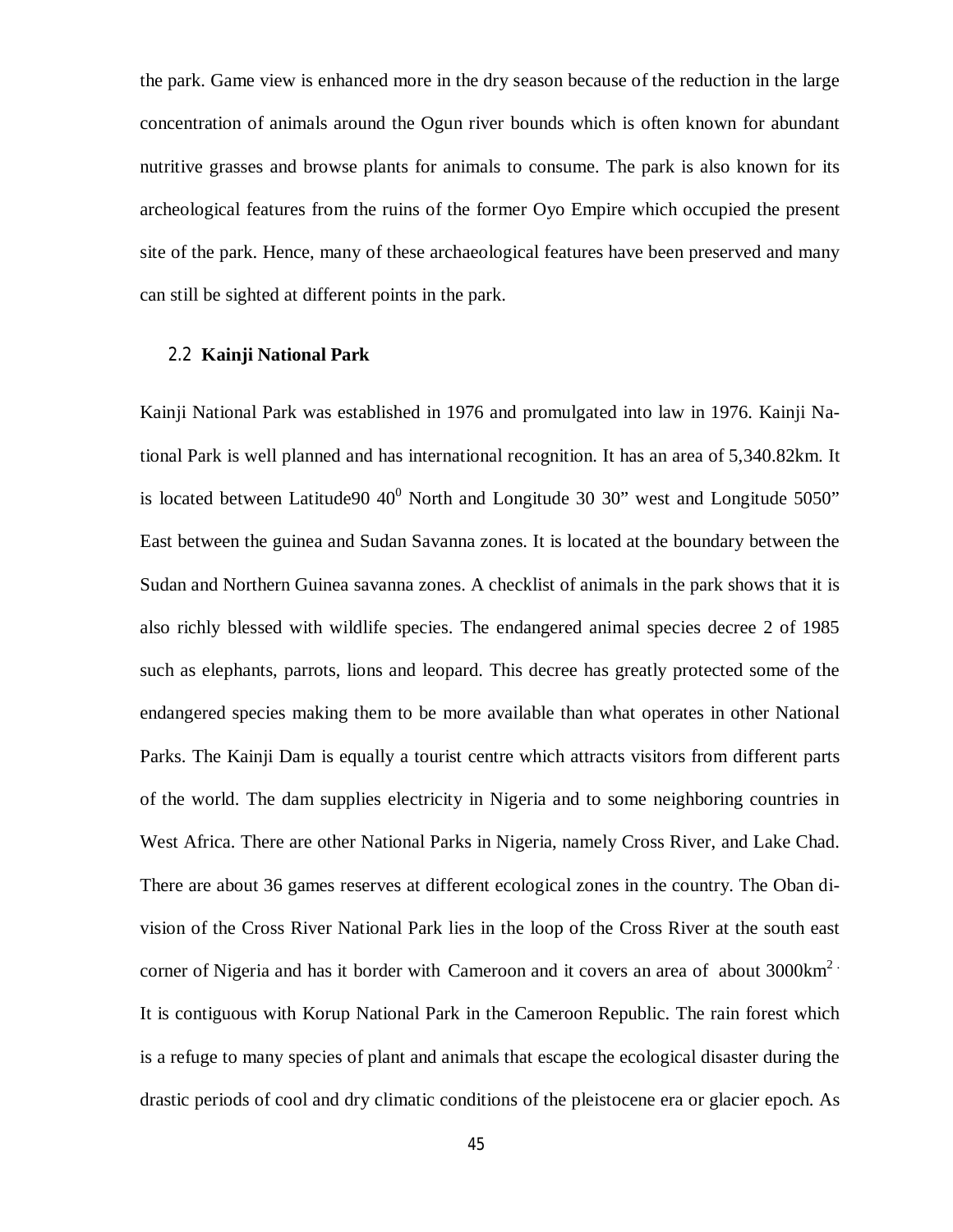a result, this area forms a rich ecological community that harbors species of high conservation value.

## **4.0 Conclusion**

The much needed economic empowerment in Nigeria does not depend on petroleum resources only. Petroleum is a nonrenewable resource which could be depleted with time. The tourist industry of Nigeria can be greatly enhanced if natural resources are conserved. Accordingly, there must be a rational utilization of the natural resource. There must be less destruction of the forests and rational utilization of the natural resource. Deforestation should be discouraged so that wildlife habitat will be adequately protected.

## **5.0 Summary**

Summarily, government should improve its policy on conservation. The ministry of environment should encourage people to conserve their environment especially those area of primeval importance. Also, the government should fund research and projects on conservation of Nigerian biodiversity. Also, education is a very important project; therefore, government should provide scholarships and incentive to students in biodiversity conservation, based courses in the universities.

### **6.0 Tutor Marked Assignment (TMA)**

- a. Distinguish between renewable and non-renewable natural resources? Name five examples of renewable and non –renewable natural resources.
- b. What is the importance of natural resources to the national economy?
- c. Define ecotourism? What are the constraints of ecotourism in Nigeria?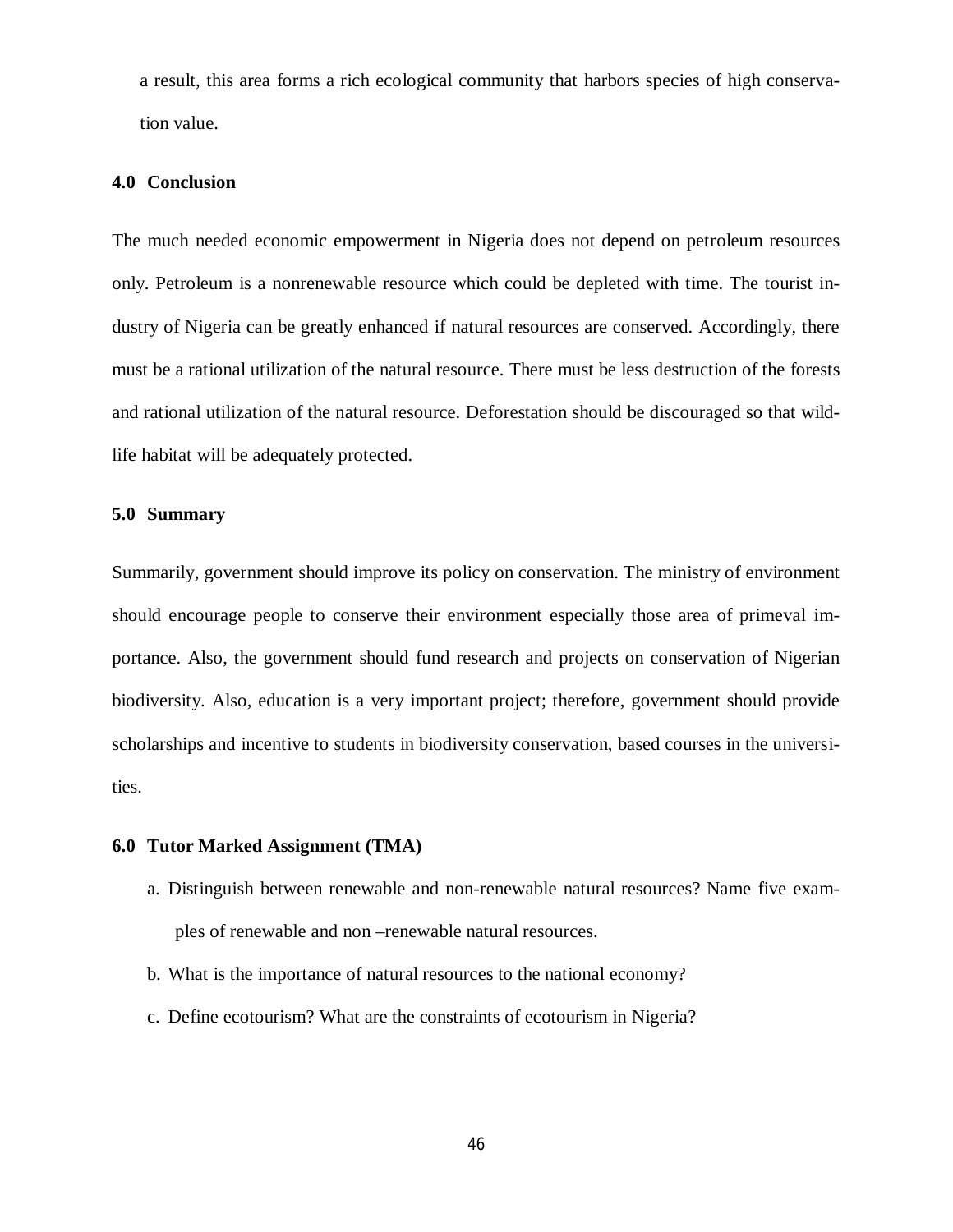# **7.0 Reference/Further reading**

- Ezealor, A.U ed.(2002). Critical sites of biodiversity conservation in Nigeria; Nigeria conservation Foundation, Lagos, Nigeria.
- Michael, C.H. 2000. Tourism Planning: Policies, Processes and Relationships. Pearson Education Limited, London. Pp. 6-42.
- Nelson, F. 2004. The Evolution and Impacts of Community-Based Ecotourism in Northern Tanzania. IIED. London Issue Paper No. 131. Pp. 1-40.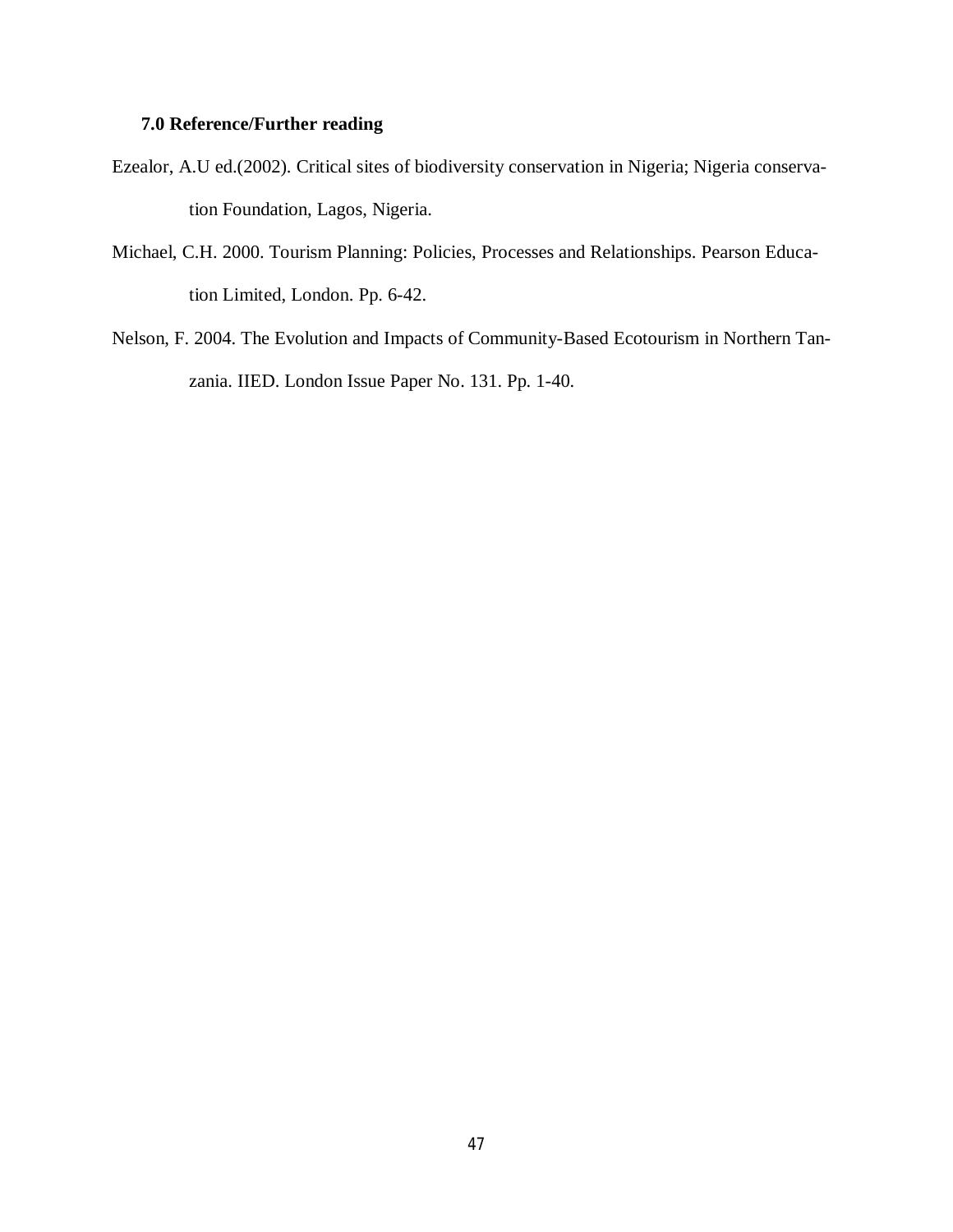#### **Unit 4: Ecotourism and Economic Empo werment in Nigeria**

## **1.0 Introduction**

Ecotourism or nature tourism can essentially be defined as quality tourism as opposed to mass tourism. In principle, ecotourism is environmental and culturally sensitive, educational, and locally controlled sensitive, educational, and locally controlled-or at least locally beneficial tourist activities focusing on nature study and the environment. Thus, host communities would see the economic value of preserving resources and biodiversity. In Africa, the main product for ecotourism is its wildlife resources. African wildlife has long fascinated foreigners and wildlife s remains one of the most popular forms of tourism on the continent. Ecotourism is an important source of revenue for countries such as Kenya, Tanzania, Uganda, Namibia, Botswana, Zimbabwe, Zambia and South Africa.

#### **2.0 Objective**

At the end of the class student must be familiar with the principle of ecotourism and conservation of renewable natural resources in Nigeria. Also, must be familiar with eco-touristic resources in Nigeria. That is, abundant diverse natural resources that provide good platform for the promotion and development of eco-tourism.

#### **3.0 Maim Content**

- **3.1 Definition and Features of Eco-tourism**
- **3.2 Ecotourism and Economic Empowerment in Nigeria**
- **3.3 Eco-touristic Resources in Nigeria**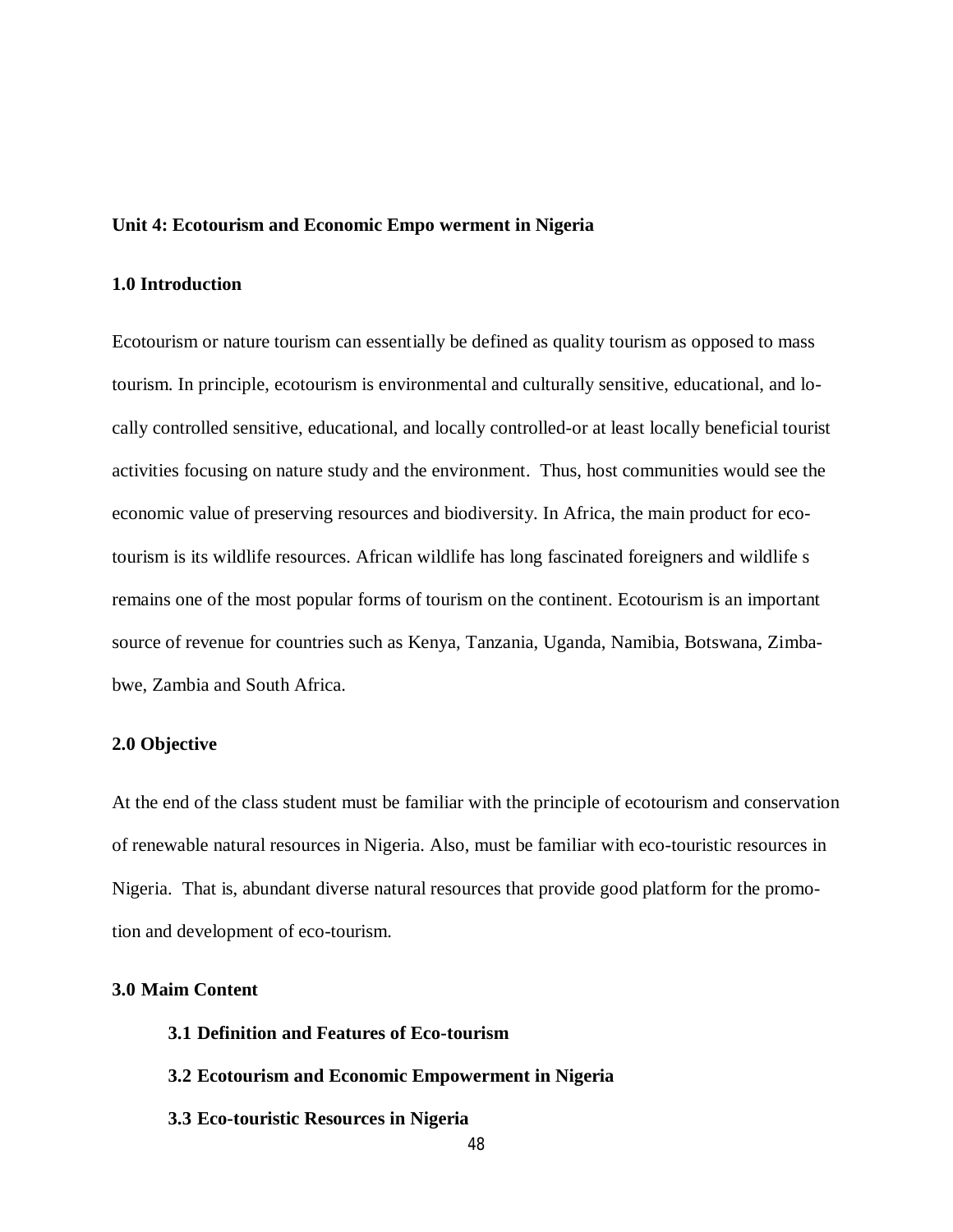### **3.1Definition and Features of Eco-tourism**

Eco-tourism is a compound word coined from two words-ecosystem and tourism. The term ecotourism was coined by Hector Ceballos-Lascurain in 1983, and was initially used to describe nature-based travel to relatively undisturbed areas with an emphasis on education. He defined ecotourism as "environmentally responsible travel and visitation to relatively undisturbed natural areas, in order to enjoy and appreciate nature (and any accompanying cultural features-both past and present) that promotes conservation, has low negative visitor impact, and provides for beneficially active socio-economic involvement of local populations" Ceballos-Lascurian 1996). Ecotourism is viewed as temporary short-term movement of people to destination outside the places where they normally live and work and involves those activities during their stay in those destinations (countryside). Such movements of people could be international in nature and they are usually leisure based. It could also be motivated by physical relaxation, cultural, interpersonal recreation, holiday, health study, business, religion and sports. Also, eco-tourism is viewed as a type of tourism that involves travelling to relatively undisrupted natural area with the aim admiring, studying, studying and enjoying the scenery and its wild plants and animals as well as any cultural features found there. Eco-tourism involves appreciating the beauty of nature and their values through game watching or viewing, cruising on rivers/lakes, nature walk, sightseeing and scientific research. Ecotourism has the following advantages; it minimizes environmental impacts using benchmarks, improves contribution to local sustainable development and sustains the well-being of local people. It conserves natural and cultural heritage, supports efforts to conserve the environment, contributes to bio-diversity and requires lowest possible consumption of nonrenewable resources. The concept has, however, developed to a scientifically based approach to the planning, management and development of sustainable tourism products and activities. It is an enlightening, participatory travel experience to environments, both natural and cultural, that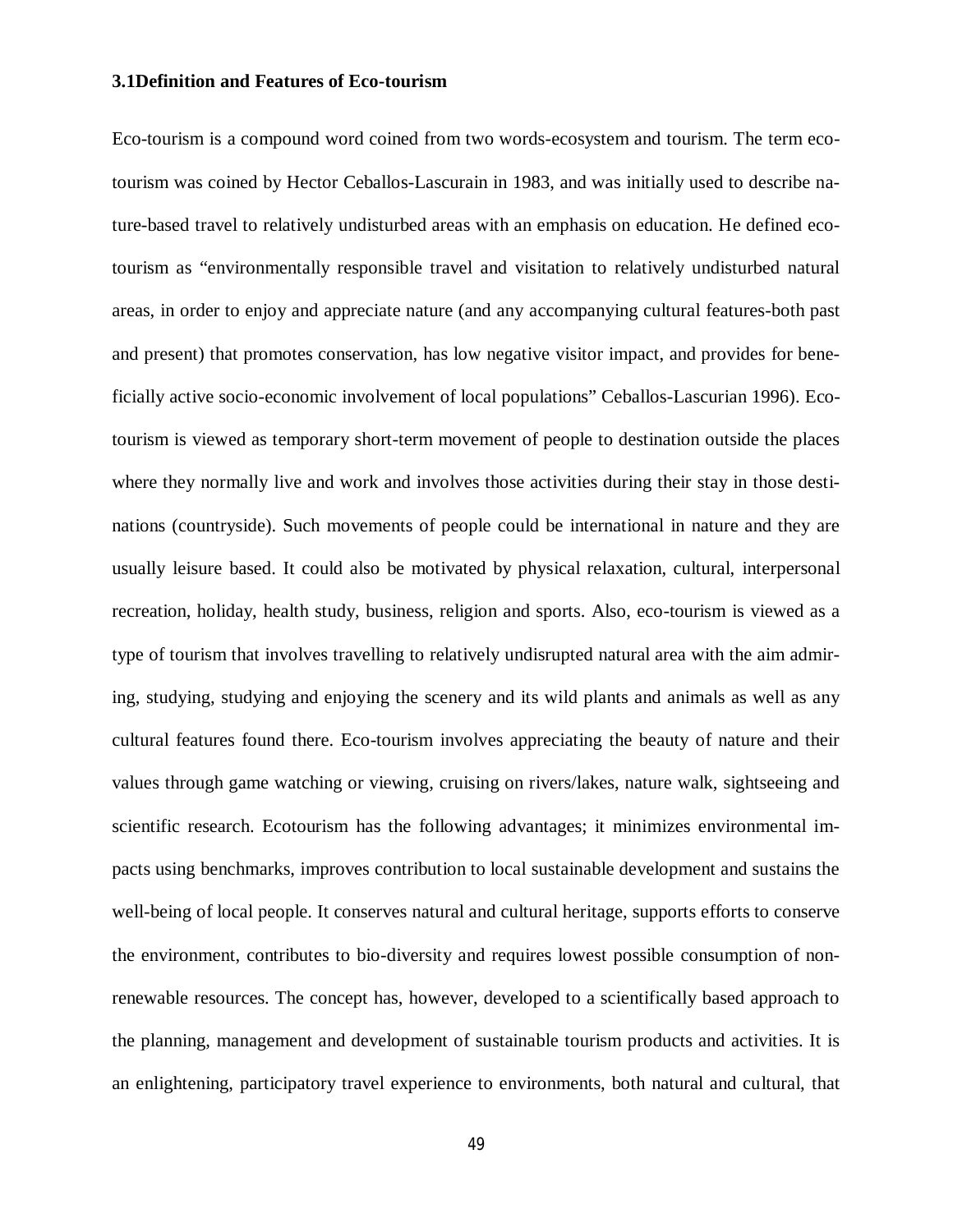ensures the sustainable use, at an appropriate level, of environmental resources. While producing viable economic opportunities for the tourism industry and host communities, eco-tourism makes the use of these resources through conservation beneficial to all tourism role players. It is not a marketing ploy, nor is it scenic or nature- based travel. It is an approach that creates a variety of quality tourism products that is; environmentally and ecologically sustainable, economically viable, and socially and psychologically acceptable. The result of which

reflects integrated and holistic approach to product development, capacity building in host communities, a sense and uniqueness of place and commitment to the greening of the tourism industry. As a development tool, ecotourism advances the three basic goals of the Convention of Biological Diversity.

- i) Conserve biological (and cultural) diversity, by strengthening protected area management systems (public or private) and increasing the value of sound ecosystems.
- ii) Promote the sustainable use of bio-diversity, by generating income, jobs and business opportunities in ecotourism and related business networks, and
- iii) Share the benefits of ecotourism developments equitably with local communities and indigenous people, by obtaining their informed consent and full participation in planning and management of ecotourism business.

Eco-tourism focuses on local cultures, wilderness adventures, volunteering, personal growth and learning new ways to live on our vulnerable planet. It is typically defined as a travel to destinations where the flora, fauna, and cultural heritage are the primary attractions. Responsible ecotourism includes programs that minimize the adverse effects of traditional tourism on the natural environment, and enhance the cultural integrity of local people. Historical, biological and cultural conservation, preservation, sustainable development etc, are some of the fields closely related to eco-tourism. In most cases, eco-tourism normally involves visits to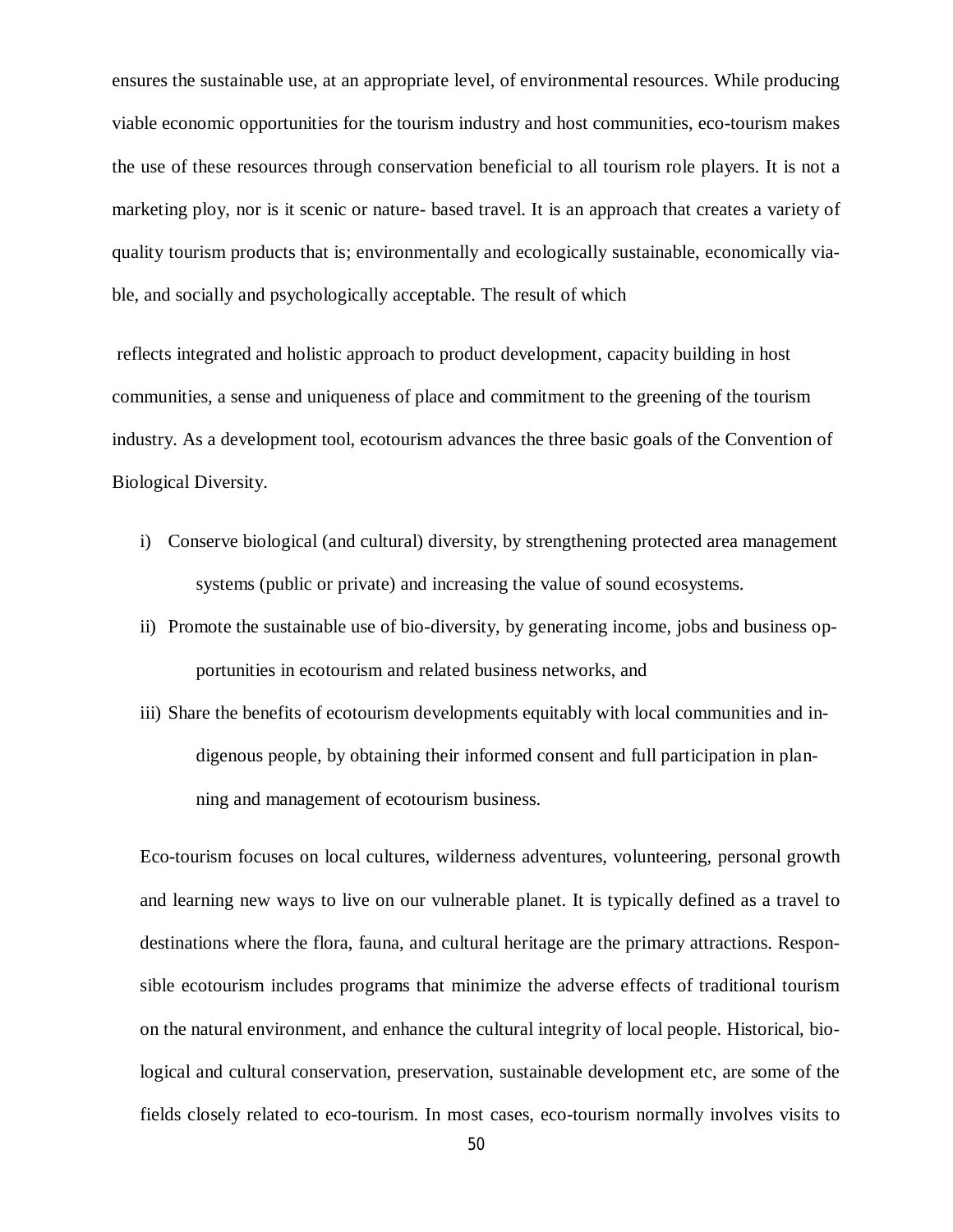natural and parks and game reserves to see animals and plants in their natural habitats. Usually, these animals are strictly restricted from being killed and trees are not allowed to be destroyed in order not to disturb the ecosystem. In most cases, eco-tourism normally involves visits to natural parks and game reserves to see animals and plants in their natural habitats. Usually, these animals are strictly restricted from being killed and trees are not allowed to be destroyed in order not to disturb the ecosystem. Essentially, ecotourism is non destructive and thus supports the conservation of nature (flora and fauna) thereby reinforcing the concept of sustainable natural resources management and it is widely believe to be the perfect economic activity to promote both sustainability and development. Ecotourism is one of the main issues of natural resources management, the principle of which is how tourist can truly gain knowledge from their visit to natural and cultural area without causing a negative impact on the environment.

#### **3.2 Ecotourism and Economic Empowerment in Nigeria**

The importance of ecotourism to the economic empowerment of Nigeria cannot be overemphasized. The potentials of ecotourism to economic empowerment of Nigeria are as follows;

- i) Employment opportunity for the masses.
- ii) It is a good source of revenue from both local and international tourists. The volume of revenue generation could be as high as possible depending on the strategies and planning techniques of the government. This is why countries which plan their ecotourism programmes well obtain as much revenue as possible from it.
- iii) It provides education for the tourist. It is generally established that apart from recreation, ecotourism is a good source of both former and informer education. It provides field studies for many aspects of biology and biochemistry. Right now, many research pro-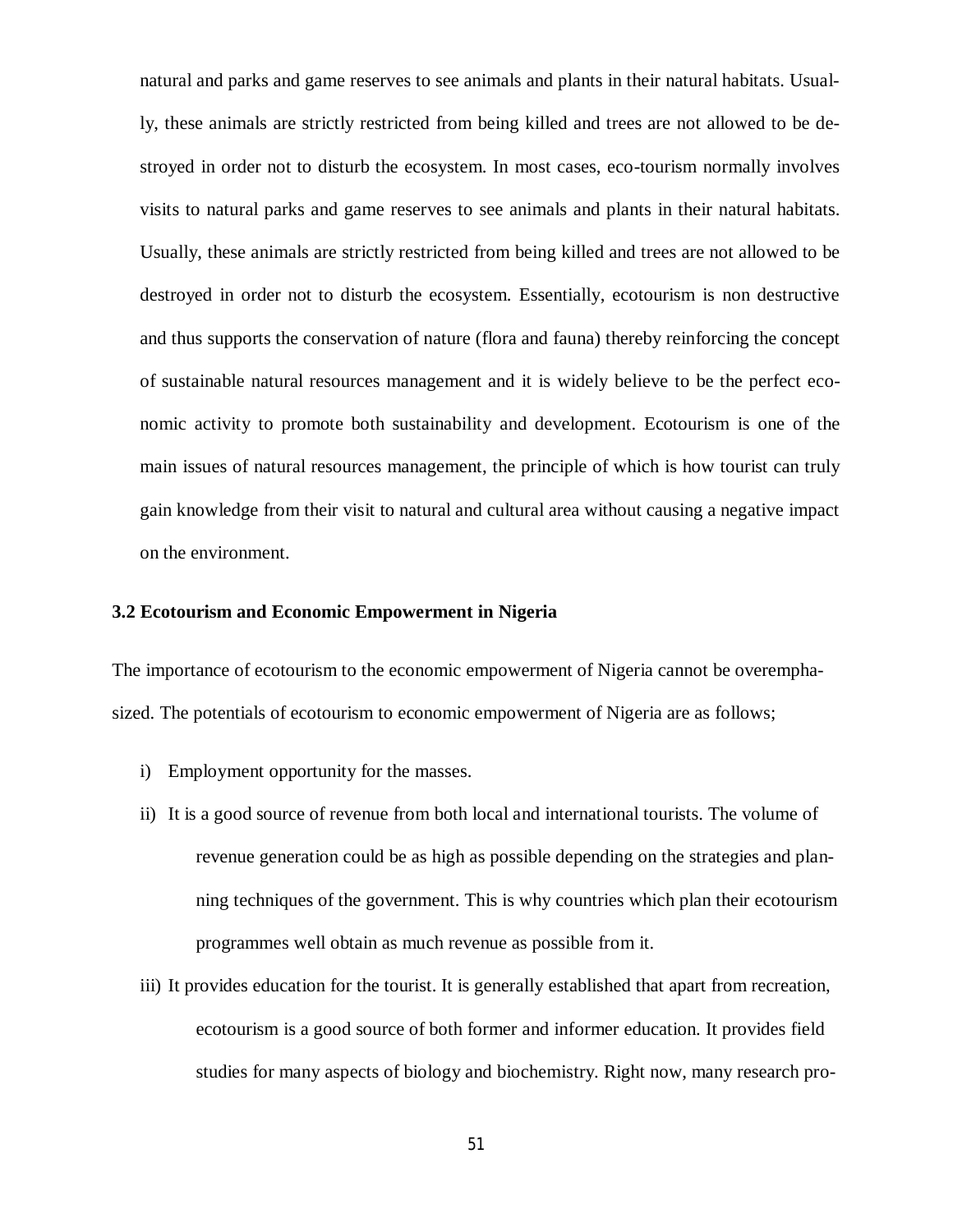jects are in progress in the various eco-tourists centre of Nigeria and other parts of the world.

- iv) It has been established that tourism reduces stress and anxiety. It prevents high blood pressure and other cardiovascular diseases. Therefore, it promotes productivity of every individual thereby; making him or her fit enough to contribute to the Gross Domestic Products (GDP) of his country.
- v) Ecotourism provides one of the best forms of recreation in the world. It takes the tourists to the undisturbed natural entity of the earth environment. The tourists are taken to the fundamentals of nature in its natural form. It completely different form the artificial form of tourism which is available in the towns and cities. The natural harmony with its unique quietness. It enables the tourists to see the various biodiversity components which are made up of flora and fauna species that are endemic to the area. This endears the curiosity of the tourists worldwide.

### **3.3. Eco-touristic Resources in Nigeria**

Some of the various eco-tourist sites in Nigeria are shown in the table below

| Serial/No | <b>Eco-tourist Attraction</b>    | <b>State of Location</b><br>Bauchi |  |
|-----------|----------------------------------|------------------------------------|--|
| 1.        | Yankari Game Reserve             |                                    |  |
| 2.        | Kainji Lake National Park        | Niger                              |  |
| 3.        | <b>Okumu National Park</b>       | Edo                                |  |
| 4.        | <b>Cross River National Park</b> | <b>Cross River State</b>           |  |
| 5.        | <b>Obudu Cattle Ranch</b>        | <b>Cross River State</b>           |  |
| 6.        | <b>Old Oyo National Park</b>     | Oyo                                |  |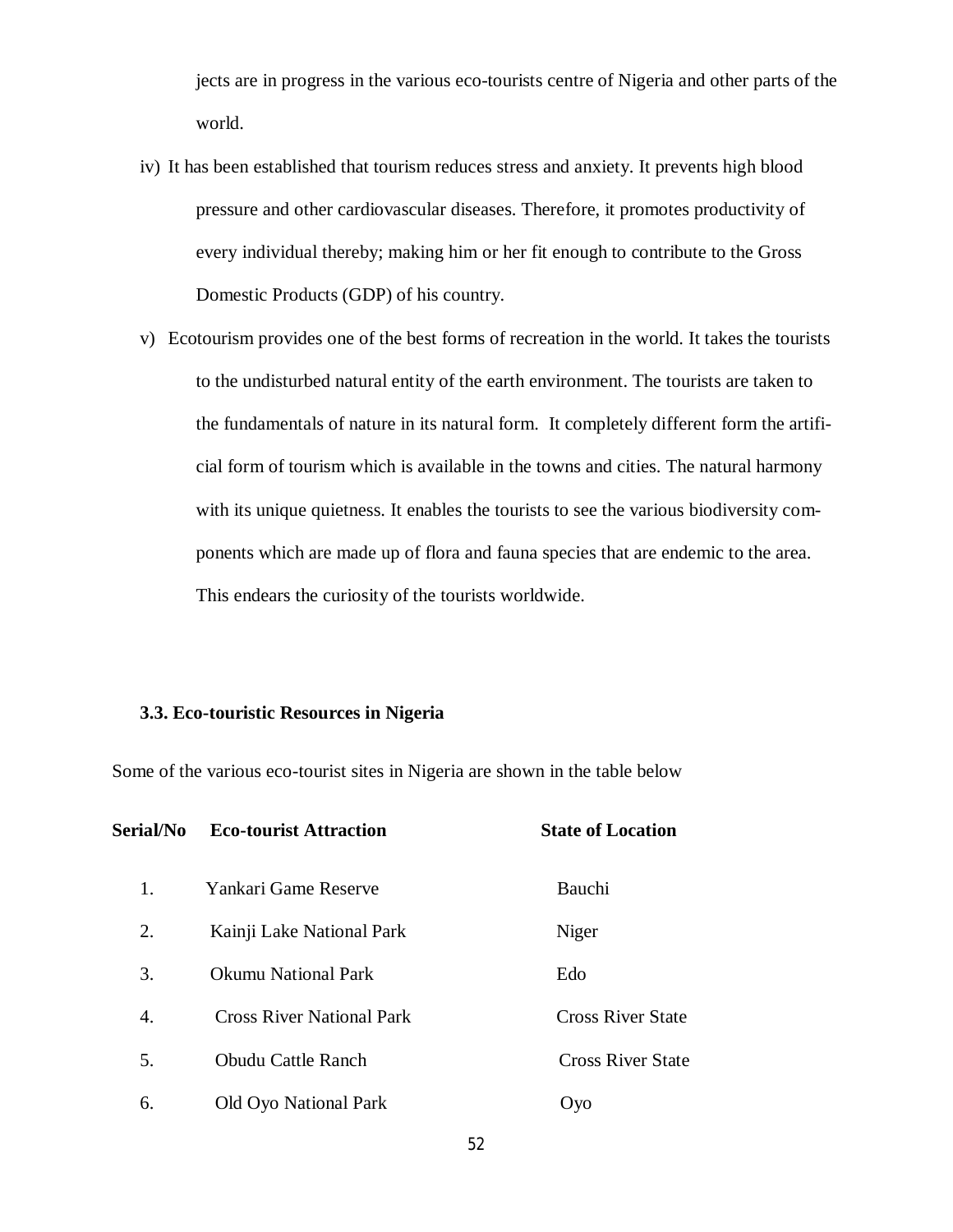| 7.  | Gashaka Gumti National Park     | Taraba  |
|-----|---------------------------------|---------|
| 8.  | <b>Chad Basin National Park</b> | Yobe    |
| 9.  | <b>Kamuku National Park</b>     | Kaduna  |
| 10. | Ikogosi Water Spring            | Ekiti   |
| 11. | Olumo Rock                      | Ogun    |
| 12. | Oshun Shrine (groove)           | Osun    |
| 13. | <b>Jos Plateau</b>              | Plateau |
| 14. | Oguta Lake Resort               | Imo     |
| 15. | Ogbunike Cave                   | Anambra |
| 16. | Erin-ijesha Water fall          | Osun    |

Many of the famous natural parks in Nigeria contain animals like, Lions, leopards, tigers, elephants, rhinoceros, hippo, giraffes, and variety of antelopes and birds. These animals are the major attractions to the tourists. Also, some of the popular animals available in our parks and games reserves are as follows.

| <b>Serial/No</b> | <b>Common Name</b>    | <b>Biological Name</b>      |  |
|------------------|-----------------------|-----------------------------|--|
| 1.               | Gorrilla              | Gorrilla, gorilla           |  |
| 2.               | Forest baboon         | Paio, leucopha              |  |
| 3.               | Chimpanze             | Pan trog lodgtes            |  |
| 4.               | Montain reed buck     | Reduna fidvoru fula         |  |
| 5.               | Dama gazelle          | gazelle dama                |  |
| 6.               | Dorcas gazelle        | Gazella dorcas              |  |
| 7.               | Manatee               | Trichectus senegatenses     |  |
| 8.               | White-throated guenom | Cercopitheces erythrogaster |  |
| 9.               | Sctaters guenon       | Ceropitheces sclateri       |  |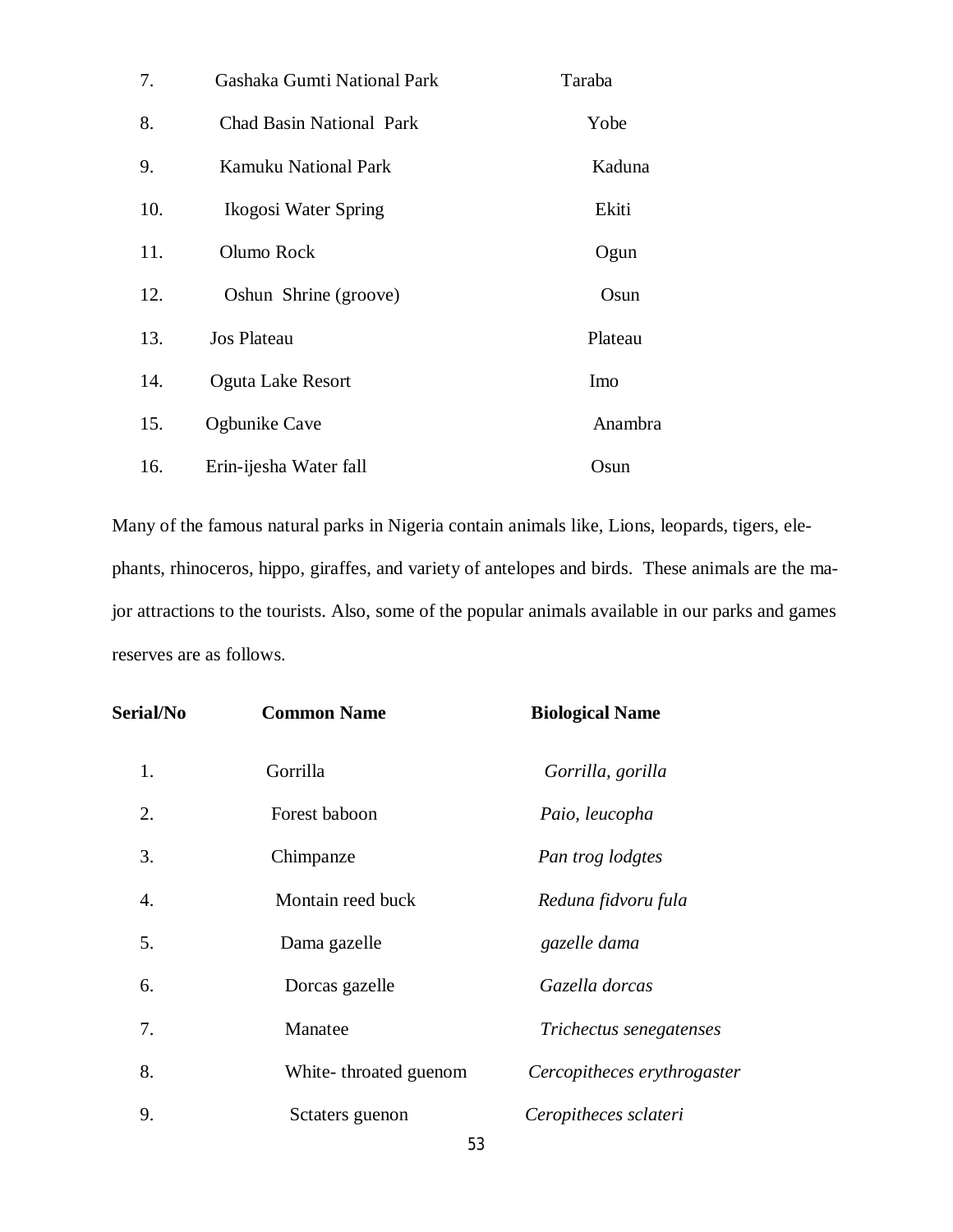| 10. |  |  |  |
|-----|--|--|--|
|     |  |  |  |

10. Anambra wax bill *Estrilda poloipareia*

11. Ibadan malmabe *Malimbus ibadanensis*

## **4.0 Conclusion**

The development of our eco-touristic resources should be a thing of serious concern to the government in view of our dwindling and unpredictable revenue from oil, which is the main source of revenue to it. There is no doubt about it that if this sector of the economy is fully developed the multiplier effects will be such that will be such that will transform the entire country.

### **5.0Summary**

Eco-tourism must do more than create a series of activities to attract visitors. It should offer them an opportunity to interact with nature in such a way as to make it possible to preserve or enhance the special qualities of the site and its flora and fauna, while allowing local inhabitants and future visitors to continue to enjoy these qualities. They must also establish a durable productive base to allow the local inhabitants and eco- tourist service providers to enjoy a sustainable standard of living while offering these services

## **6.0 Tutor Marked Assignment (TMA)**

i) Discus the importance of ecotourism in the development of a nation? What the principle of conservation of natural resources.

ii) Differentiate between renewable and non-renewable natural resources. Mention five each of renewable and non-renewable natural resources. Write short note on them.

iii) Name the factors affecting development of ecotourism in Nigeria? What the possible solutions for the development of eco-tourism in Nigeria.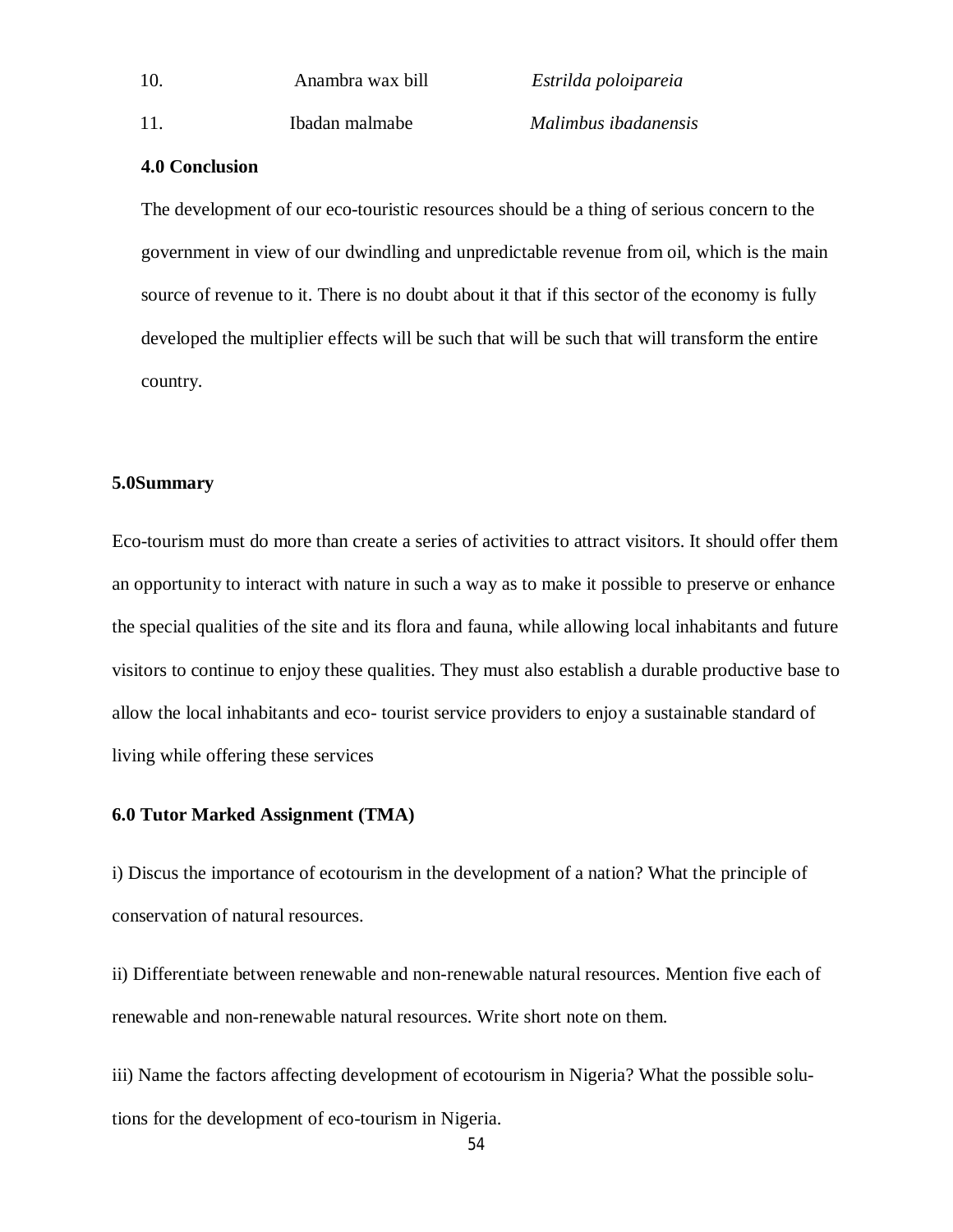# **7.0References/Further reading**

Falade, O. 2000. Understanding Tourism in Nigeria. JIS Printing Press. Ibadan. Pp.171.

- Hough. J.L.1988. Obstacles to Effective Management of Conflicts Between National Parks and Surrounding Human Communities in Developing Countries. Environmental Conservation. Vol. 15 No. 2: 129-136.
- Stephen, W. and John, O. 2002.Ecotourism: Impacts, Potentials and Possibilities. Butterworth, Heinemann, Oxford. Pp. 1-144.
- World Tourism Organization. 1999. Guide for Local Authorities on Developing Sustainable Tourism, Supplementary Volume on Sub-Saharan Africa. WTO. Madrid-Spain. p37.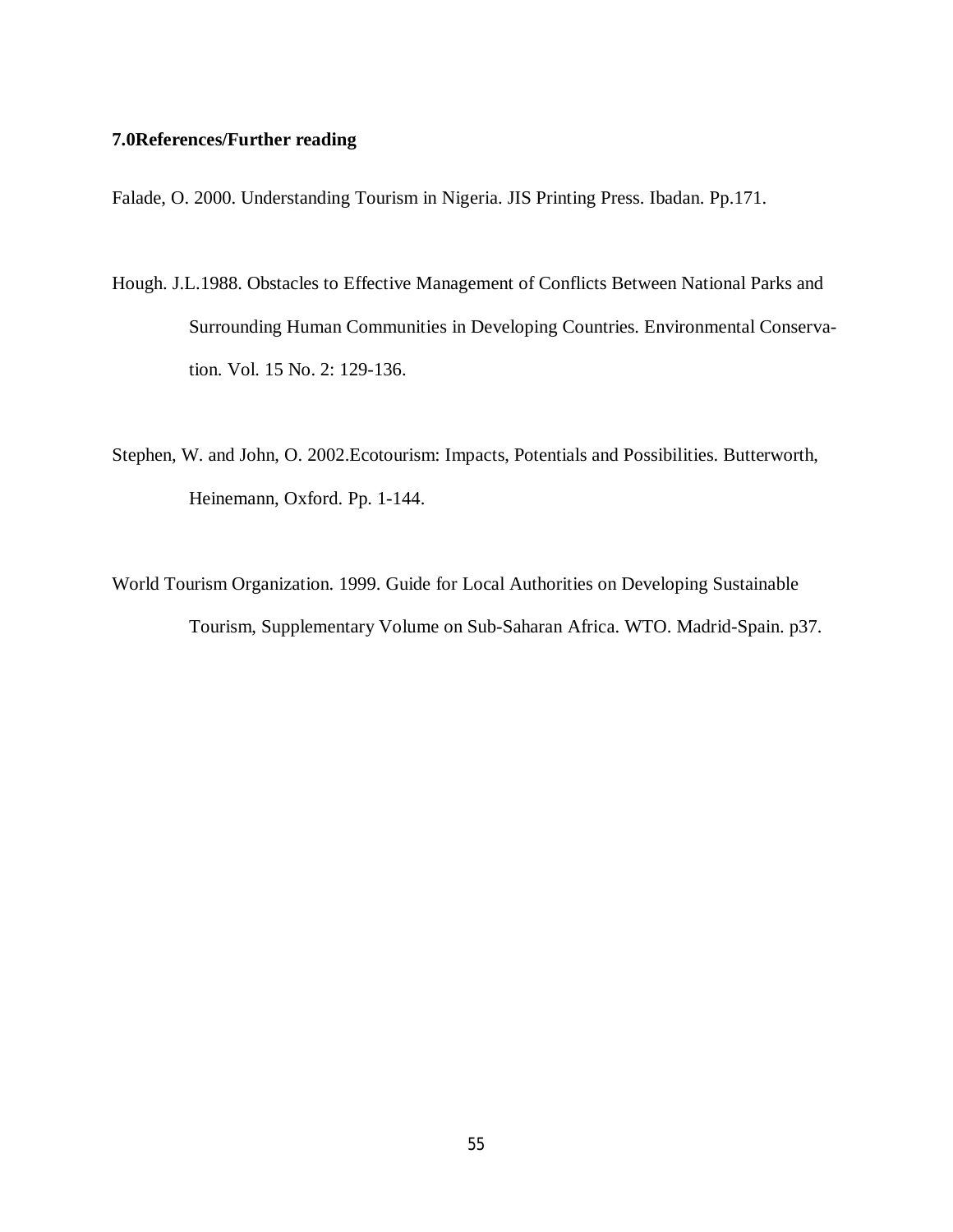### **Unit 5: Community benefits and its impact on wild life conservation**

### **Introduction**

The Nigerian approach is popularly referred to as "Support Zone Community Programme (SZCP)," by it the National Park authority provides necessary incentives and benefits to local communities to enlist their interest and participtation in wildlife conservation. In-spite of this, conservation in Nigeria National Parks is still in crisis as recent field work revealed that Nigerian National Parks are seriously losing their prized animal species due to the activities of poachers and bush burning. Communities approach in sustainable management and conservation of wildlife resources determines the benefits accrue to the people in the communities.

## **2.0 Objective**

At the end of the class student must be familiar with challenges and benefits to the community for participating in wildlife conservation. Essentially, programme to encourage local communities to managed all their resources, including sustainable management of wildlife, with the community benefiting from up to 50 percent and above of the revenues.

#### **3.0 Main Content**

#### **3.1 Community benefits and its impact on wildlife conservation**

#### **3.2 Threatened Resource**

#### **3.1 Community benefits and its impact on wildlife conservation**

As a form of incentives to local communities the OONP authority renovates the town hall at Sepeteri and also dug concrete well/borehole at Tede. All this aim at changing the behavior and interest of residents and subsequently transform them into conservationists. An attempt was made to analyze the effects of such investments on residents' incentives to participate in wildlife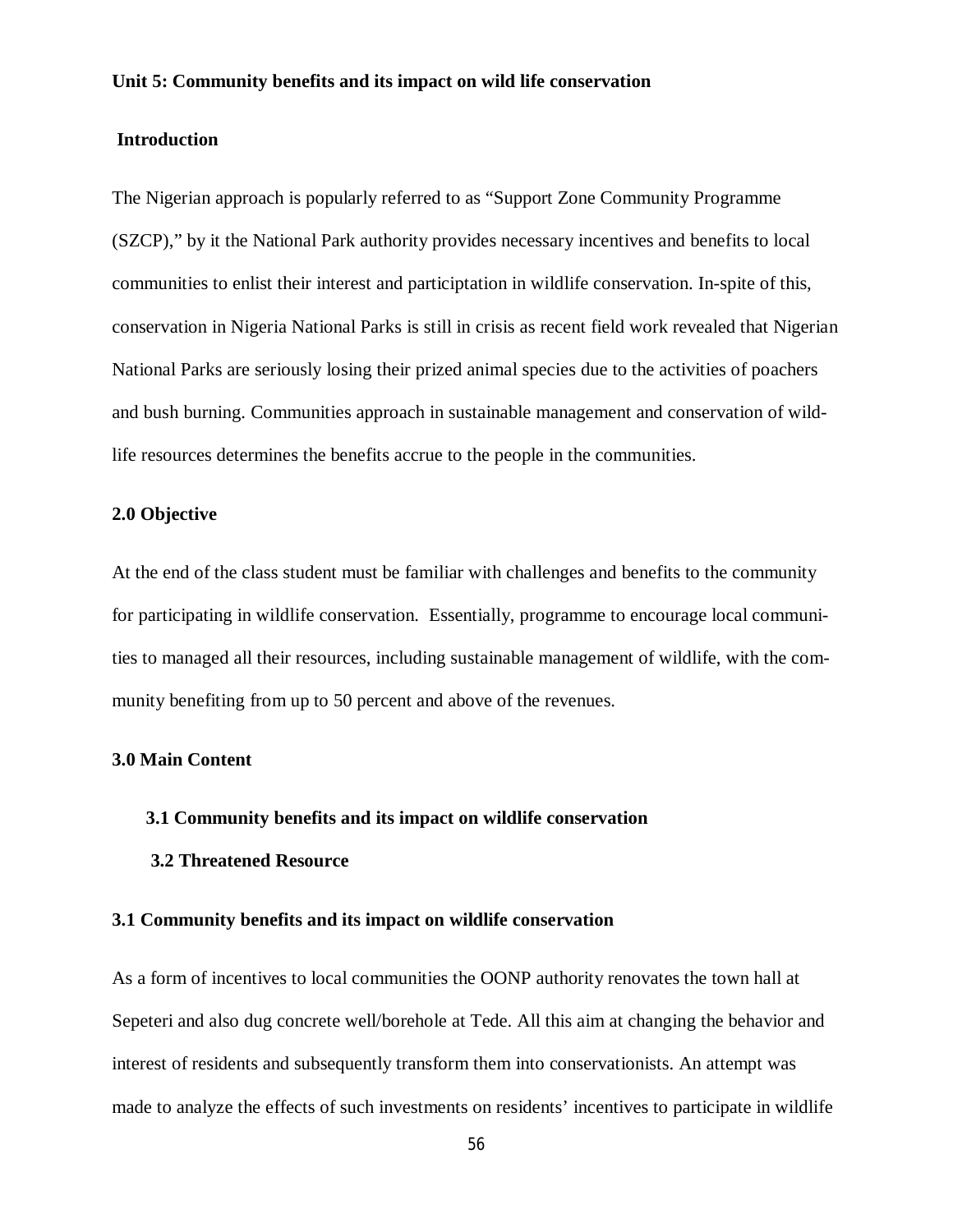conservation. It was observed that although boreholes and town hall were built or rehabilitated using OONP revenues, the benefits have no influence on local behavior and incentives to participate in wildlife management, nor particularly affected residents' incentives to poach. We hypothesized that people fail to link wildlife conservation and management to social services provision (water and town hall) for two key reasons; first, services does not distinguish those comply with the natural resource management rules from those who do not. Secondly, local communities cannot identify the benefits of provision of water facilities and renovation of town hall with wildlife management since government has traditionally provided these services at no expense of to the community. It is therefore difficult to explain and convince local communities that this provision have made possible because of wildlife conservation when government provides the same or better services to other communities not affected by OONP programme. Communities should certainly wonder why they ought to give up their land for wildlife and tolerate wildlife damage to crops to a service that benefit everyone and whose provision is entirely a government responsibility. Notwithstanding, the foregoing incentives improve the social welfare of rural dweller. For instance provision of one borehole in Tede community, a community of about 60,000 population according to1991 census figure is grossly inadequate. The outcome of CBC in OONP in terms of its ability to influence community to participate in wildlife conservation confirmed studies by Rutten (2002) and Nelson (2004). In both cases, the implementation of community- based conservation does not adequately address the conservation objectives nor needs community development. During fieldwork similar trend was also observed in Yankari National Park where a ranger was reportedly killed by a poacher, in a attempt to stop him from poaching wildlife despite several incentives made to local communities by park authority.

### **3.2 Threatened Resource**

57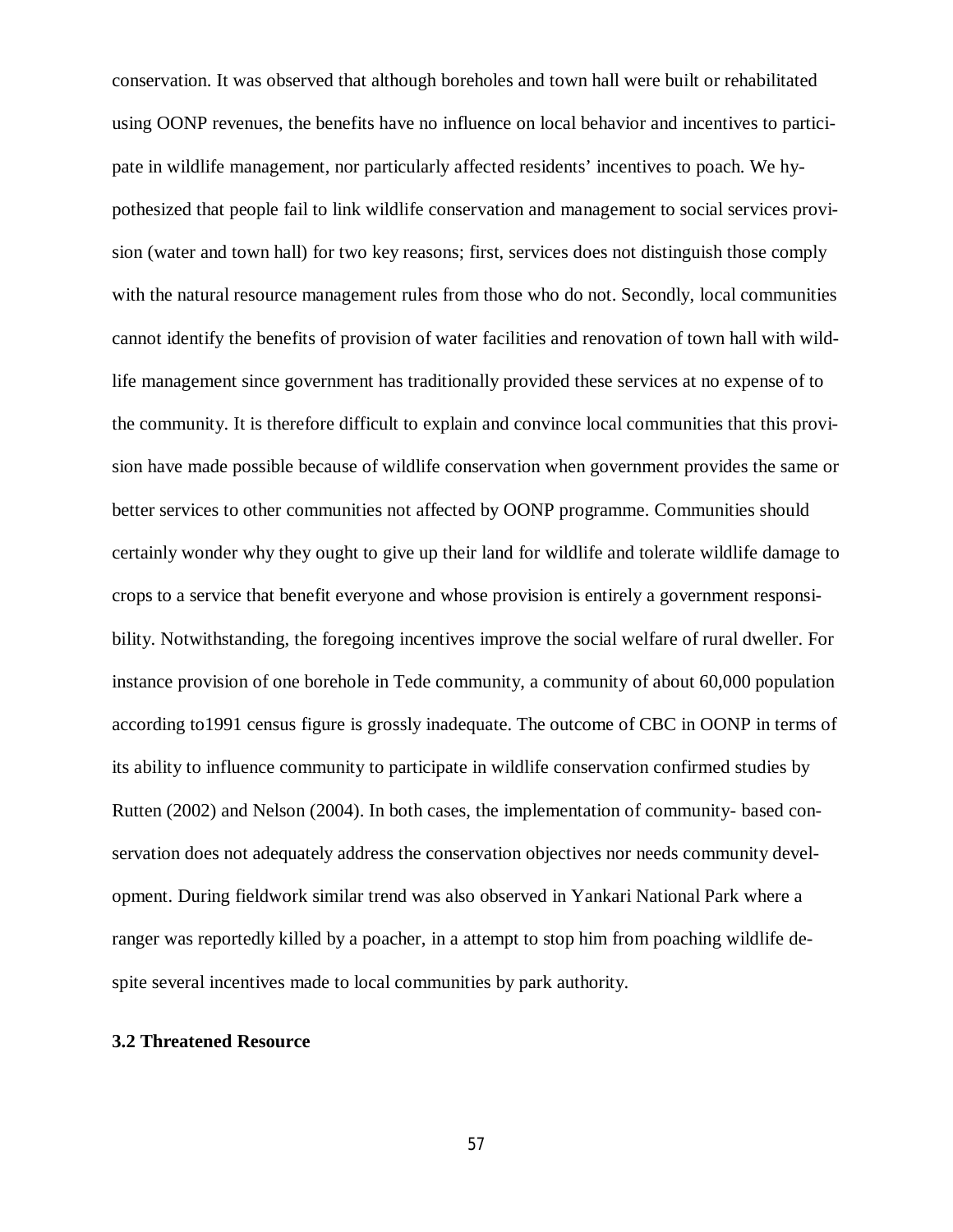The enormous wildlife resources have been allowed to waste by every succeeding government since the mid 1970s, through acts of negligence or omission. A significant proportion of Nigeria's wildlife resources are now either endangered or under threat of extinction. The threat mainly come from loss of natural habitat; loss of species and sub-species; invasion by alien species; over-hunting or harvesting of natural resources and lack of recognition of indigenous knowledge and property rights. Logging and bush clearing account for substantial forest loss in Nigeria. Agriculture energy and infrastructure development also account for considerable loss of biodiversity. Recent estimates show that some 6,000 species of fauna are considered to be threatened with extinction or extinct from the wild in Nigeria either because their habitats are being destroyed, they are being over-exploited, they are declining in numbers, or they are simply very restricted I distribution range. Some 0.4 percent of plants species is recorded as threatened and 8.5 percent are endangered. Among the animal species, 0.14 percent is threatened and 0.22% is endangered. Among the globally considered threatened and documented in the World Conservation Union (IUCN, 1988). Of these, 26 animal Species and 15

### **4.0 Conclusion**

It could be generally concluded that there is no conflicts of interest between the adjourning communities and the National Park management except for the damages experienced by the farmers on their crops by wild animals and socio-economic activities of the adjourning monoculture farms which serves as hunting for wild ani-

mals. There is high level of conservation awareness but work has to be done to educate the villagers on the benefits of the National Park so that they can be fully involved in policing the resources.

#### **5.0 Summary**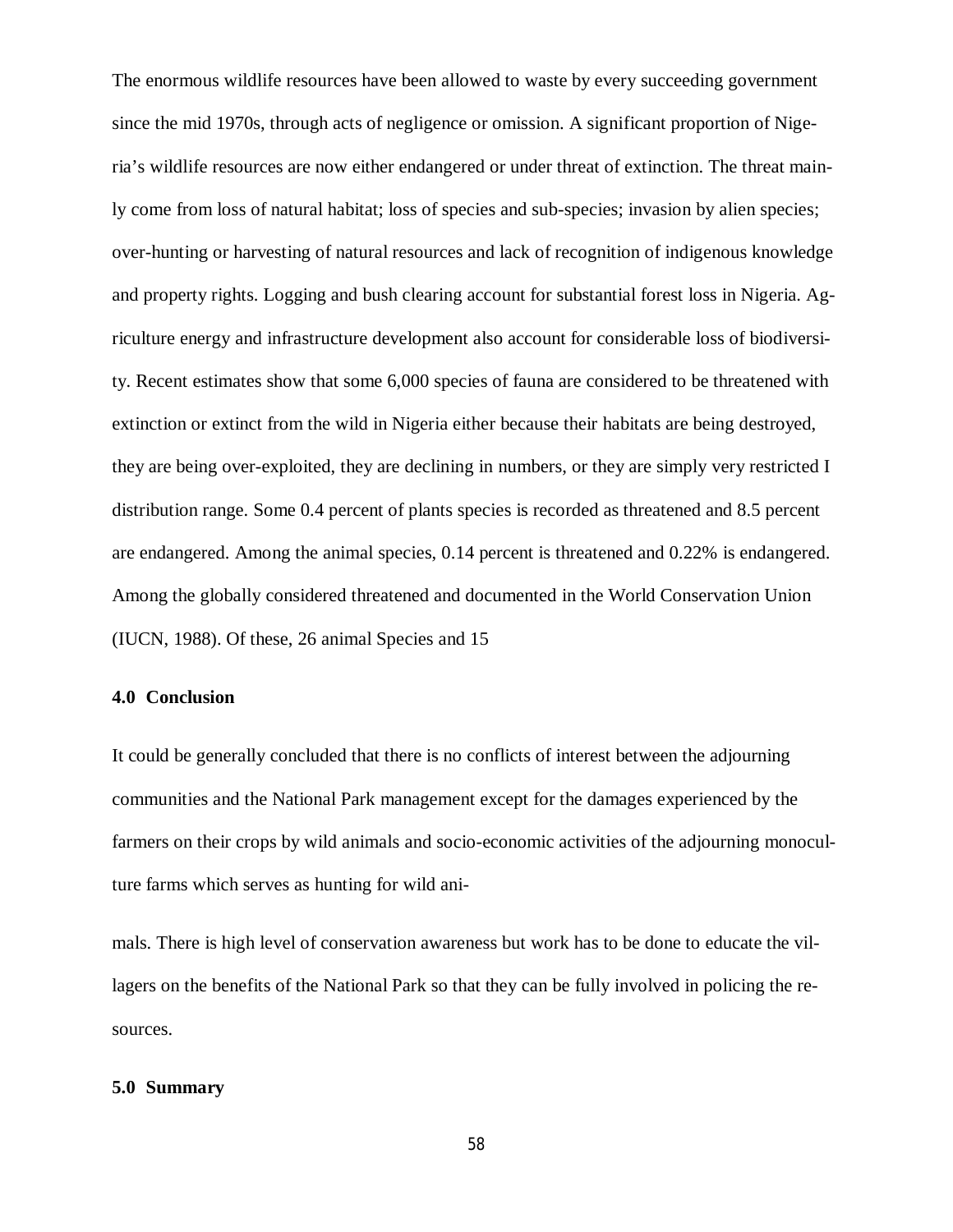Nigeria is blessed with abundant natural resources with great potential of economic growth and transformation. These natural resources include among others the abundant but fast diminishing forests and wildlife resources. Though, these resources have not been fully harnessed to generate the much needed revenue and raw materials for the economic development of the country and the upliftment of the living standard of the citizenry. However, with community participation in wildlife protection and management the probability of sustainable management will be achieved.

## **6.0 Tutor Marked Assignment (TMA)**

- i) What is community forestry? Describe how community forestry can improve wildlife resources.
- ii) What is the importance of wildlife to the national economy in Nigeria?

#### **7.0 References/Further Reading**

- Adeyoju, S.K. 2001. Forestry for National Development: A critique of the Nigerian Situation. In: Forestry and National Development. Proceeding of the  $27<sup>th</sup>$  Annual Conference of the Forestry Association of Nigeria.
- Azeke, I.E. 2002. Forestry Contributions to Edo state Economy in Forests, People and the Environment. Proceedings of Natural Workshop Organized by Forestry Association of Nigeria, Edo State Chapter.
- Geng, S.C., E. Hess and J. Auburn. 1990. Sustainable Agricultural System Concepts and Definition. Journal of Agronomy and Crop Science. 165: 93-95.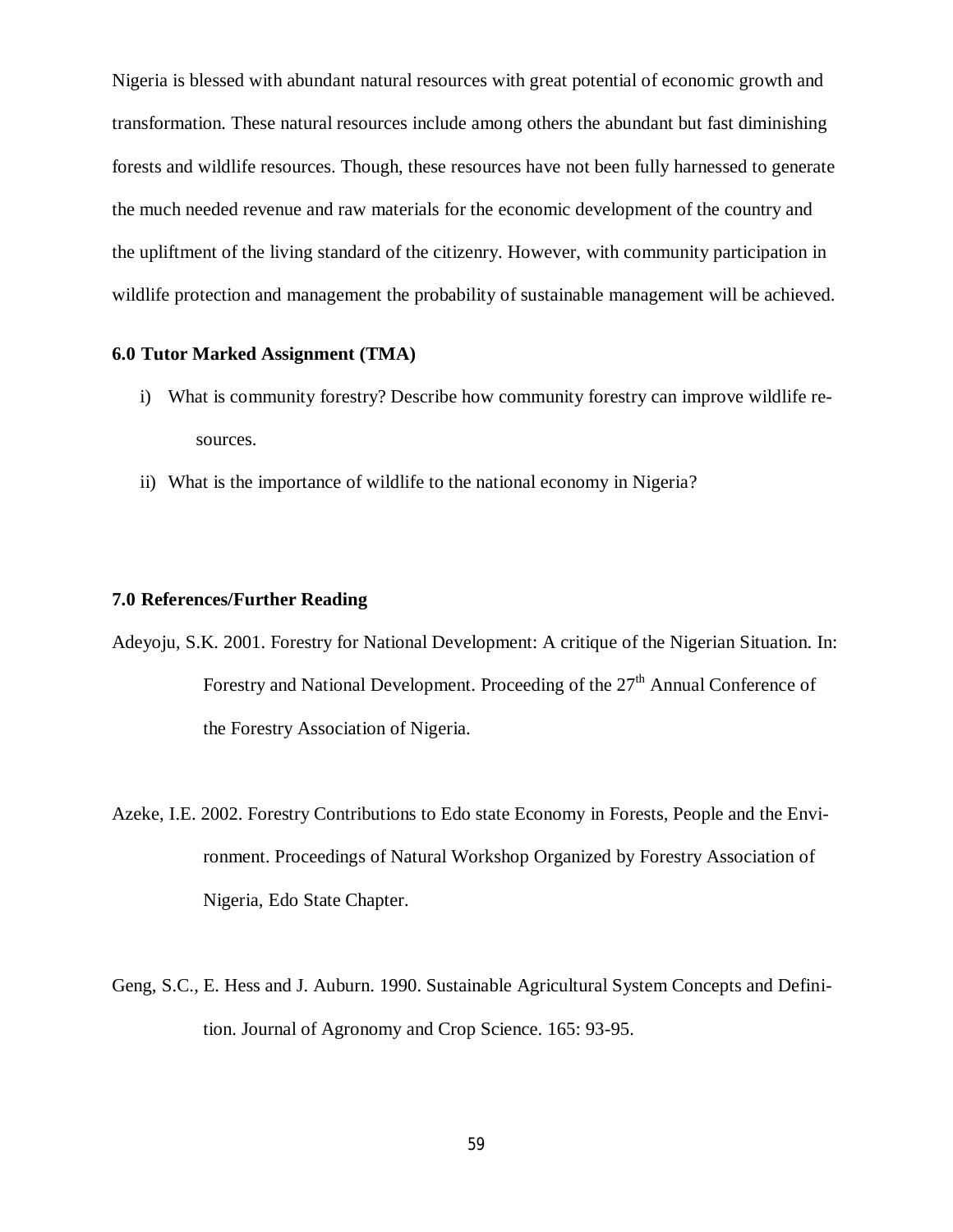Osemeobo, G.J. 1990. Poaching in Wildlife conservation: The Experience in Nigeria. Nigeria

Journal of Forestry. Vol. 20 No. 1& 2. Pp. 35-39.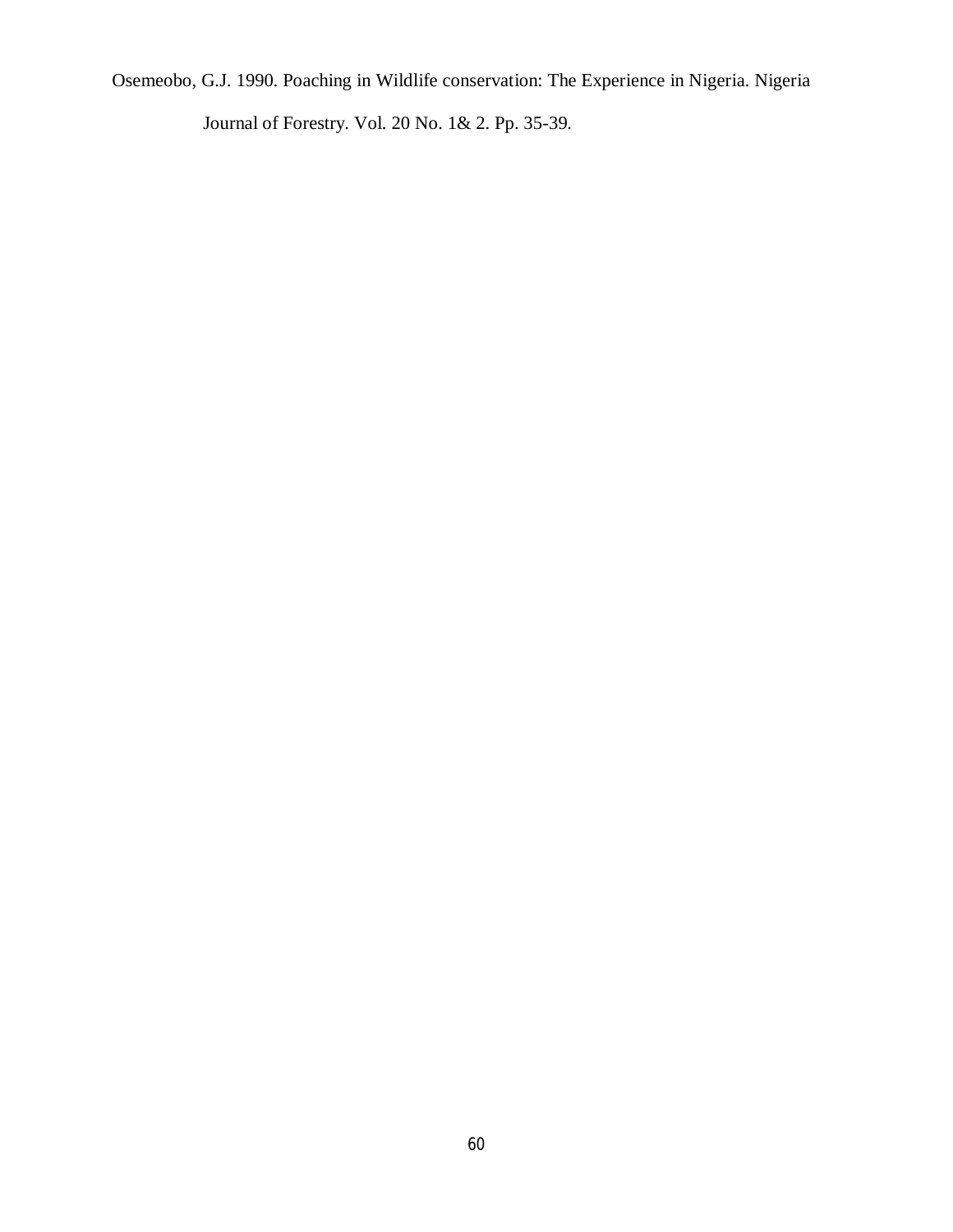#### **Module 4: Conservation policies, problems and prospects**

### **Unit 1: Conservation policies**

## **1.0 Introduction**

Policy is a direction for development, simply put; policy is a definite course of action adopted for the sake of expediency. It is a course of action adopted and pursued by a government, political party, etc. With respect to wildlife, policy consists of programme of action-short, medium and long terms but basically intended to provide a philosophy for the use wildlife resources to enhance the welfare of the society.

### **2.0 Objective**

At the end of this class, student must be familiar with policies, problems and prospects of wildlife conservation. Also, must understand the general principle of conservation of renewable natural resources.

### **3.0 Main content**

- 3.1) Forest Policy in Nigeria
- 3.2) Conservation policies in Nigeria

#### **3.1. Forest Policies in Nigeria**

Forest policy evaluation is critical in minor and major changes in formal public statement and administrative implementation. Forest policy improvement enhances sustainable management and utilization of forest resources. The national forest policy, which included within the document 'Agricultural Policy of Nigeria' published by the Federal Ministry of Agriculture in 1988, has the following objectives (FAN, 1989);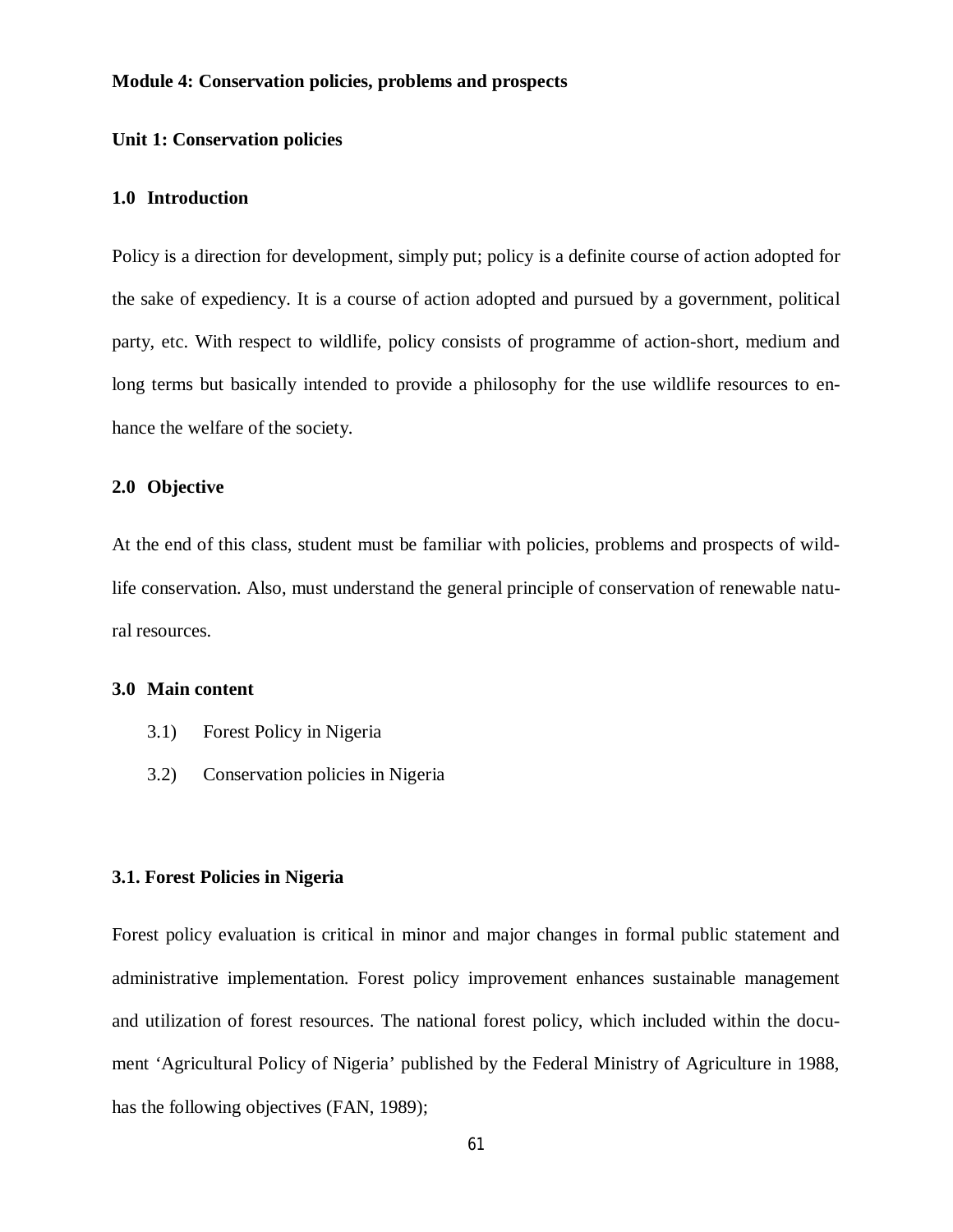- i) Consolidation and expansion of the forest estate and its management for sustained yield
- ii) Forest conservation and protection of the environment
- iii) Forest regeneration at a greater rate than its exploitation
- iv) Provision of adequate funds at all times for the realization of the policy objectives
- v) Reduction of waste in utilizing of both the forest and forest products
- vi) Protection of the estate from fires, poachers, trespassers and unauthorized grazers
- vii)Encouragement of private forestry
- viii) Creation of man-made forests for specific end uses
- ix) Increase of employment opportunities
- x) Development of national parks and game reserves
- xi) Development of secondary forest products that are significant in the local economies and encouragement of agro-forestry
- xii) Cooperation with other nations in forestry development
- xiii) Development of more efficient use of wood energy and encouragement of use of energy sources alternative to wood fuel

Anybody that reads the above policy objectives would, of course, see them as harbinger to growth and development of forestry sector in Nigeria. However, under Nigeria constitution, forest estate belongs to the state government; each state government enunciates its own policy as it deems fit. The unrelated nature of state forest policies in Nigeria has resulted in confusion and uncoordinated strategies. In a situation of inconsistent and inappropriate forest policies, almost all the objectives laid down in the forest policy are thwarted as well as haphazardly implemented. This shortcoming has negated the potentials of forest as well as wildlife resources which could have generated a lot of income in Nigeria. Whatever policies that affect forestry will have direct effect in sustainable management of wildlife resources.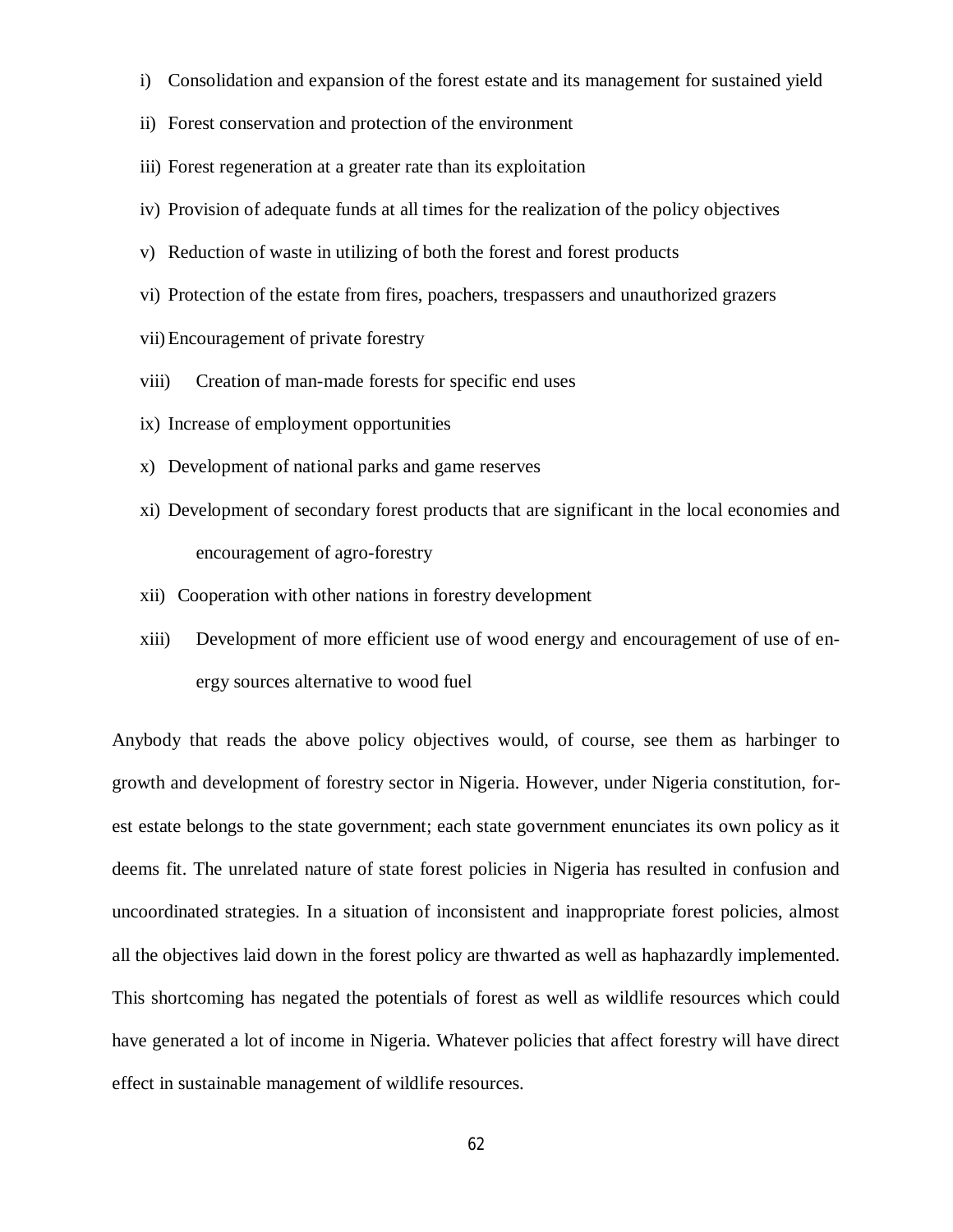## **3.2 Conservation Policies**

Over the years, Nigeria has shown increasing concern for the preservation of her indigenous wildlife. The number of game reserves has grown steadily and international cooperation agreements for the protection of wildlife have been signed. A decree to regulate traffic in endangered species was promulgated in 1985 and each of the nineteen states in the Federation has either amended or repealed the 1916 wild Animals Preservation Ordinance. Establishment of the Nigeria Conservation Foundation in 1982 marked the beginning of organized private involvement in the promotion of conservation ethics in the country. Nevertheless the nation's goals of managing wildlife for tourism, sustained cropping of game meat ('bushmeat') and preservation of a national heritage remain hard to press in the face of mounting economic problems and expanding population, and the continuing destruction of wildlife habitat.

### **4.0 Conclusion**

It can generally be stated that there is need for wildlife conservation policy which will sustainable management and protection of wildlife resources. Policy when is enacted, the implementation should be carried out to letter so as to achieve the stated objectives.

### **5.0 Summary**

The country's wildlife faces a rather bleak future because substantial numbers of species are either endangered or threatened with extinction. Indeed a similar fate seems to be the lot of the departments and agencies that see to conservation and management of these local resources at local, state and federal levels.

#### **6.0 Tutor Marked Assignment (TMA)**

- i) What is forest policy? How does it affect wildlife resources conservation?
- ii) Explain with examples the meaning of endangered species.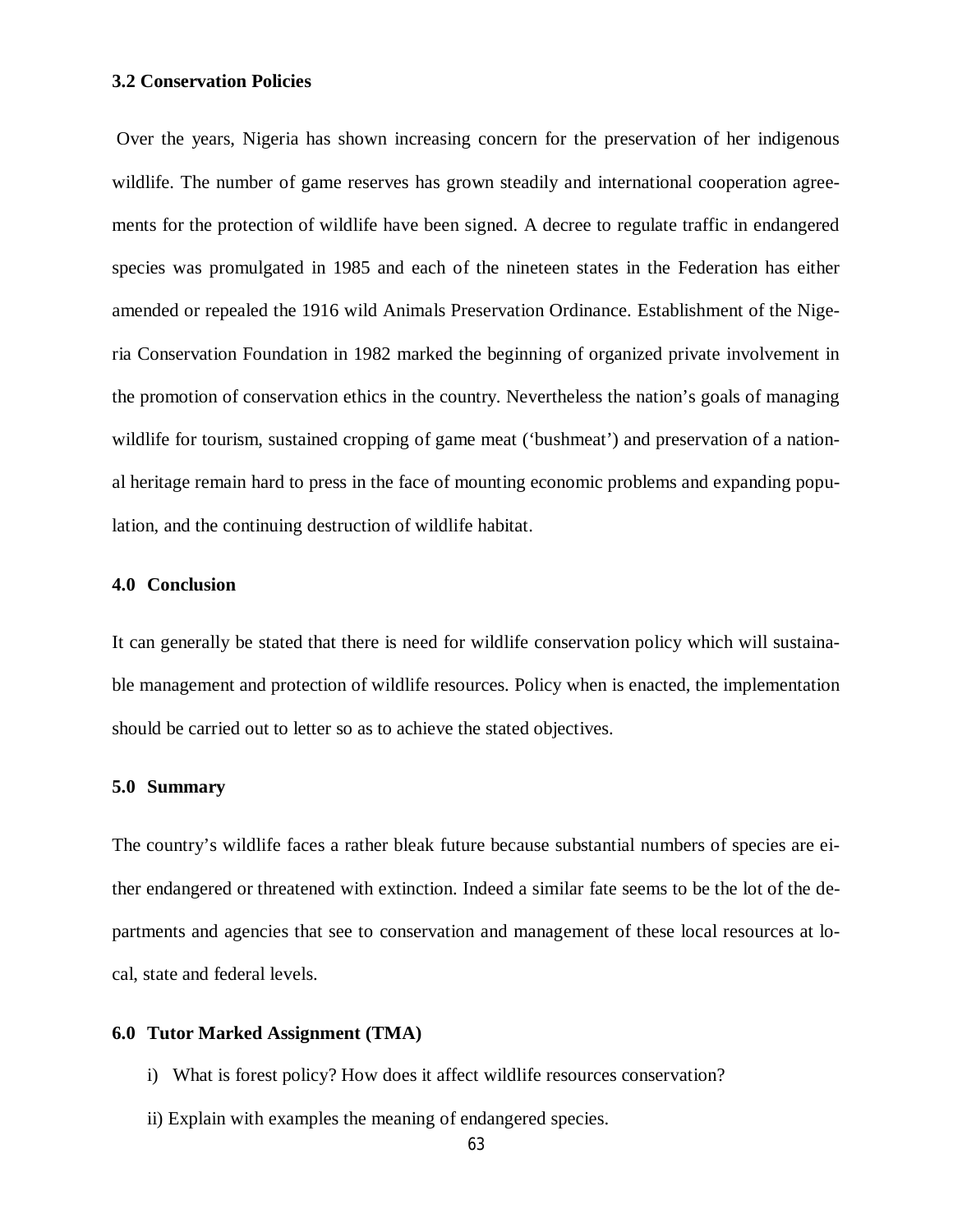## **7.0 References/Further reading.**

Anadu P.A. 1987. Wildlife Conservation in Nigeria Problem and Strategies Environmental Pollution. 7: 211- 220.

Araujo, M.B., P.H. Williams and R.J. Fuller. 2002.Dynamics of extinction and the selection

of nature reserves. Proceedings of Royal Society of London B. 269: 1971-1980.

- Olokesusi, F. 1990. Assessments of the Yankari Game Reserve, Nigeria Problems and Prospects. Bufferworth Heinemann, UK. Pp. 153-163.
- World Conservation Union (IUCN). 2002. Sustainable Tourism in Protected Areas: Guidelines for Planning and Management. Gland, Switzerland.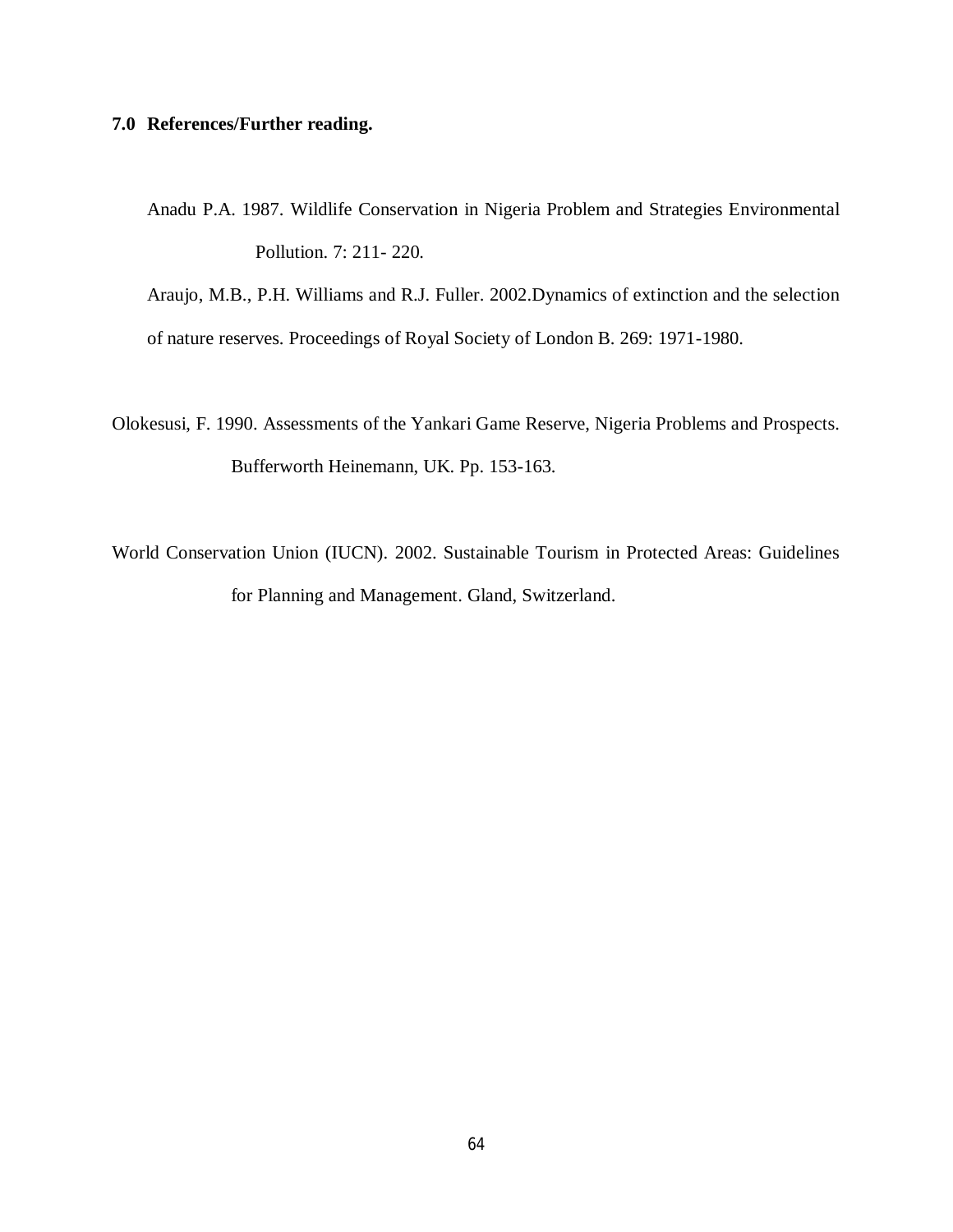### **Unit 2: Problems of wildlife conservation**

## **1.0 Introduction**

**2.0** The major threats to wildlife in Nigeria are loss of habitat, over hunting and poaching. Poor managed logging and increasing needs for agricultural land are fragmenting Nigeria's remaining forests. Population increase which puts intense pressure on the land resources. Protected areas are becoming more isolated with few resources or qualified staff in place to encourage sustainable management.

## **2.0 Objective**

At the end of the class student must be familiar with the mission statements of wildlife conservation is to conserve nature by sustainable utilization of men material and land, through participatory management, research, education and law enforcement and ensure the maintenance of biodiversity and forest cover.

#### **3.0 Main content**

- 3.1 Threats to tropical wildlife
- 3.2 Problems of wildlife conservation in Nigeria

#### **3.1 Threats to tropical wildlife**

Sustainable development implies development which while protecting the environment, allows a type and level of economic activity that can be sustained into future with minimum damage to people or the environment. During the parts three scores Nigeria has shown increasing concern for the preservation of her indigenous wildlife. The no of game reserves has grown steadily and international cooperation agreements for the protection of wildlife have been signed. A decree to regulate traffic in endangered species was promulgated in 1985 and each of the nineteen states in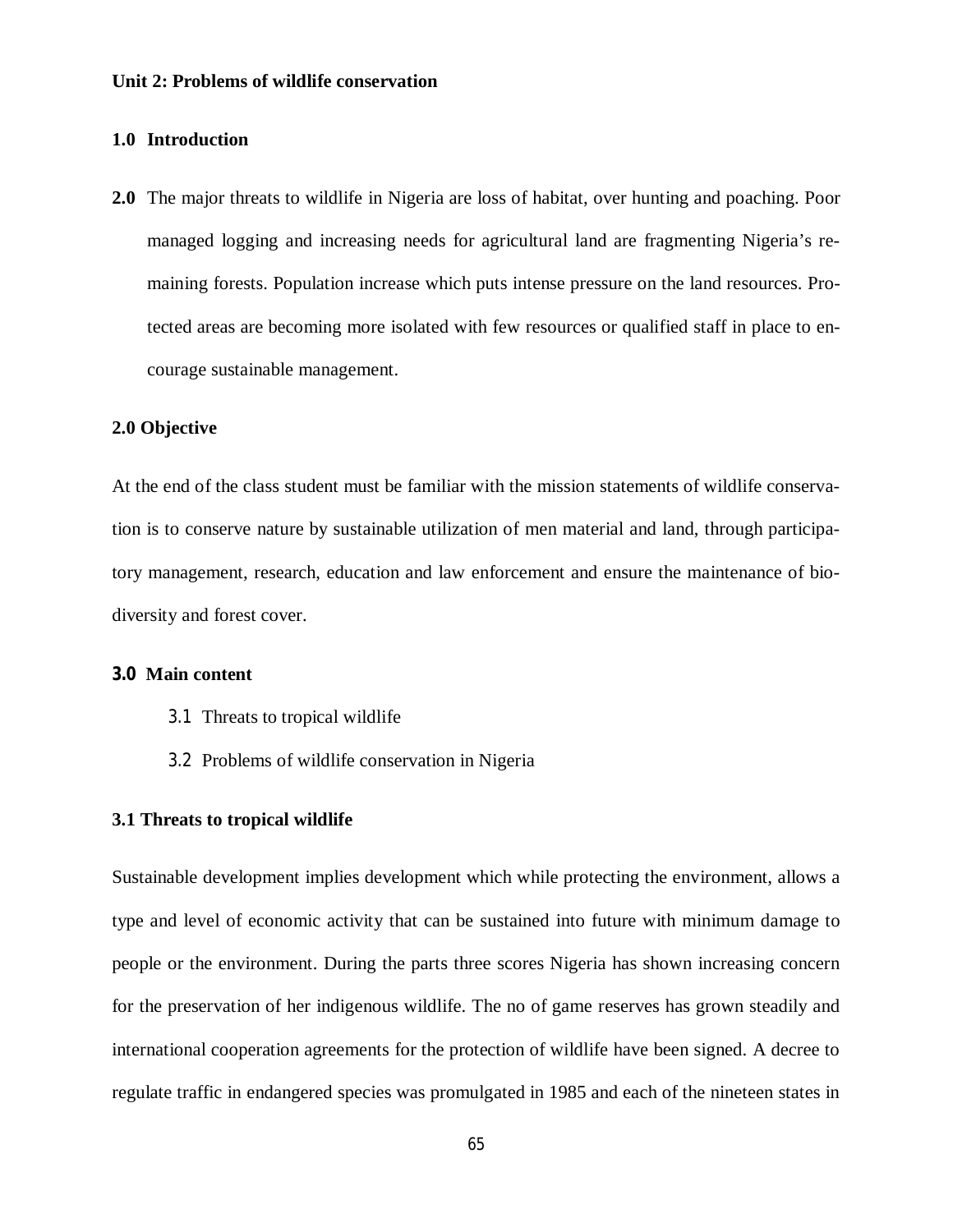the federation has either amended or repealed the 1916 wild animal's preservation ordinance. The establishment of the Nigeria conservation foundation in 1982 marked the beginning of organized private involvement in the promotion of conservation ethics in the country. However, the nations goals of managing wildlife for tourism, sustained cropping and game meat and preservation of a national heritage remain a problem in the face mounting economic problems, over population and the continuing destruction of wildlife habitat.

### **3.2 Problems of wildlife conservation in Nigeria**

Over the years, Nigeria has shown increasing concern for the preservation of her indigenous wildlife. The number of game reserves has grown steadily and international cooperation agreements for the protection of wildlife have been signed. A decree to regulate traffic in endangered species was promulgated in1985 and each of the nineteen states in the federation has either amended or repealed the 1916 wild Animals Preservation Ordinance. Establishments of the Nigeria Conservation Foundation in 1982 marked the beginning of organized private involvement in the promotion of conservation ethics in the country. Nevertheless, the nations goals of managing wildlife for tourism, sustain cropping of game meat and preservation of a national heritage remain hard pressed. However, poorly managed logging and increasing needs for agricultural land are fragmenting Nigeria's remaining forests population increase which puts intense pressure on the land resources. Protected areas are becoming more isolated, with few resources or qualified staff in place to encourage sustainable management in some areas, the bush meat trade is a pressing threat, as demand increases to supply commercial markets. A general lack of governance and awareness of conservation issues in communities surrounding protected areas also presents a major obstacle encroachment by the people as well as illegal farms around the forest are some of the challenges facing our wildlife management. Also frequent damage by dry season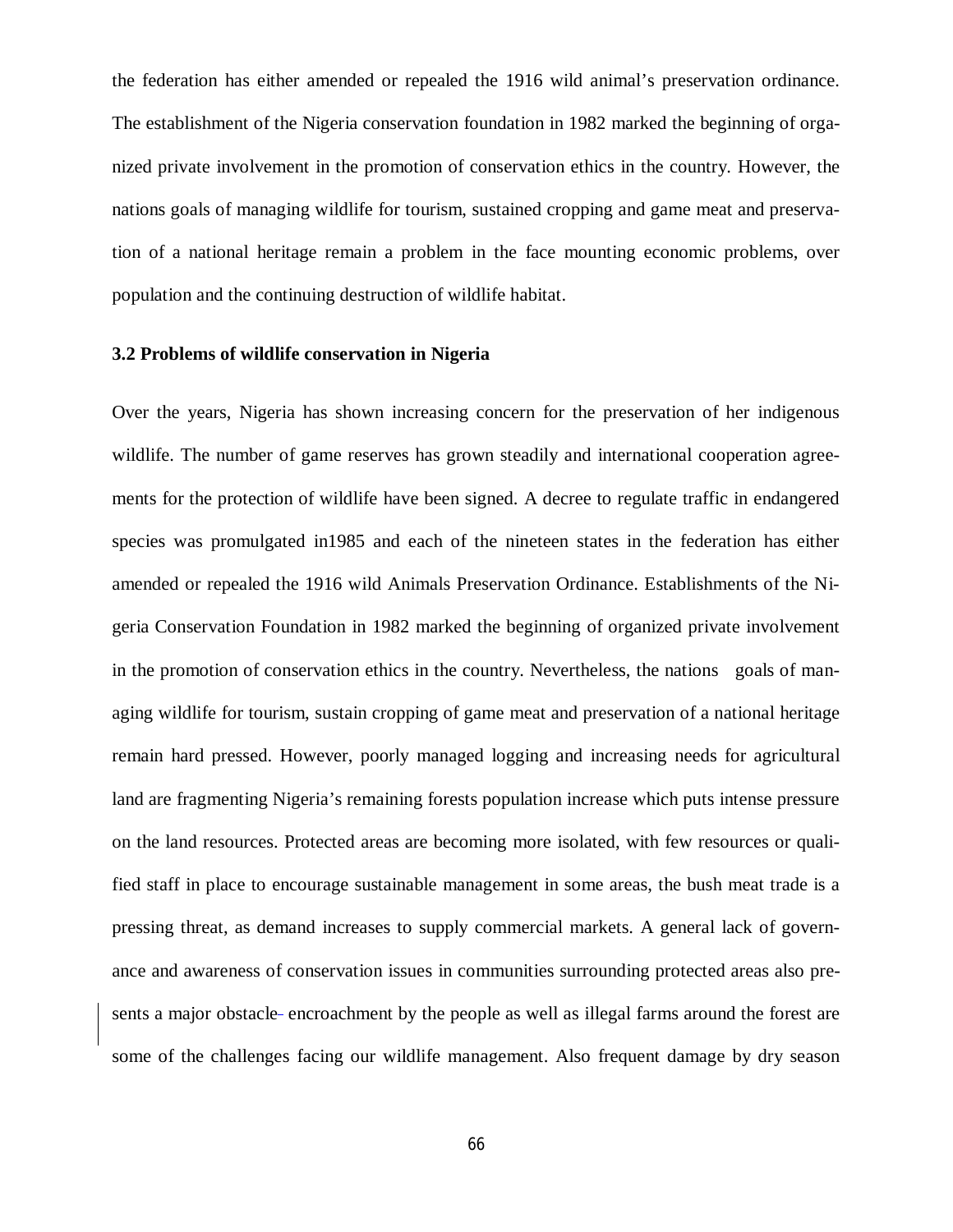forest fires also affects the habitat of the wildlife. Poaching, and revenge killing of those animals that raid crops in farms close to the reserve one of the major problem or wildlife in Nigeria.

## **4.0 Conclusion**

Conservation of wildlife resources should be given highest priority on protecting habitat and sustaining the resource and give the lowest priority to accommodating the needs of the user. Protection of endangered species is a triumph of environmental conservationist.

### **5.0 Summary**

Adequate priority must be given to the conservation of Nigerian biodiversity. Education is very important project; government should provide scholarships and incentive to students in biodiversity conservation, based courses in the universities.

### **6.0 Tutor Marked Assignment (TMA)**

- i) What are the problems of wildlife resources in Nigeria?
- ii) What the solutions to the problems of conservation of wildlife resources?

## **7.0 Reference/Further reading**

- Adeyoju, S.K. 2001. Forestry for National Development: A critique of the Nigerian Situation. In: Forestry and National Development. Proceeding of the  $27<sup>th</sup>$  Annual Conference of the Forestry Association of Nigeria.
- Anadu, P.A. 1987. Wildlife Conservation in Nigeria Problem and Strategies Environmental Pollution. 7: 211- 220.
- Geng, S.C., E. Hess and J. Auburn. 1990. Sustainable Agricultural System Concepts and Definition. Journal of Agronomy and Crop Science. 165: 93-95.
- Osemeobo, G.J. 1990. Poaching in Wildlife conservation: The Experience in Nigeria. Nigeria Journal of Forestry. Vol. 20 No. 1& 2. Pp. 35-39.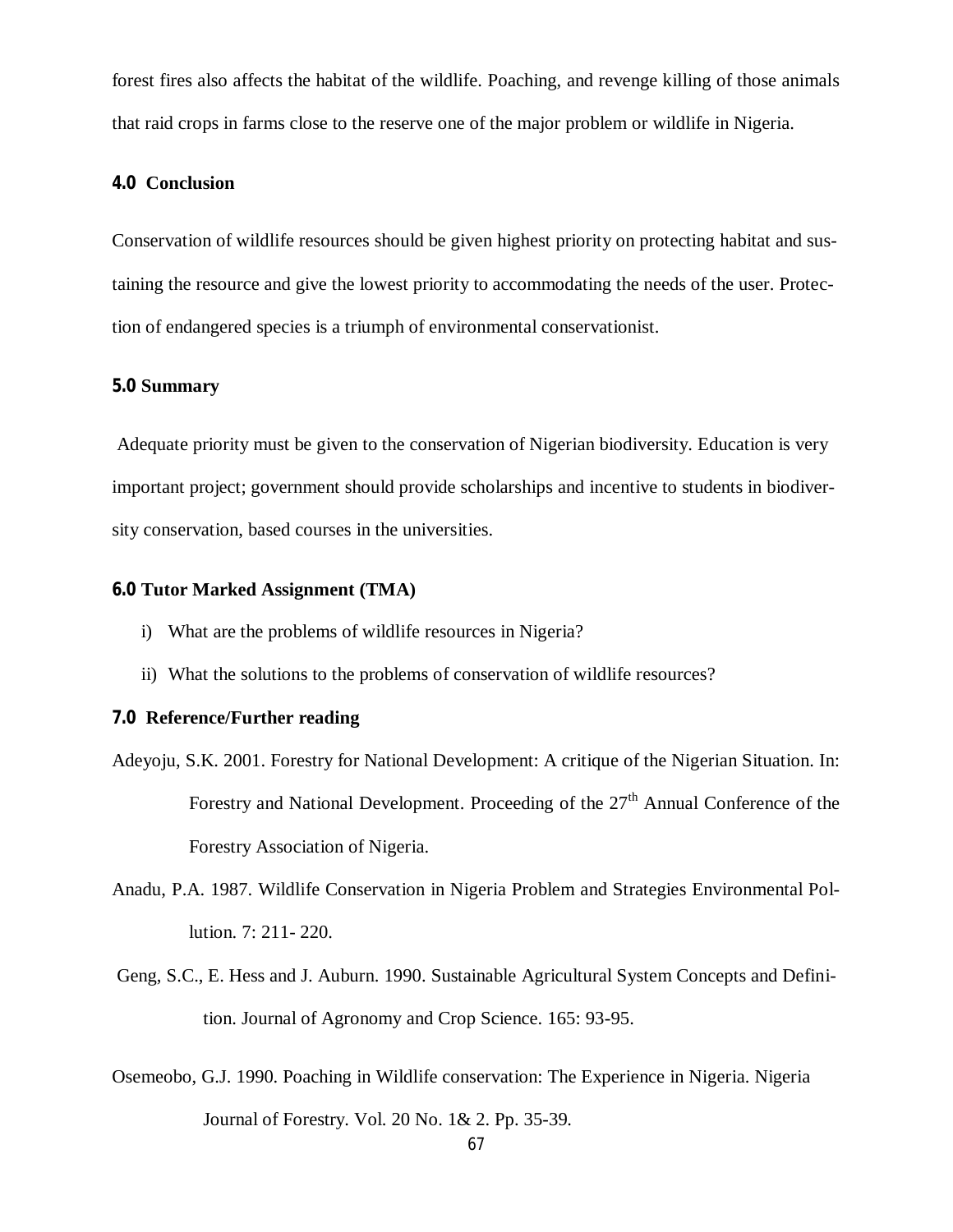#### **Module 5: World Wildlife Resources and their Protection**

### **Unit 1 World wildlife resources**

### **1.0 Introduction**

The idea of conservation has evolved over time to its present day meaning of managing the earth living resources for the benefit of people and other alive today without threatening the interests of those who will be alive tomorrow. This is linked to the idea of sustainable development which can be described as seeking happiness and prosperity for all in ways that show we intend to stay on earth, rather than to lose it and move on hence, the concepts of protected areas. Protected areas are cornerstone of many conservation approaches, and concepts of pristineness and wilderness are often considered central to protected area designation and management. Wildlife and biodiversity conservation provided a (pos-hoc) scientific and ethical rationalization of both wilderness and "wise use" approaches to protected area designation and management, again reaffirming the need and rationale for protected areas.

### **2.0 Objectives**

At the end of the module students should be familiar with the world wildlife resources and their protection. Also understand their habitat and effects of continous destruction of the habitat. The distribution, abundance, trend and fragmentation of species and their conservation must be understood. The key factors that limit species and place them at risk must be familiar with.

#### **3.0 Main content**

- 3.1 Wildlife and biodiversity conservation
- 3.2 World wildlife resources
- 3.3 Protections of world wildlife resources

68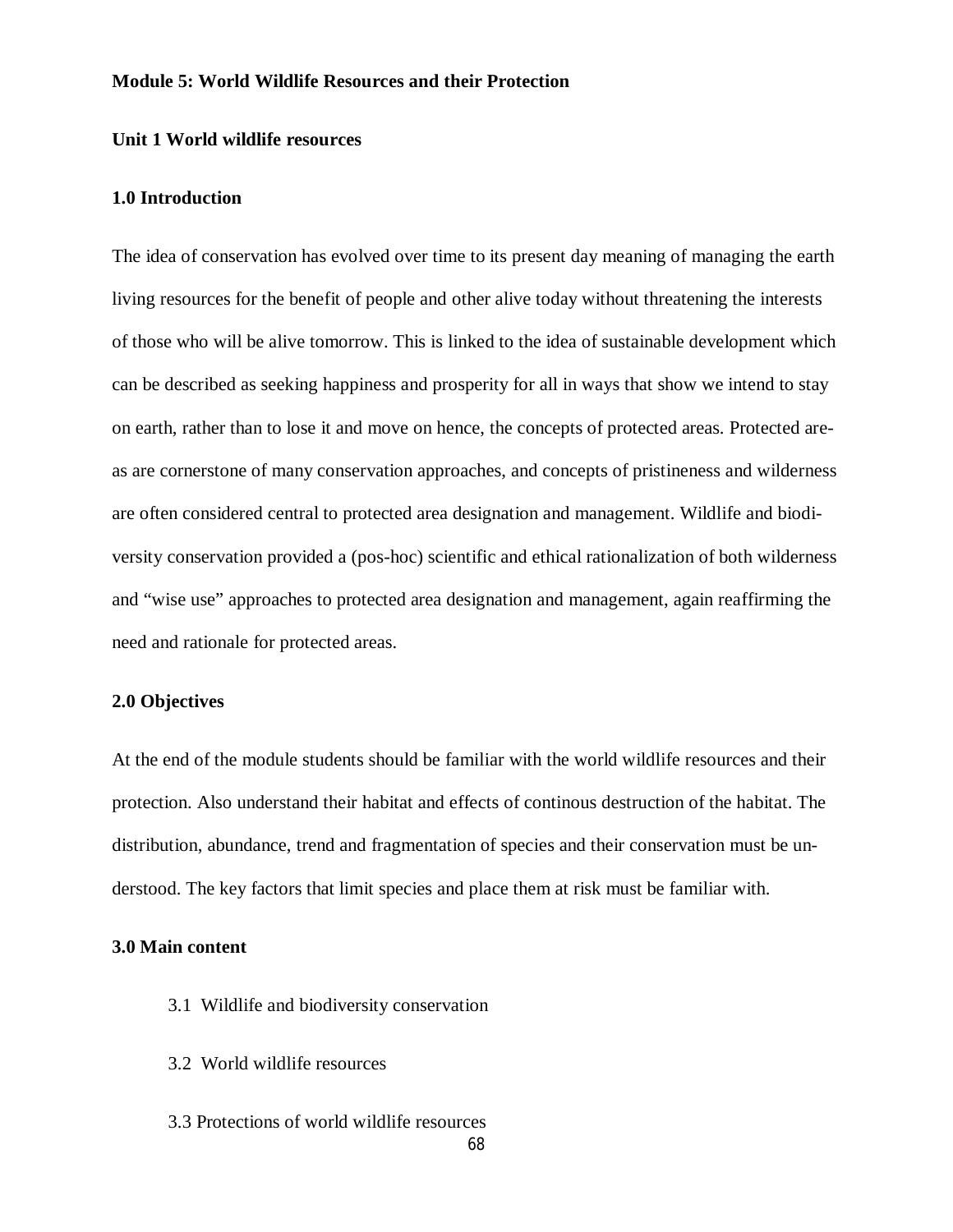#### **3.1** Wildlife and biodiversity conservation

Over time, the conservation rationale for protected designation and management shifted from landscape, scenery and natural resources, to preservation of wildlife and biodiversity. This change in focus resulted from an interest in protecting animals for their own sakes, and for preserving species for science and for potential and actual benefits in terms of genetic resources and ecosystem services. Initially, wildlife conservation was deeply entwined with humane and ethical concerns for animals, though in recent decades the "Animal Right Movement" has become somewhat separated from conservation, while scientific approaches to conservation have focused on concerns over biodiversity loss.

By the 1850s, humanitarian concerns for the welfare of the poor extended demand for ethical treatment of animals (Western and Wright). The Humane movement developed in response to excessive hunting, cruel treatment of animals and the over-exploitation of animals and birds for their fur, feathers and tusks. (Other branches of the human movement were concern with animal experiments and the meat industry, but these issues are less relevant to the development of protected area conservation so will not be explored here.) By 1869, John Stuart Mill responded to public sensibilities and advocated the preservation and ethical treatment of species for their own sake, independent of their utility for humans (Western and Wright 1994).

According to Weddell (2002), wildlife at first was used to refer to game species; later it came to mean terrestrial vertebrates. In current usage, the term wildlife often denotes all forms of wild organisms, including animals, plants and microorganisms. "Wildlife" is now to some extent used interchangeably with biodiversity a term that became common in the scientific literature from 1986, the following a National Forum on Biodiversity held in Washington, D.C. It originated as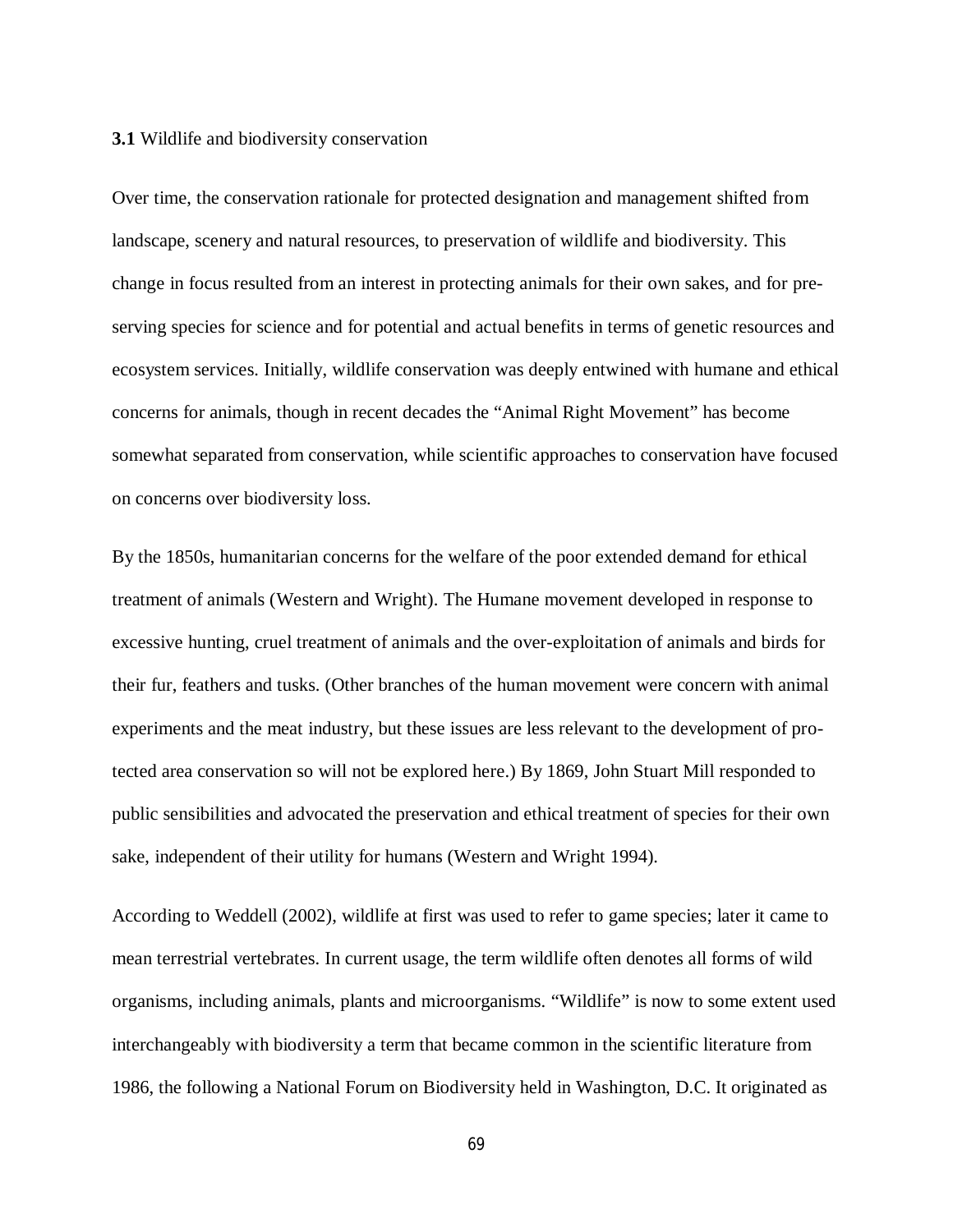shorthand for biological diversity and is currently the scientist preferred term for wildlife and nature (Sarkar 1999). The term became very popular with the arrival of the 1992 Convention on Biological Diversity (CBD), which defined biodiversity as;

" The variability among living organisms from all sources including, inter alia, terrestrial, marine and other aquatic ecosystems and the ecological complexes of which they are part; this includes diversity within species, between species and of ecosystems". The objectives of CBD are "the conservation of biological diversity, the sustainable use of its components and the fair and equitable sharing of the benefits arising out of the utilization of genetic resources" (Secretariat of 2001). Biodiversity conservation thus incorporates elements of the philosophy of the wise use movement, as well as a focus on conserving species and ecosystems for their intrinsic and scientific value.

#### 3.2 World wildlife resources

The world wildlife resources include both the fauna, flora and some wild plants scattered all over the world. In some countries e.g Republic of Botswana have laws to protect their wildlife and other resources. For example, Relics and Antiquities Act,1970 a controversy which contributed to the community's decision to form its own trust so as to gain greater control over land and resources of the region. Kalahari savanna ecosystem supports a diverse array of wild animl species, from elephants (*Loxodonta africana*) to bush squirrels (*Paraxerus cepapi*) . Nearly all of the major antelope species common to southern Africa are found there, as is full range of large and small predators. The bird populations are also significance both scientifically and in terms of subsistence. There are pans (shallow lakes) on both sides of the border, especially on the Namibian side, that provide stopover points for migrating waterfowl, some of which are very rare. At least nine species of birds are hunted for food, including guinea fowl (*Numida meleagris)* and fracolin (*Francolinius adspersus*) .

70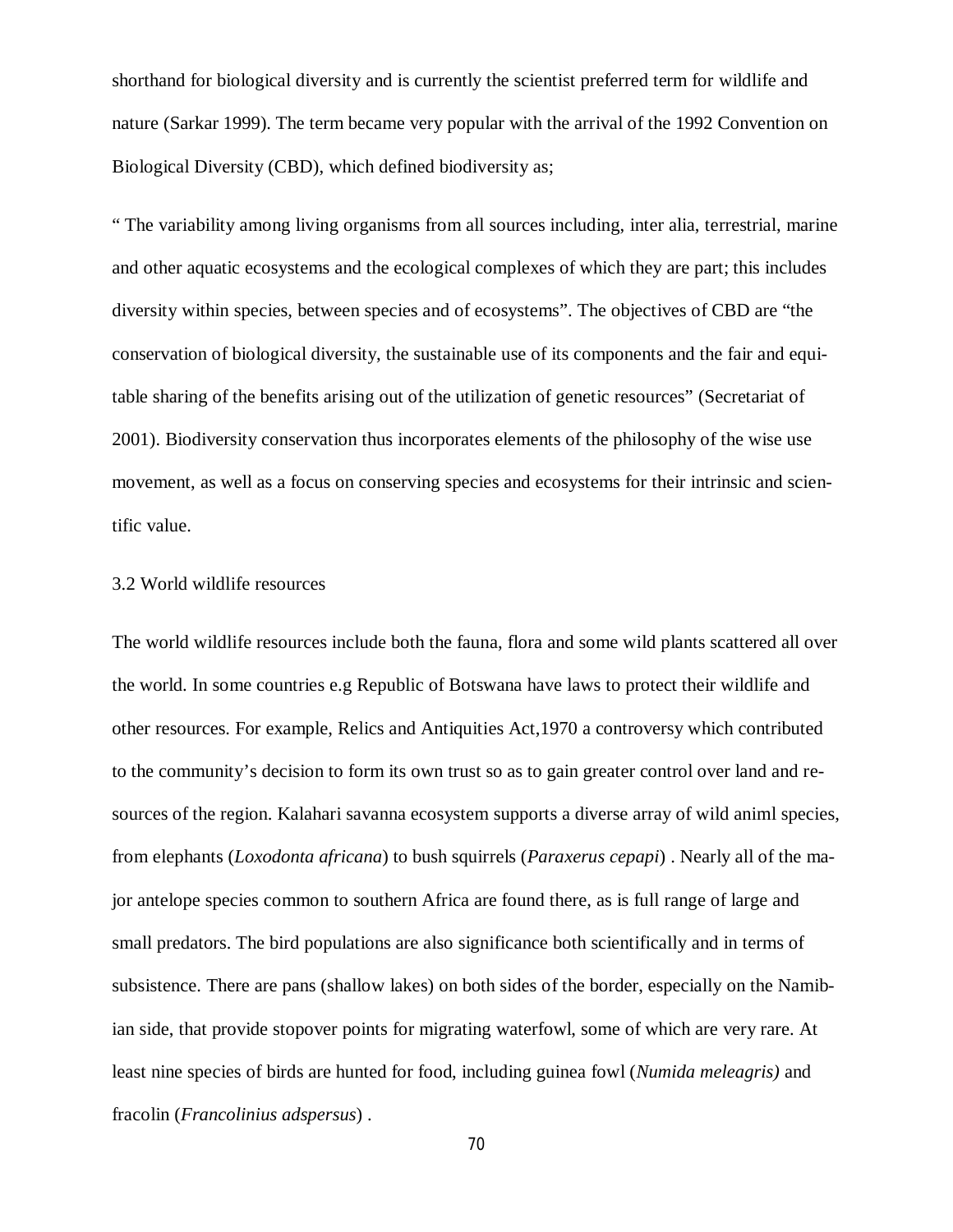Also, in the past there were efforts made by local people to encourage the growth of desirable plant species by burning the bush. Some people referred to this strategy as "Bushman plowing". People also used fire to get rid of ticks and other pests that caused difficulties for themselves and for wild and domestic animals. People in this area also engaged in transplanting desirable plant species such as morama (*Tylosema esculentum*) which produce highly nutritious nuts and roots.

## **3.3** Protection of world wildlife resources

For more than 45 years, WWF has been protecting the future of nature. The largest multinational conservation organization in the world, WWF works in 100 countries and is supported by 1.2 million members in the United States and close to 5million globally. WWF's unique way of working combines global reach with a foundation in science, involves action at every level, from local to global, and ensures the delivery of innovative solutions that meet the needs of both people and nature.

Legislation to protect endangered and iconic animals, including leopards, cheetahs and gray wolves, was passed into law in U.S. Also, great cats and rare dogs comprise some of the most endangered species and iconic animals on the planents. By establishing new conservation programmes and creating funding streams to carry out these laws, it will help the wild animals to remain in the wild for generation to come. Conservation programmes for great cats and rare dogs has been a top priority of WWF for several years.

## **4.0 Conclusion**

Simultaneous to the growth of the Wilderness Movement in the U.S. was the advocacy for wise use of natural resources. The idea of limiting or controlling access to natural resources has its origins in many ancient and medieval societies; scared groves and taboos against the killing of certain animals, for example, were early forms of conservation. But in the  $19<sup>th</sup>$  century, govern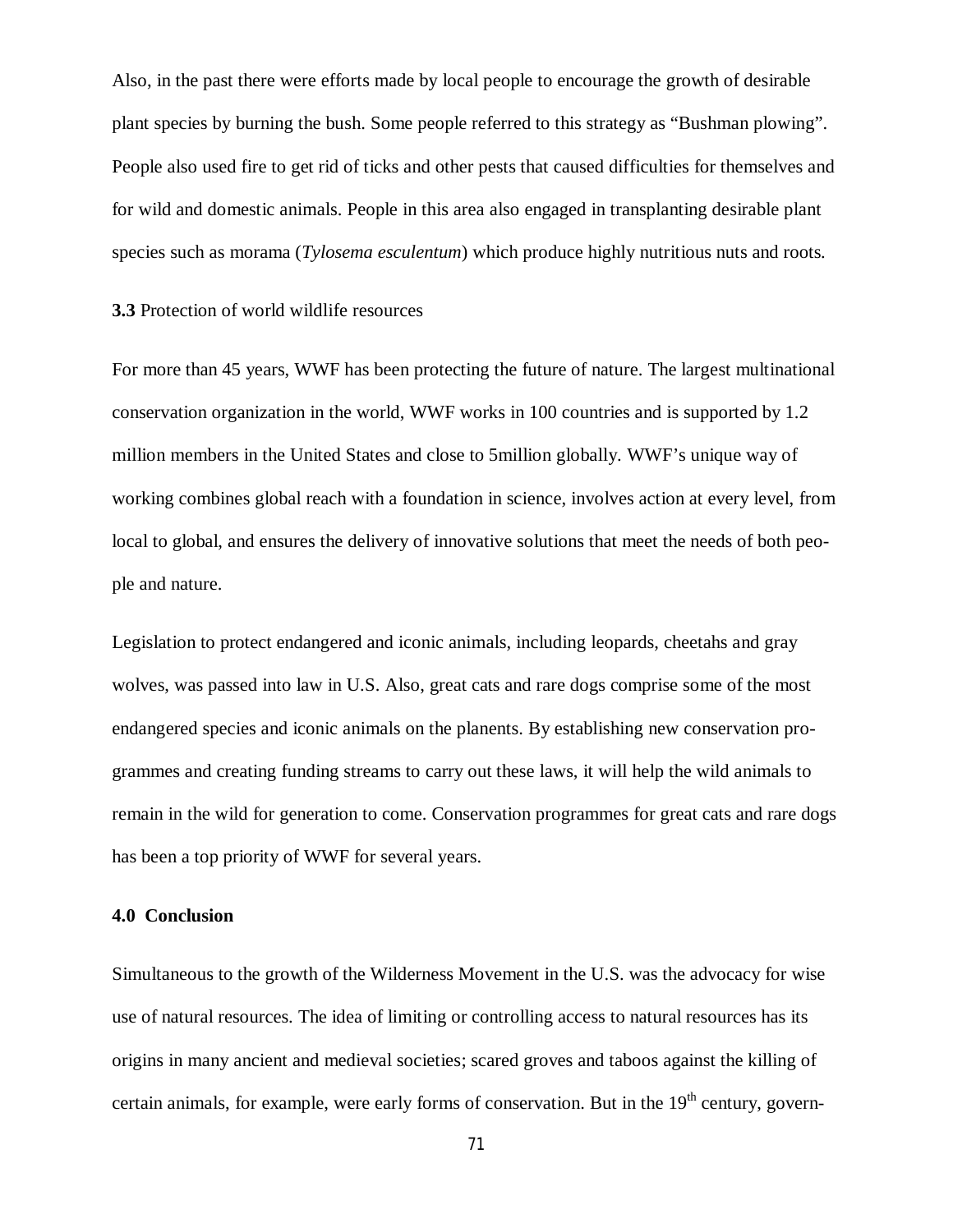ments in America, Africa and Asia established legislation limiting access to forest products, game and grazing.

### **5.0 Summary**

Protected areas are cornerstone of many conservation approaches, and concepts of pristineness and wilderness are often considered central to protected area designation and management. Therefore, protections, conservation and management of wild animals in which killing, hunting and capture of animals and destruction or collection of animals are prohibited.

### **6.0 Tutored Marked Assignment (TMA)**

- a. What do you understand by sustainable management?
- b. What are the principles of sustainable management?

# **7.0 References/Further reading**

- Ezealor, A.U. 2002. Critical sites for biodiversity conservation in Nigeria: Nigerian Conservation Foundation, Lagos, Nigeria.
- Drolet, C.A. 1990. Biological Survey of Nigeria. A Programme Development Submitted to the World Conservation Union (IUCN).
- World Commission on Protected Areas. 2002. Sustainable Tourism in Protected Areas: Guidelines for Planning and Management. Editor- Adrian Phillips.